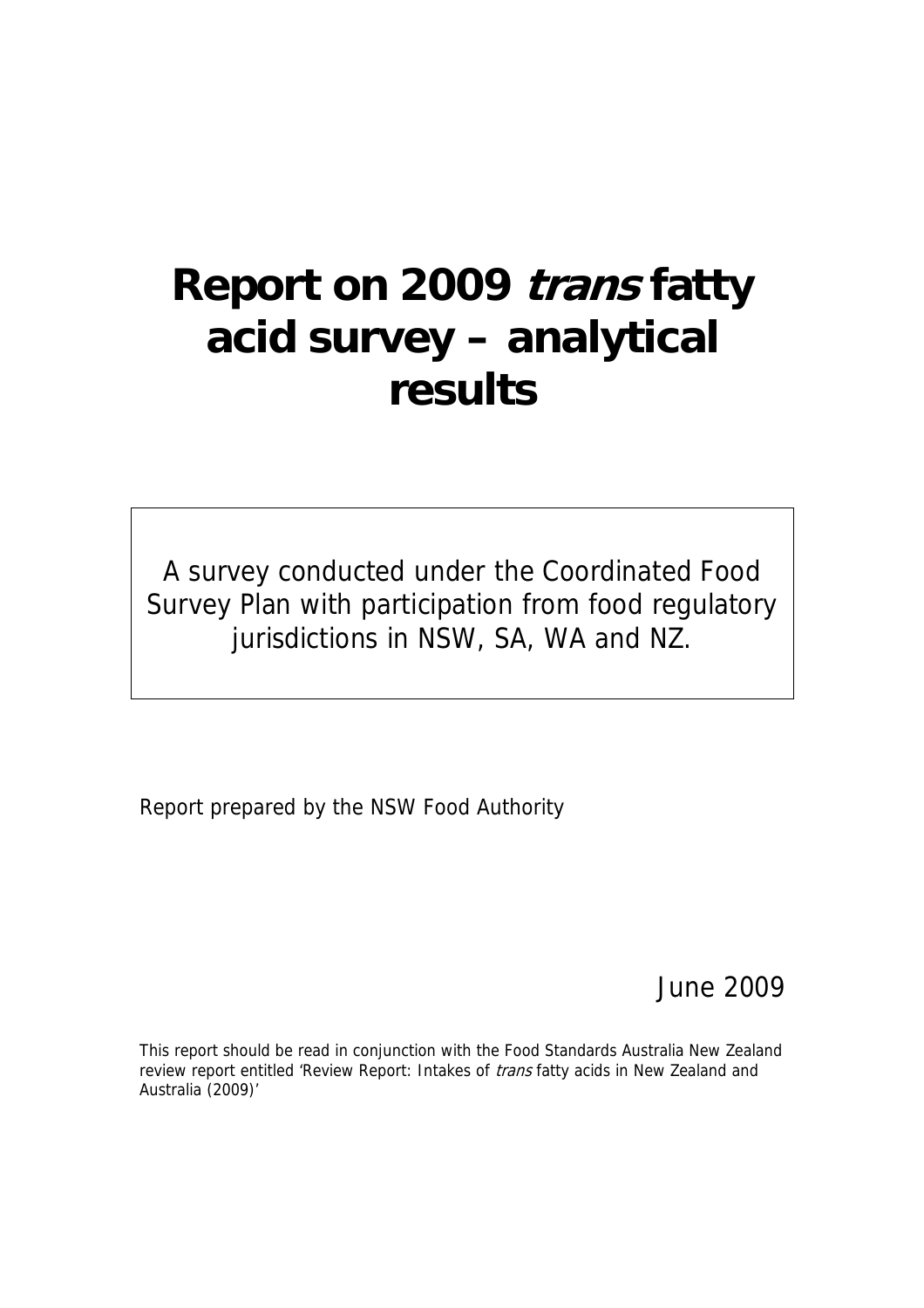### **Executive Summary**

*Trans* fats can be found naturally in meat and milk from certain animals and as a product of fats and oils altered by industrial processes, such as hydrogenation. Hydrogenation has been widely used to solidify liquid vegetable oils to make products such as margarines and shortenings and involves adding hydrogen to the oils.

In 2007, Food Standards Australia New Zealand (FSANZ) conducted a formal scientific review of TFA in the food supply. The review found that the contributions of TFA to energy intakes of Australians and New Zealanders was below the goal of 1% proposed by the World Health Organization, and was comparable to or lower than intake estimates from some countries overseas.

Ministers endorsed the findings of the Review and agreed that immediate regulatory intervention was not required and that non-regulatory measures (in the form of the voluntary action of industry such as reformulation) to further reduce the levels of TFA in the Australian and New Zealand food supply would be the most appropriate action.

The aim of this survey was to determine the amount of TFA in a range of Australian and New Zealand processed and takeaway foods after non regulatory measures were introduced. The ratios of TFA to other fatty acids, particularly saturated fatty acids, and changes to these ratios were also assessed.

A total of 456 samples from six different food categories were collected from NSW, SA, WA and NZ and analysed for total fat, saturated fat, monounsaturated fat, polyunsaturated fat and *trans* fat. The range of food categories tested in the survey included takeaway foods, fats and oils, snack foods, meat products, and bakery products.

The results showed overall that the ratio of TFA in a range of processed and takeaway foods were relatively low. Omitting the samples likely to contain ruminant TFA, 82.3% of the samples surveyed had TFA levels equal to or less than the Danish limit of 2 grams of TFA per 100 grams of fat.

Of the 456 samples tested, one brand of popcorn had the highest ratio of TFA (compared to total fat) at 35.2%. A breakfast bar, another popcorn sample and one sample of potato crisps also had a very high TFA ratio at 30.6, 27.8, and 22.2% respectively.

Of the forty two samples that were tested in both the previous and current survey, twenty six (61.9%) showed a decrease in the TFA content over time.

The survey results were provided to FSANZ for their review of TFA intake in the Australian and New Zealand populations. Thus, this report should be read in conjunction with the Food Standards Australia New Zealand review report entitled 'Review Report: Intakes of *trans* fatty acids in New Zealand and Australia (2009)'.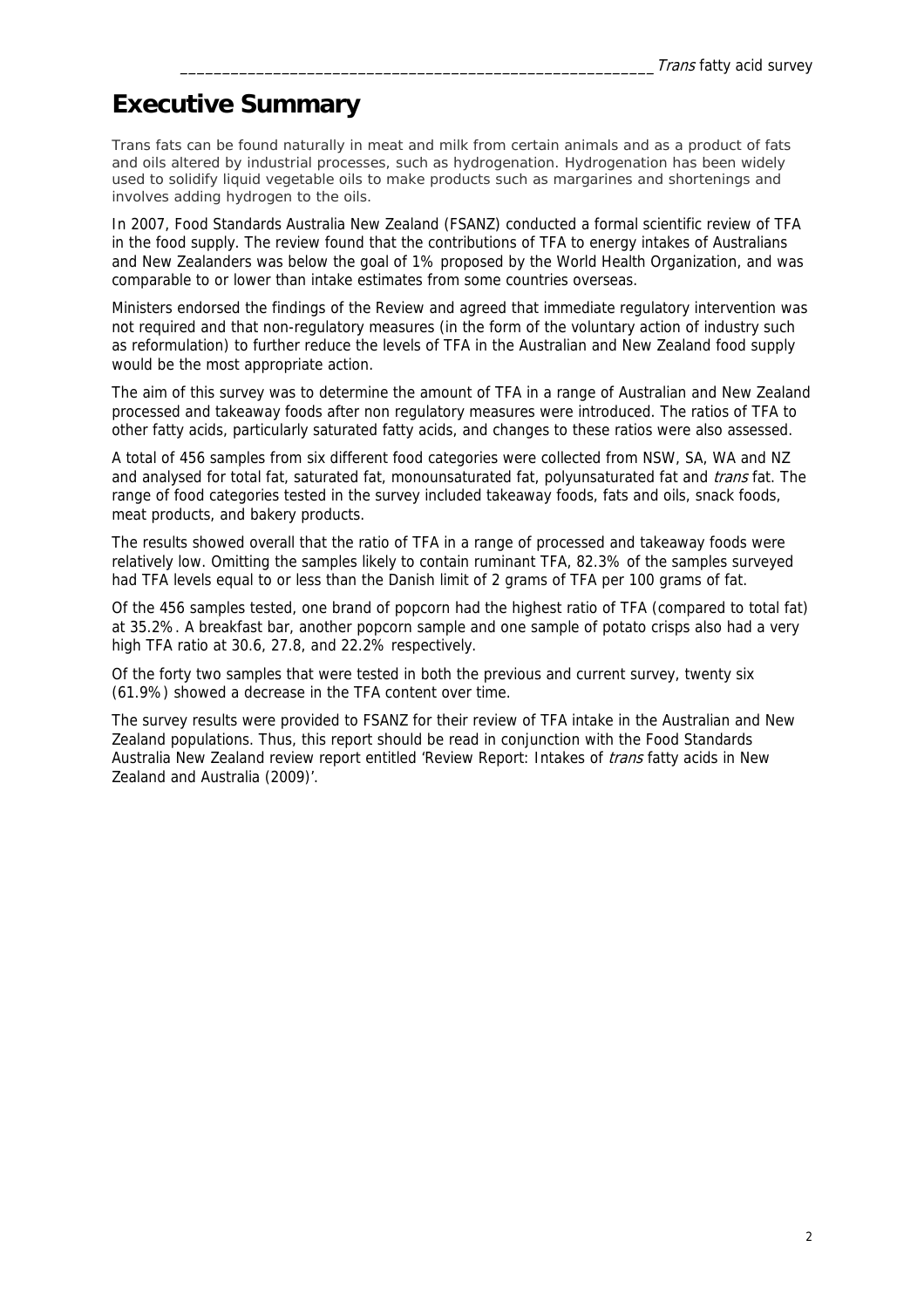# **Table of Contents**

| 3. |                                                                                                                                                                                      |  |
|----|--------------------------------------------------------------------------------------------------------------------------------------------------------------------------------------|--|
| 4. |                                                                                                                                                                                      |  |
| 5. |                                                                                                                                                                                      |  |
| 6. |                                                                                                                                                                                      |  |
|    | Change in fatty acid profile in selected food categories from 2005-2007 to 2008/9 10<br>Change in fatty acid profile for selected food products from 2005-2007 to 2008/09 survey  16 |  |
|    |                                                                                                                                                                                      |  |
| 8. |                                                                                                                                                                                      |  |
|    |                                                                                                                                                                                      |  |
|    |                                                                                                                                                                                      |  |
|    | APPENDIX 3: TOTAL FAT AND FATTY ACID CONTENT VARIATION IN 42 SAMPLES TESTED                                                                                                          |  |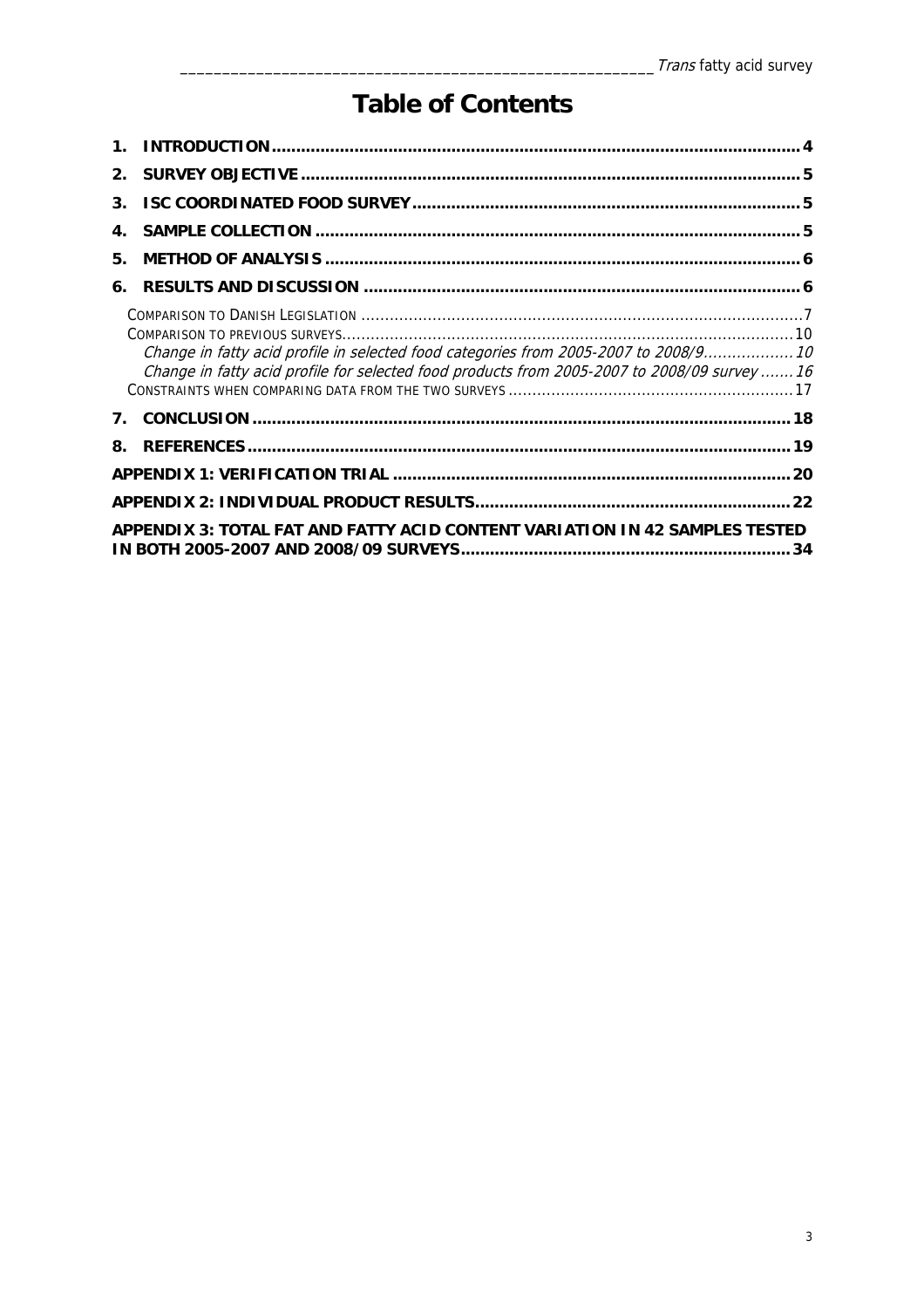### **1. Introduction**

There is consistent and robust evidence linking *trans* fatty acids (TFA) intake with risk factors for coronary heart disease, including raised total cholesterol concentrations. TFA originate from several sources. TFA are formed naturally by bacteria in the first stomach of ruminant animals such as cows and sheep and are present in the milk and meat of these animals (Sommerfeld, 1983). They are also formed when vegetable oils high in polyunsaturated fatty acids are converted into solid fats; a process known as partial hydrogenation. TFA which are derived from foods containing hydrogenated or 'hardened' fats can be found in cakes and biscuits and other processed foods, and in takeaway meals. TFA can also be formed during heating and frying of oils at extreme temperatures (EFSA, 2004; IFST, 2007; Stender & Dyerberg, 2003).

Reductions in TFA can be achieved by modifying the conditions of hydrogenation or by using interesterification. There is clear evidence that in the United Kingdom and elsewhere in Europe, industry has responded positively to requests to reduce levels of manufactured TFA in foods. Reductions have been demonstrated in major brands of margarine in the United Kingdom. For example, in 1994, some margarine had between 8 and 12% TFA. When measured again in 2007, TFA levels had decreased to less than 1% (IFST, 2007).

In Canada, the level of TFA in foods was assessed during the period of 2005 to 2007. Of the 221 food products tested, 92 (42%) contained TFA of greater than 5% of the total fat on initial assessment. However, 72% were reformulated during the period of sampling. TFA levels decreased from 26  $\pm$ 13% to 2  $\pm$  4%, without an increase in the SFA content or total fat content (Ratnayake, L'Abbe & Mozaffarian, 2009).

In January 2004, Danish food authorities adopted legislation which introduced a limit of no more than 2g of TFA per 100g of fats or oil in the food product as sold to the consumer, with some exemptions for animal fats (Danish Ministry of Food Agriculture and Fisheries, 2008). In July 2003, the US Food and Drug Administration issued a regulation requiring manufacturers to list TFA on the nutrition label of foods and some dietary supplements. This regulation took effect on 1 January 2006 (US FDA, 2003).

After a 2007 study from ETH Zurich found almost a third of the 120 Swiss foods contained an excessive amount of *trans* fatty acids (greater than the Danish limit value of two percent TFA per total fat content), Switzerland became the second country in the world to introduce a legal limit for trans fat. From April 2008, 100 grams of vegetable cooking oil and vegetable cooking fat can contain no more than two grams of TFA (ETH, 2008).

In Australia, under the current Australia New Zealand Food Standards Code, manufacturers are not required to label TFA unless a nutrient content claim is made relating to cholesterol, saturated fats (SFA), monounsaturated fats (MUFA), polyunsaturated fats (PUFA), TFA, or omega-3, omega-6 or omega-9 fatty acids. Voluntary labelling of TFA is permitted and many edible oil spreads and oil manufacturers declare TFA content on labels.

In 2007, Food Standards Australia New Zealand (FSANZ) conducted a formal scientific review of TFA in the food supply (FSANZ, 2007). The review found that the contributions of TFA to energy intakes of Australians and New Zealanders was below the goal of 1% proposed by the World Health Organization (WHO/FAO, 2003), and was comparable to or lower than intake estimates from some countries overseas.

Ministers endorsed the findings of the Review and agreed that immediate regulatory intervention was not required and that non-regulatory measures (in the form of the voluntary action of industry such as reformulation) to further reduce the levels of TFA in the Australian and New Zealand food supply would be the most appropriate action.

In early 2007, the Australia New Zealand Collaboration on Trans Fats was established to assist in reducing levels of TFA in foods. Representatives include the National Heart Foundation of Australia, the National Heart Foundation of New Zealand, the Dietitians Association of Australia, the Australian Food and Grocery Council, the New Zealand Food and Grocery Council, the New Zealand Food Safety Authority (NZFSA) and FSANZ.

The primary aim of this group is to work cooperatively with industry in reducing the amount of TFA in the New Zealand and Australian food supply, without increasing the amount of SFA present in the food. In September 2007 FSANZ reported that information provided by the food industry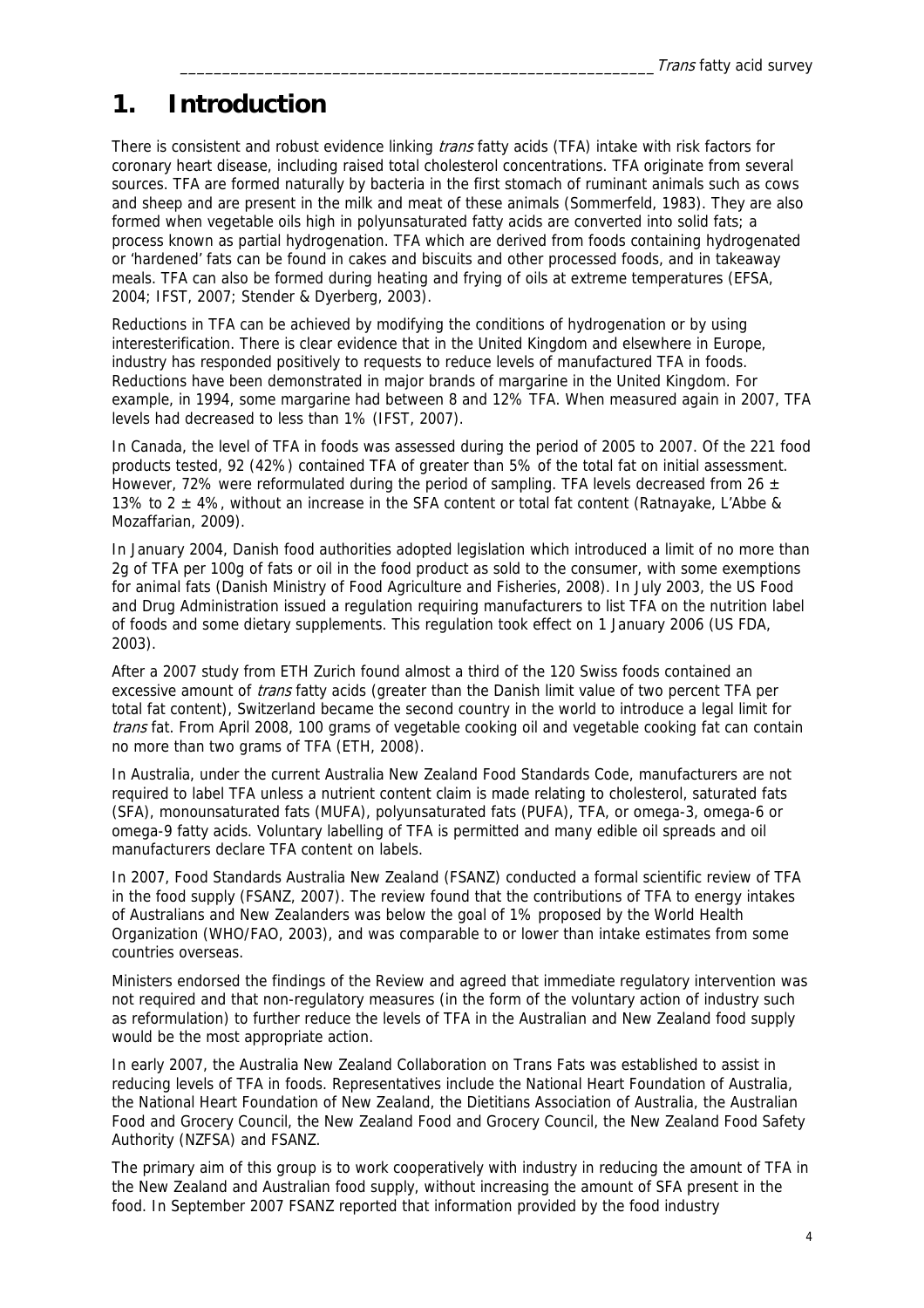representatives showed a reduction in TFA levels in foods without dramatic increases in the SFA content of foods.

The review by FSANZ also recommended that a re-assessment of TFA in foods and dietary intake would commence in early 2009. This review would measure the effectiveness of the outcome of nonregulatory measures aimed to reduce manufactured TFA content in the food supply.

## **2. Survey Objective**

The aim of this survey was to determine the amount of TFA in a range of Australian and New Zealand processed and takeaway foods after non-regulatory measures were introduced. The ratios of TFA to other fatty acids, particularly SFA, and changes to these ratios were also assessed.

The survey results were provided to FSANZ for their review of TFA in the Australian and New Zealand food supply. The purpose of the FSANZ review was to estimate dietary intakes of TFA for the Australian and New Zealand populations and to determine whether the risk management strategy adopted assisted in reducing consumers' intake of TFA.

# **3. ISC Coordinated Food Survey**

On 30 October 2003 the Food Regulation Standing Committee's Implementation Sub-Committee (ISC) agreed to the development of a 'Coordinated Food Survey Plan' (the Plan) for the Australian jurisdictions, food regulatory partners and New Zealand. This was in recognition that there were significant advantages in implementing agreed national survey priorities in a prospective and coordinated manner. A national coordinated survey of the TFA in Australian and New Zealand foods was proposed by the NSW Food Authority and endorsed by ISC for inclusion in the Plan for 2008 and 2009.

## **4. Sample collection**

In September 2008 to April 2009, a total of 456 samples of takeaway and processed foods were collected from a range of supermarkets and takeaway shops in New South Wales, South Australia, Western Australia, and New Zealand.

The specific target of the sampling was processed and takeaway foods potentially containing hydrogenated vegetable oils. Samples were collected at random to pick up a diverse range of products. For takeaway food, samples were collected from various chain and independent retailers present in each jurisdiction and not selected based on market share. As a result, samples are not fully representative of bi-national purchasing trends or intake.

Products from a range of different food categories were tested in the survey, including:

- Takeaway foods e.g. hot chips, deep fried fish fillets, chicken nuggets and pizzas
- Snack foods e.g. potato crisps and extruded snacks
- Fats and oils e.g. edible oil spreads and blended edible oil
- Meat and meat products e.g. meat pies and sausage rolls
- Bread and bakery products e.g. croissants, donuts, biscuits and shelf stable cakes
- Others such as dry mix pasta, dry instant soup mix and gravy mix

Samples were transported in their original packaging to the laboratories for testing. All samples were tested without further preparation or cooking, except for the following:

- Popcorn prepared as instructed by the on pack product instructions
- Gravy mix (NZ only) prepared as instructed by the on pack product instructions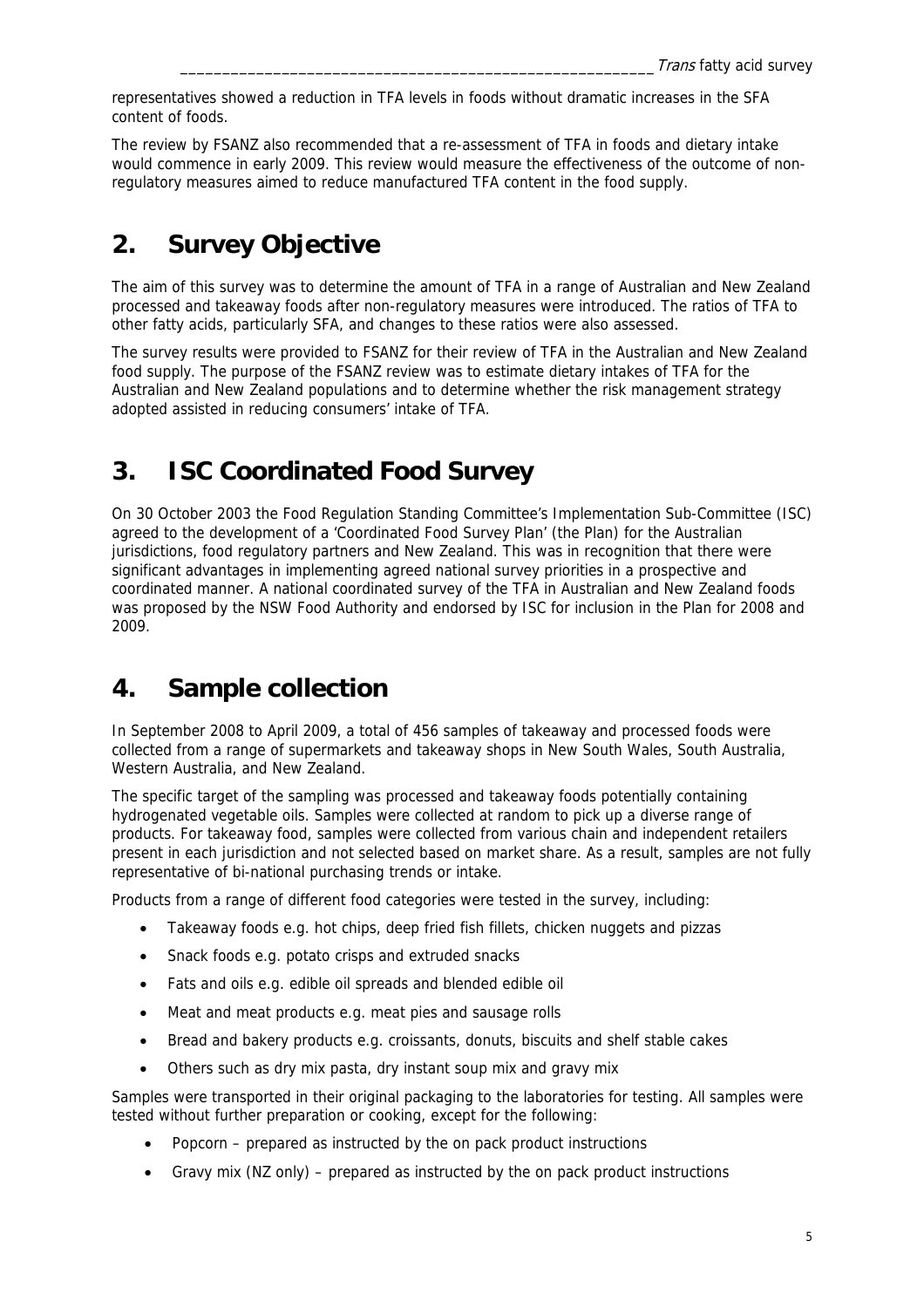### **5. Method of analysis**

Tests were conducted by four laboratories using their in-house methods to determine the levels of fatty acids in the selected foods. Prior to commencing the survey, a small sub-set of samples were tested by each laboratory to assess reproducibility across the laboratories (see Appendix 1). No issues were identified as similar results were obtained across the laboratories.

NSW samples were tested by the General Chemistry Laboratory at the Division of Analytical Laboratories (DAL) in Sydney. TFA was quantified using an in-house method, based on AOCS method Ce 1f-96 (personal communication, DAL). Triglycerides were saponified by methanolic potassium hydroxide to liberate fatty acids which were then esterified in the presence of boron trifluoride to produce fatty acid methyl esters. Methyl esters of fatty acids with  $4 - 24$  carbon atoms were separated, identified (using reference standards) and determined using gas chromatography (personal communication, DAL). The limit of detection of this method is 0.1% of total fatty acids for each fatty acid.

SA samples were tested by the National Measurement Institute in Melbourne. Fat was extracted from the homogenised sample using either Chloroform/Methanol or Petroleum ether/iso-propyl alcohol under nitrogen depending on the food matrix. The extracted fat was then esterified using a methanolic sodium methoxide solution and treatment with sulphuric acid in methanol. The relative proportion of each fatty acid methyl ester in the prepared samples was then determined using gas chromatography with flame ionisation detection<sup>1</sup> (personal communication, NMI). The limit of reporting of this laboratory is 0.1%.

WA samples were tested by the Chem Centre in Perth. Total lipids including phospholipids were extracted using a Chloroform/Methanol according to the Folch method<sup>2</sup>. The extract was then saponified, methylated and esterified using boron trifluoride. Esterified samples were then run on a gas chromatography with flame ionisation detection and compared to certified reference standards to determine the individual fatty acids value (personal communication, Chem Centre). The limit of detection of this method is 0.1%.

NZ samples were tested by the Institute of Environmental Science and Research (ESR) in Christchurch. Fat was extracted using diluted hydrochloric acid, ethanol, petroleum ether and diethyl ether as reagents<sup>3</sup>. Samples were then methylated using methanolic potassium hydroxide<sup>4</sup>. The TFA profile was determined using gas chromatography - mass spectrometry against reference standards (personal communication, ESR). The limit of detection of this method is 0.1%.

### **6. Results and Discussion**

A total of 456 samples representing thirty six product types were tested in this survey (Table 1). The results for each individual product are listed in Appendix 2.

| <b>Food category</b> | <b>Product</b>          | No of samples |
|----------------------|-------------------------|---------------|
| Takeaway foods       | Chicken nuggets         | 26            |
|                      | Deep fried fish fillets | 16            |
|                      | Dumpling                | 13            |
|                      | Falafel                 | 9             |
|                      | Fried noodles           | 13            |
|                      | Hot chips               | 31            |

**Table 1: Number of samples in each food category tested in the 2008/09 survey** 

-

<sup>&</sup>lt;sup>1</sup> Bligh & Dwyer. A rapid method of total lipid extraction and purification. Can. J. Biochem. Physiol., 37, 911 – 917. Badings & Dejong (1983) J. Chrom., 279, 493 – 506. McCance & Widdowson (1991). The composition of foods.  $5^{th}$  Ed, p9.

<sup>2</sup> Folch, J., Lees, M. and Stanley, G.H.S. (1957). Preparation of lipid extracts from brain tissue. J. Biol. Chem., 226, 497 – 507.

<sup>3</sup> AOAC Official Methods of Analysis 32.2.02A

<sup>&</sup>lt;sup>4</sup> Bannon, C. et al. (1982). J. Chrom 247, 71 – 89. British standard methods of analysis of fats and oils, BS 684: Section 2.35:1980.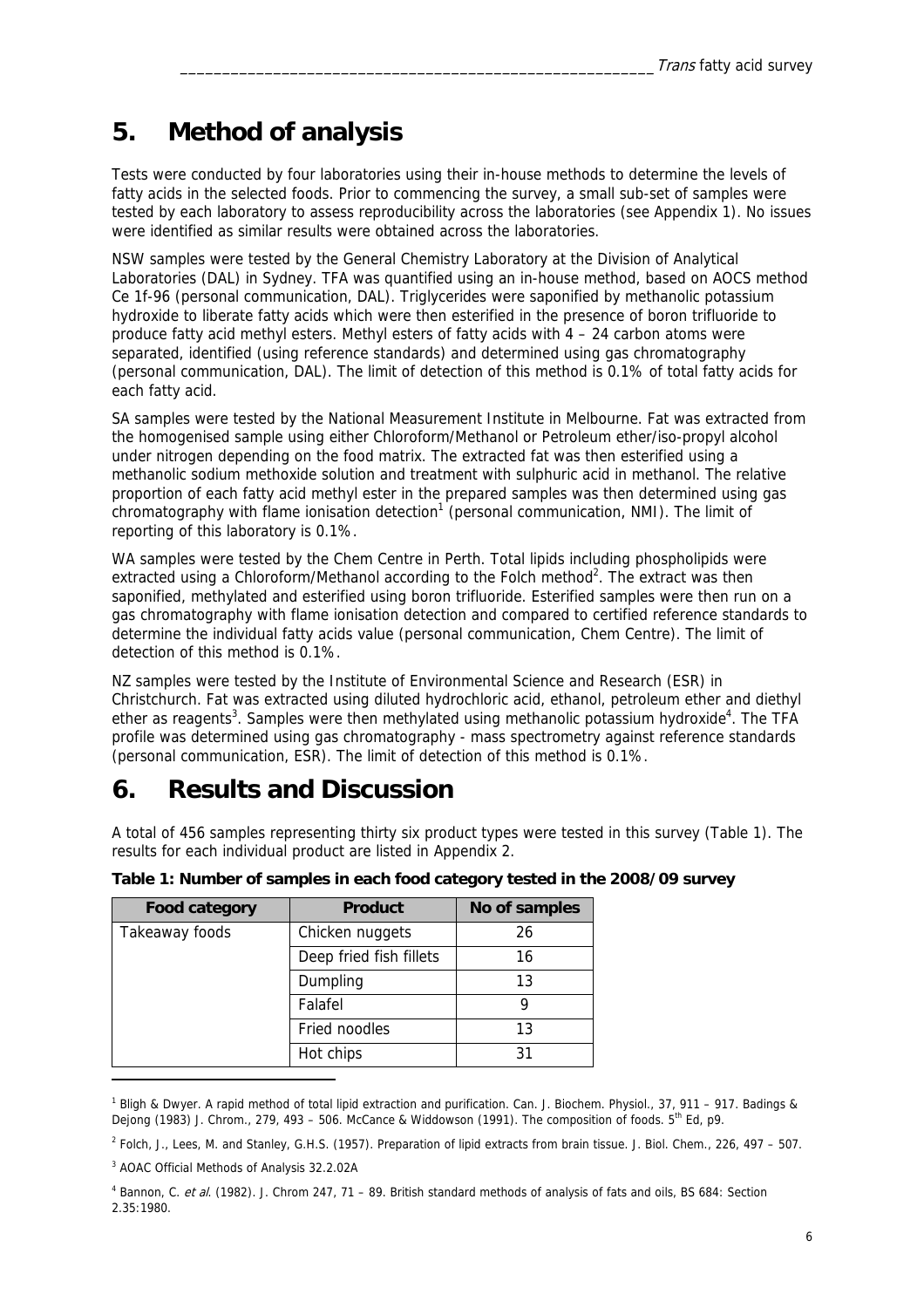| <b>Food category</b> | <b>Product</b>                                                                                                                                                                                                                                                                                                                                                                                                                                                                                         | No of samples   |
|----------------------|--------------------------------------------------------------------------------------------------------------------------------------------------------------------------------------------------------------------------------------------------------------------------------------------------------------------------------------------------------------------------------------------------------------------------------------------------------------------------------------------------------|-----------------|
|                      | Pizza                                                                                                                                                                                                                                                                                                                                                                                                                                                                                                  | 14              |
|                      | Spring rolls                                                                                                                                                                                                                                                                                                                                                                                                                                                                                           | 16              |
|                      | Sweet & sour pork                                                                                                                                                                                                                                                                                                                                                                                                                                                                                      | 14              |
|                      | <b>Extruded snacks</b>                                                                                                                                                                                                                                                                                                                                                                                                                                                                                 | 4               |
| Snack foods          | Potato crisps<br>Popcorn<br>Corn cakes<br>Blended edible oil<br>Edible oil spreads<br>Oil based dressings<br>Meat pies<br>Sausage rolls<br>Croissant<br><b>Custard Danish</b><br>Donuts<br>Chocolate biscuits<br>Cream biscuits<br>Savoury biscuits<br>Shelf stable cakes<br><b>Muffins</b><br><b>Pikelets</b><br>Prepared pastry<br>Toasted style muesli<br>cereal<br>Muesli bars<br><b>Breakfast bars</b><br>Dry mix pasta<br>Dry instant soup mix<br>Gravy mix<br><b>Sauces</b><br>Nut based spread | 15              |
|                      |                                                                                                                                                                                                                                                                                                                                                                                                                                                                                                        | 10              |
|                      |                                                                                                                                                                                                                                                                                                                                                                                                                                                                                                        | 3               |
|                      |                                                                                                                                                                                                                                                                                                                                                                                                                                                                                                        | 5               |
| Fats & oils          |                                                                                                                                                                                                                                                                                                                                                                                                                                                                                                        | 17              |
|                      |                                                                                                                                                                                                                                                                                                                                                                                                                                                                                                        | 9               |
|                      |                                                                                                                                                                                                                                                                                                                                                                                                                                                                                                        | 20              |
| Meat & products      |                                                                                                                                                                                                                                                                                                                                                                                                                                                                                                        | 19              |
|                      |                                                                                                                                                                                                                                                                                                                                                                                                                                                                                                        | 17              |
|                      |                                                                                                                                                                                                                                                                                                                                                                                                                                                                                                        | 18              |
|                      |                                                                                                                                                                                                                                                                                                                                                                                                                                                                                                        | 23              |
|                      |                                                                                                                                                                                                                                                                                                                                                                                                                                                                                                        | 13              |
| Bread & bakery       |                                                                                                                                                                                                                                                                                                                                                                                                                                                                                                        | 13              |
| products             |                                                                                                                                                                                                                                                                                                                                                                                                                                                                                                        | 12              |
|                      |                                                                                                                                                                                                                                                                                                                                                                                                                                                                                                        | 7               |
|                      |                                                                                                                                                                                                                                                                                                                                                                                                                                                                                                        | $\overline{21}$ |
|                      |                                                                                                                                                                                                                                                                                                                                                                                                                                                                                                        | 11              |
|                      |                                                                                                                                                                                                                                                                                                                                                                                                                                                                                                        | 19              |
|                      |                                                                                                                                                                                                                                                                                                                                                                                                                                                                                                        | 5               |
|                      |                                                                                                                                                                                                                                                                                                                                                                                                                                                                                                        | 9               |
|                      |                                                                                                                                                                                                                                                                                                                                                                                                                                                                                                        | 6               |
| Others               |                                                                                                                                                                                                                                                                                                                                                                                                                                                                                                        | 5               |
|                      |                                                                                                                                                                                                                                                                                                                                                                                                                                                                                                        | 5               |
|                      |                                                                                                                                                                                                                                                                                                                                                                                                                                                                                                        | $\overline{7}$  |
|                      |                                                                                                                                                                                                                                                                                                                                                                                                                                                                                                        | 6               |
|                      |                                                                                                                                                                                                                                                                                                                                                                                                                                                                                                        | 5               |

#### **Comparison to Danish Legislation**

The Danish legislation introduced a limit of no more than two grams of TFA per 100 grams of fats or oil in the food product as sold to the consumer, with some exemptions for animal fats. In order to analyse the results against the Danish regulatory limit, the ratio of TFA to total fat (weight per weight) was calculated and expressed as a percentage.

The total fat, saturated fatty acids (SFA), polyunsaturated fatty acids (PUFA), monounsaturated fatty acids (MUFA) and TFA values were reported as gram per 100 gram of food. A total of 107 samples tested in this survey contained TFA that may be derived from ruminant sources or a mixture of both ruminant origin and manufactured TFA (Table 2). Thus, these products were excluded from the comparison to the Danish legislation.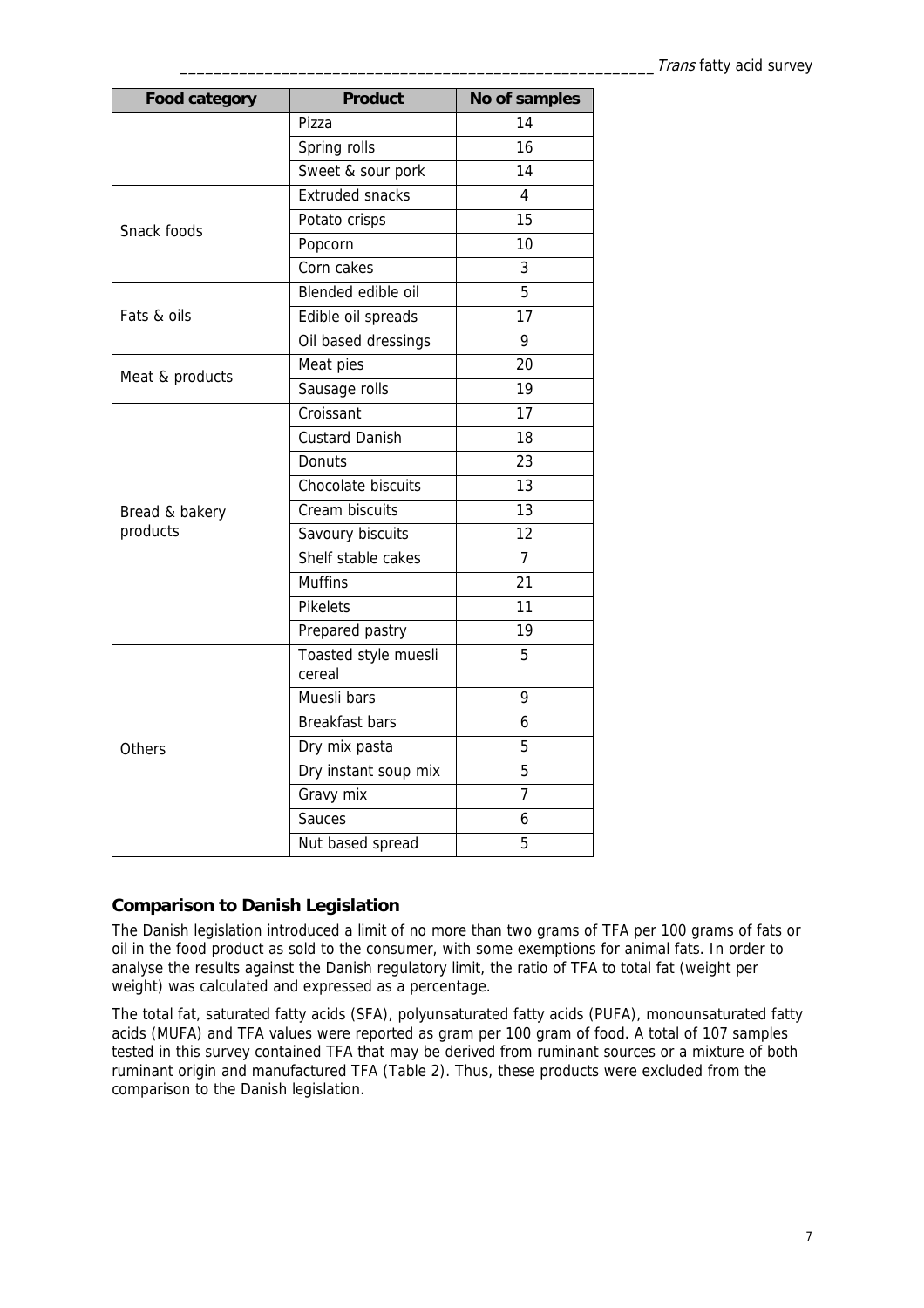| <b>Food product</b>   | <b>Ruminant source</b> |
|-----------------------|------------------------|
| Pizza                 | Cheese                 |
| Meat pies             | <b>Beef</b>            |
| Sausage rolls         | <b>Beef</b>            |
| Croissants            | <b>Butter</b>          |
| <b>Custard Danish</b> | <b>Butter</b>          |
| Prepared pastry       | <b>Butter</b>          |

**Table 2: Food product that may contain TFA from ruminant sources** 

Omitting the samples likely to contain considerable proportions of ruminant TFA, over 82% of the samples surveyed had TFA levels equal to or less than the Danish limit of two grams of TFA per 100 grams of fat (Figure 1). These results are similar to previous surveys conducted between 2005 and 2007 which found over 87% of products tested had TFA levels which were less than the limit defined in the Danish legislation (FSANZ, 2007).



**Figure 1: Proportion of samples containing different ranges of manufactured TFA** 

A breakdown of the 349 food products without ruminant TFA (Table 3) shows:

- 115 (33.0%) contained non detectable levels of TFA (less than 0.1%);
- 172 (49.3%) contained TFA at less than or equal to 2%; and
- 62 (17.8%) contained TFA greater than 2%.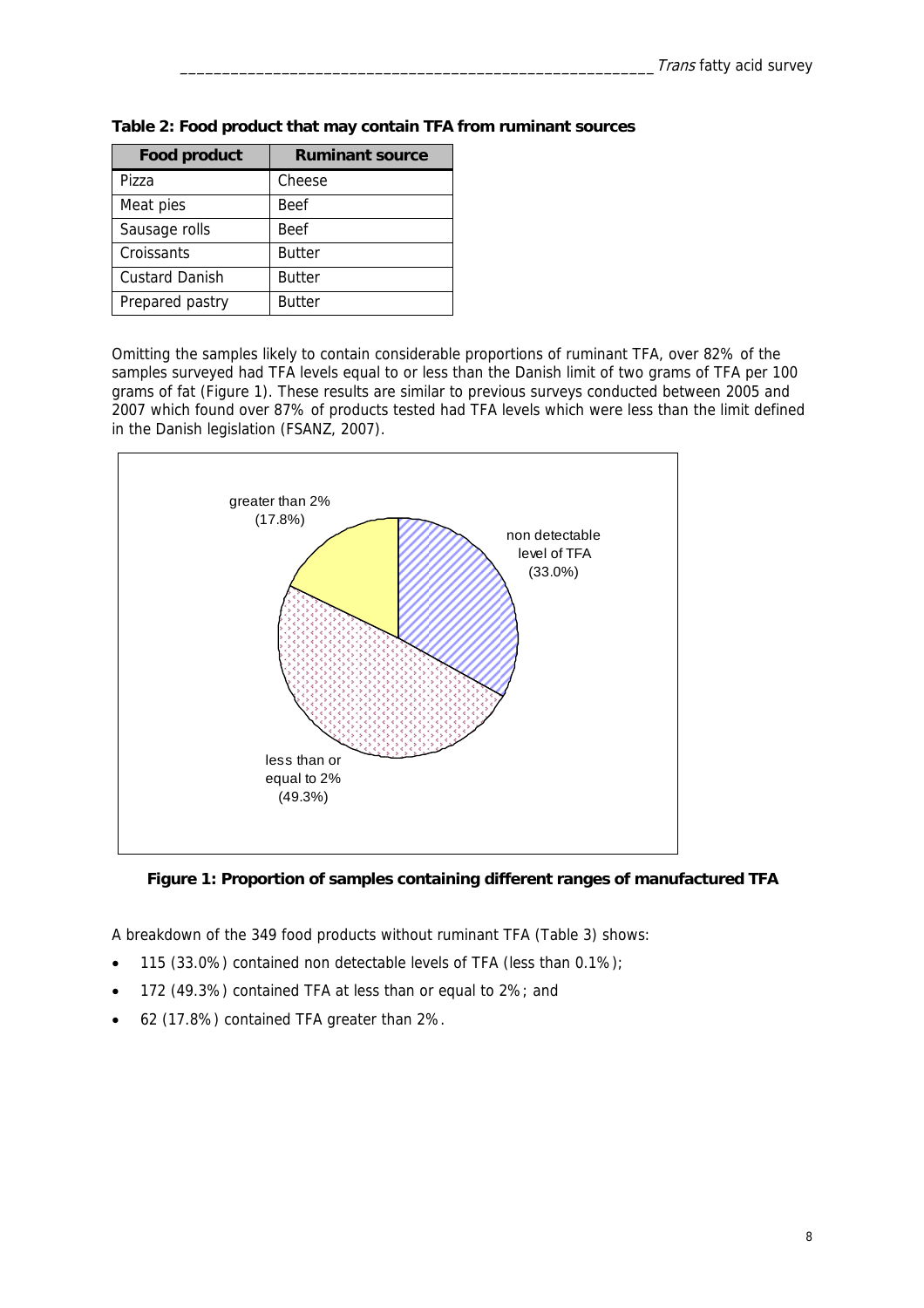| No detected level of TFA | Less than 2% TFA <sup>5</sup> | Greater than 2% TFA <sup>5</sup> |
|--------------------------|-------------------------------|----------------------------------|
| <b>Breakfast bars</b>    | Blended edible oil            | Breakfast bar                    |
| Chicken nuggets          | <b>Breakfast bars</b>         | Blended edible oil               |
| Corn cakes               | Chicken nuggets               | Cream biscuits                   |
| Donuts                   | Cream biscuits                | Chicken nuggets                  |
| Dumplings                | <b>Donuts</b>                 | Donuts                           |
| <b>Extruded snacks</b>   | Dry instant soup mix          | Dry instant soup mix             |
| Falafel                  | Dumplings                     | Dry mix pasta                    |
| Fried noodles            | <b>Extruded snacks</b>        | Dumplings                        |
| Gravy mix                | Falafel                       | Falafel                          |
| Hot chips                | Fried noodles                 | Fried noodles                    |
| Muesli bars              | Gravy mix                     | Gravy mix                        |
| <b>Muffins</b>           | Hot chips                     | Hot chips                        |
| Nut-based spreads        | Edible oil spreads            | <b>Muffins</b>                   |
| Oil-based dressings      | Muesli bars                   | Edible oil spreads               |
| <b>Pikelets</b>          | <b>Muffins</b>                | Popcorn                          |
| Prepared pastry          | Nut based spreads             | Potato crisps                    |
| Popcorn                  | Oil based dressings           | Prepared pastry                  |
| Potato crisps            | <b>Pikelets</b>               | Savoury biscuits                 |
| Sauces                   | Popcorn                       | Shelf stable cakes               |
| Savoury biscuits         | Potato crisps                 | Spring rolls                     |
| Shelf-stable cakes       | Prepared pastry               | Sweet and sour pork              |
| Spring rolls             | Sweet and sour pork           |                                  |
| Sweet and sour pork      | Shelf-stable cakes            |                                  |
| Toasted muesli cereals   | Sauces                        |                                  |
|                          | Savoury biscuits              |                                  |
|                          | Spring rolls                  |                                  |
|                          | Toasted muesli cereal         |                                  |

**Table 3: Breakdown of products when compared to the Danish legislation** 

From the above table it can be seen that there is a wide variation in the TFA values within a food product. Many of the products within a food category fell within the three TFA ranges (Table 4). For example, the TFA value for chicken nuggets ranged from under the limit of detection of 0.1% to 8.5%. As expected the type and amount of fat present in a food product is dependent on the product formulation and differs from product to product as well as between manufacturers.

-

<sup>&</sup>lt;sup>5</sup> The 2% figure refers to 2 grams of TFA per 100 grams of fat in the food.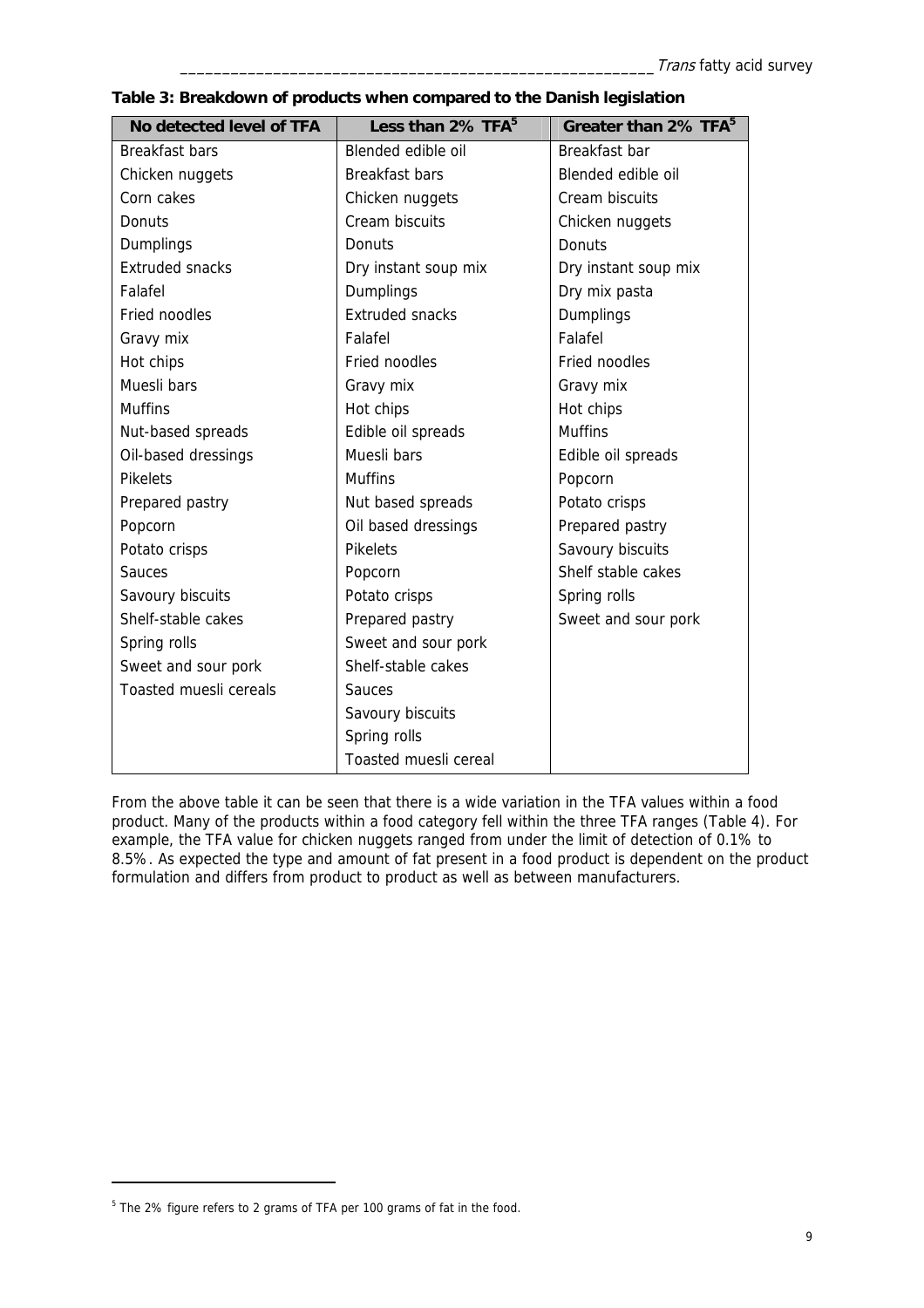| <b>Food product</b>     | <b>TFA ranges</b>             |
|-------------------------|-------------------------------|
|                         | (% per total fat in the food) |
| Breakfast bars          | $< 0.1$ to 30.6               |
| Chicken nuggets         | $< 0.1$ to 8.5                |
| Cream biscuits          | $< 0.1$ to 3.3                |
| Deep fried fish fillets | $< 0.1$ to 5.0                |
| Donuts                  | $<$ 0.1 to 4.8                |
| Dumpling                | $< 0.1$ to 3.2                |
| Falafel                 | $<$ 0.1 to 2.6                |
| Fried noodles           | $< 0.1$ to 5.9                |
| Hot chips               | $< 0.1$ to 5.8                |
| <b>Muffins</b>          | $< 0.1$ to 3.1                |
| Popcorn                 | $<$ 0.1 to 35.2               |
| Potato crisps           | $< 0.1$ to 22.2               |
| Savoury biscuits        | $<$ 0.1 to 12.7               |
| Shelf stable cakes      | $< 0.1$ to 4.1                |
| Spring rolls            | $<$ 0.1 to 10.8               |
| Sweet & sour pork       | $<$ 0.1 to 2.4                |

**Table 4: Food products that fell within the three TFA ranges as set by the Danish Legislation** 

#### **Comparison to previous surveys**

#### **Change in fatty acid profile in selected food categories from 2005-2007 to 2008/09**

In 2005 and 2007, surveys were undertaken to assess the TFA levels in the Australian food supply (NSW Food Authority, 2008). A total of nineteen food products from five food categories were tested in those surveys and was repeated for the 2008/09 survey. The food categories and food products are:

- Takeaway foods: chicken nuggets, deep fried fish fillets, hot chips, and pizza
- Snack foods: potato crisps and extruded snacks
- Fats & oils: oil based dressings and edible oil spreads
- Meat products: meat pies and sausage rolls
- Bakery products: chocolate biscuits, cream filled biscuits, croissants, custard Danish, donuts, prepared pastry, and shelf stable cakes
- Others: muesli bars

Table 5 provides a summary of the comparison between the surveys. Key results were:

- Eight of the nineteen food products (chicken nuggets, deep fried fish fillets, hot chips, potato crisps, sausage rolls, cream filled biscuits, savoury biscuits and shelf stable cakes) showed a reduction in the median TFA content;
- Three products (pizza, oil based dressings and muesli bars) remained similar; and
- Eight food products (extruded snacks, edible oil spreads, meat pies, chocolate biscuits, croissants, custard Danish, donut and prepared pastries) showed an increase in the median TFA content

Of the eight food products showing an increase in the median TFA content, four (meat pies, croissants, custard Danish, and prepared pastries) are likely to contain ruminant TFA or a mixture of ruminant and manufactured TFA. In situations of mixed TFA, the amount of manufactured TFA present cannot be separately determined. Ruminant TFA is naturally present in meat and dairy products and can therefore increase TFA levels in products containing these ingredients even though the levels of manufactured TFA are reduced.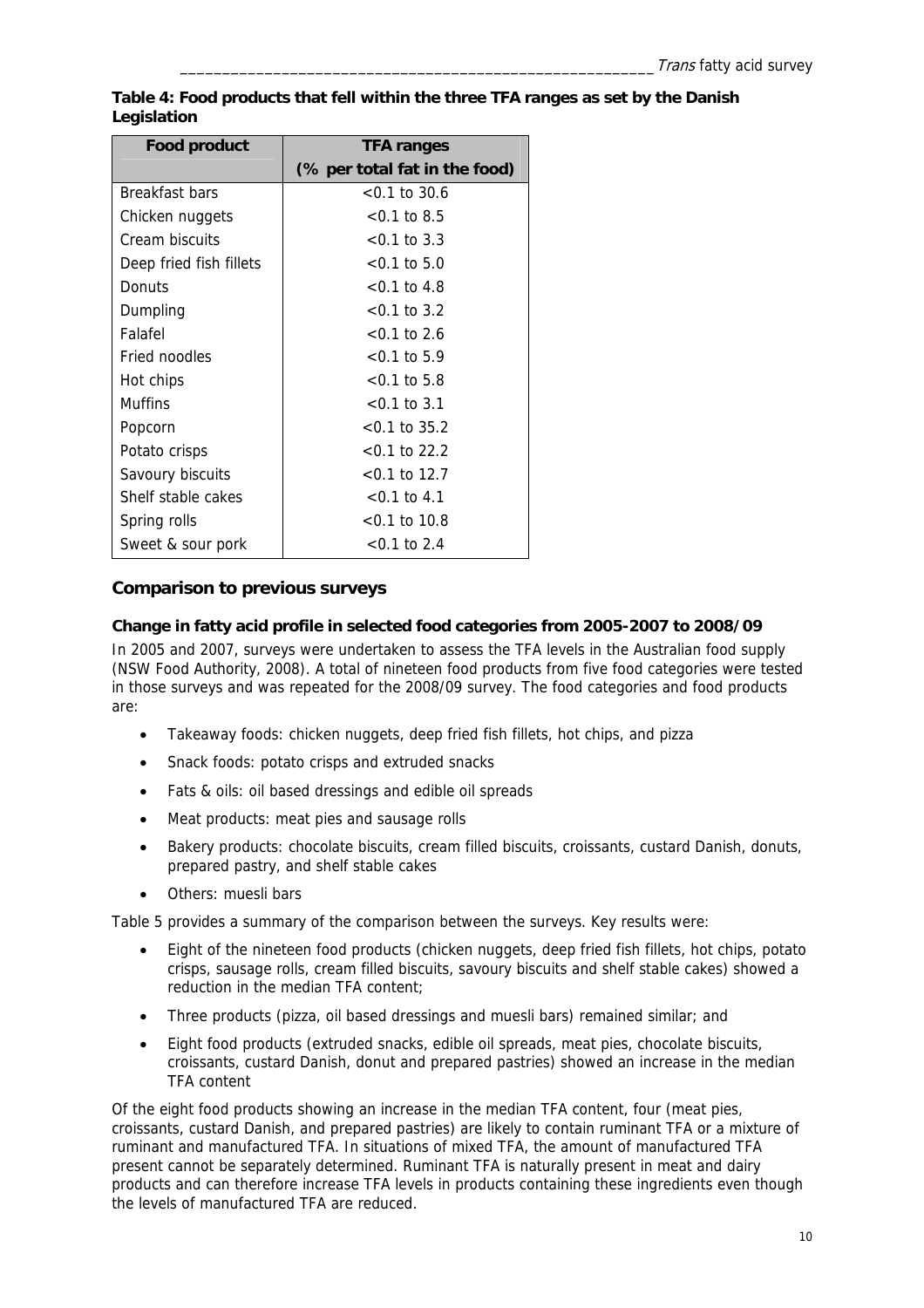| Table 5: Summary of TFA results (g/100g of food) for food categories tested in previous |  |
|-----------------------------------------------------------------------------------------|--|
| and current survey                                                                      |  |

| Food              | Food                        | 2005 - 2007      |       |               |            | 2009             |            |               |            |
|-------------------|-----------------------------|------------------|-------|---------------|------------|------------------|------------|---------------|------------|
| category          | product                     | No of<br>samples | Min   | <b>Median</b> | <b>Max</b> | No of<br>samples | <b>Min</b> | <b>Median</b> | <b>Max</b> |
|                   | Chicken<br>nuggets          | 10               | < 0.1 | 0.35          | 0.70       | 26               | < 0.1      | 0.10          | 0.80       |
| Takeaway<br>foods | Deep fried<br>fish fillets  | 5                | 0.10  | 0.20          | 0.70       | 16               | < 0.1      | 0.10          | 0.80       |
|                   | Hot chips                   | 20               | 0.10  | 0.20          | 1.60       | 31               | < 0.1      | 0.10          | 1.40       |
|                   | Pizza                       | 5                | 0.20  | 0.20          | 0.30       | 14               | 0.10       | 0.20          | 0.30       |
| Snack             | Potato<br>crisps            | 13               | < 0.1 | 0.60          | 1.80       | 15               | < 0.1      | 0.10          | 1.40       |
| foods             | Extruded<br>snacks          | $\overline{2}$   | < 0.1 | < 0.1         | < 0.1      | 4                | < 0.1      | 0.10          | 0.20       |
| Fats &            | Oil based<br>dressings      | 3                | 0.10  | 0.20          | 0.20       | 9                | < 0.1      | 0.20          | 0.70       |
| oils              | Edible oil<br>spreads       | 10               | < 0.1 | 0.25          | 2.90       | 17               | 0.10       | 0.50          | 3.16       |
| Meat              | Meat pies                   | 5                | 0.20  | 0.40          | 0.50       | 20               | 0.15       | 0.60          | 0.90       |
| products          | Sausage<br>rolls            | 5                | 0.60  | 1.00          | 1.00       | 19               | 0.09       | 0.80          | 2.10       |
|                   | Chocolate<br>biscuits       | 5                | 0.10  | 0.10          | 0.10       | 12               | < 0.1      | 0.20          | 0.38       |
|                   | Cream<br>filled<br>biscuits | 6                | 0.10  | 0.35          | 1.40       | 14               | < 0.1      | 0.30          | 0.80       |
|                   | Croissants                  | 5                | 0.30  | 0.40          | 0.50       | 17               | 0.20       | 1.00          | 1.40       |
| Bakery            | Custard<br>Danish           | 5                | 0.20  | 0.30          | 0.40       | 18               | < 0.1      | 0.60          | 1.20       |
| products          | Donuts                      | 22               | < 0.1 | 0.30          | 8.70       | 23               | < 0.1      | 0.50          | 1.27       |
|                   | Prepared<br>pastry          | 5                | 0.10  | 0.90          | 1.40       | 19               | 0.02       | 1.35          | 2.80       |
|                   | Savoury<br>biscuits         | 5                | 0.10  | 0.20          | 0.20       | 12               | < 0.1      | 0.10          | 1.60       |
|                   | Shelf<br>stable<br>cakes    | 15               | 0.10  | 0.30          | 2.30       | $\overline{7}$   | < 0.1      | 0.20          | 0.60       |
| Others            | Muesli<br>bars              | 5                | < 0.1 | < 0.1         | < 0.1      | 9                | < 0.1      | < 0.1         | 0.20       |

Using the median values for each of the fatty acid types (TFA, SFA, MUFA and PUFA) from the different surveys (2005, 2007 and 2009), the change in the fatty acid profiles of selected food products has been graphed (Figure 2 to Figure 8).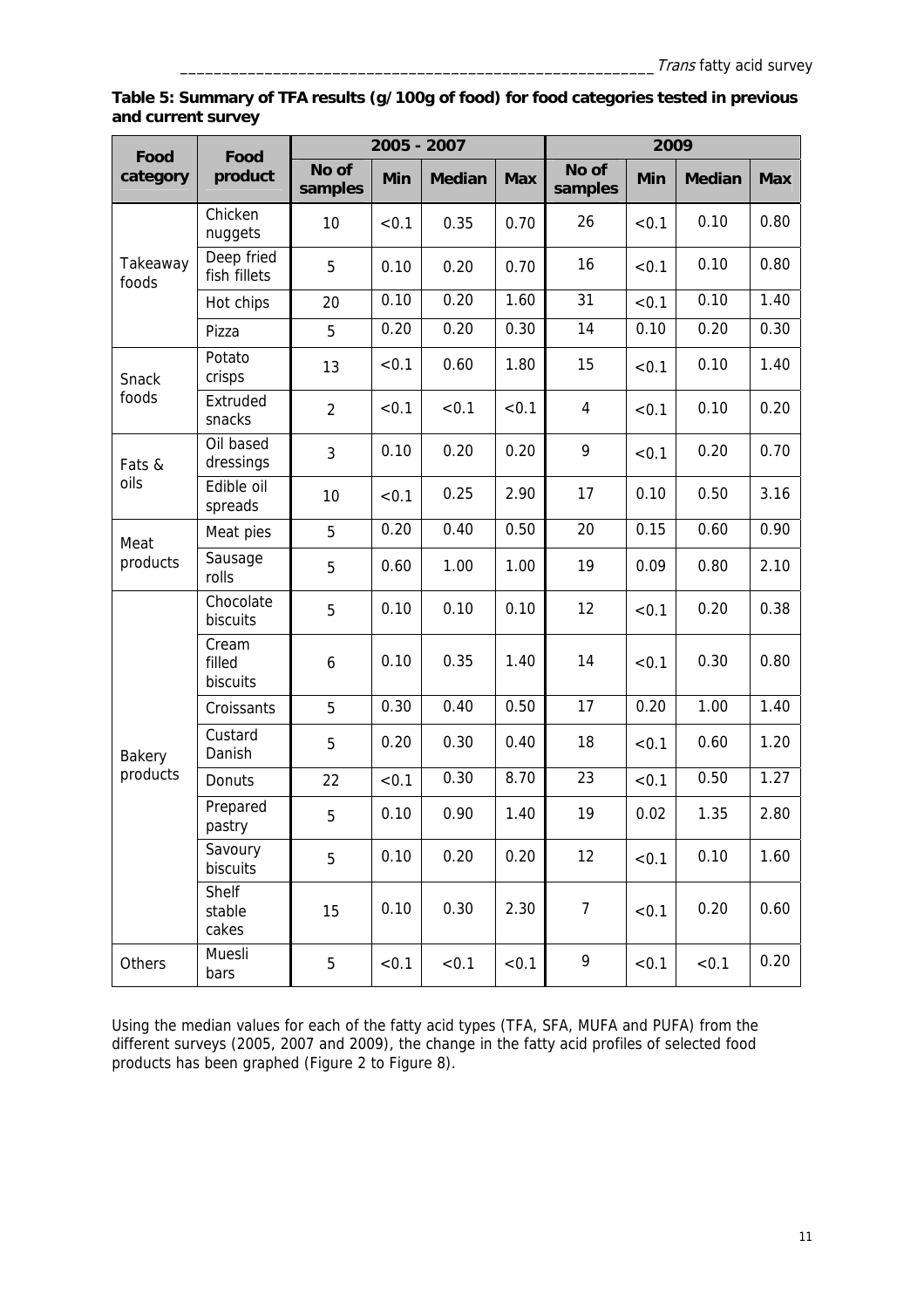#### Takeaway foods

A reduction in the total fat content and TFA level can be seen in three of the four takeaway foods products (chicken nuggets, hot chips and pizza), without a considerable increase in SFA (Figure 2). There is a slight increase (1.1%) in the total fat content for deep fried fish fillets, but this increase can be attributed to an increase in the MUFA content since TFA and SFA levels remain similar.



**Figure 2: Change in fat content and composition for takeaway foods** 

#### Snack foods

Both potato crisps and extruded snacks show a reduction in total fat and SFA content (Figure 3). The median TFA content for potato crisps was reduced from 0.6g/100g food to 0.1g/100g food, and TFA content for extruded snacks remained low at less than 0.1g/100g food.



**Figure 3: Change in fat content and composition for snack foods**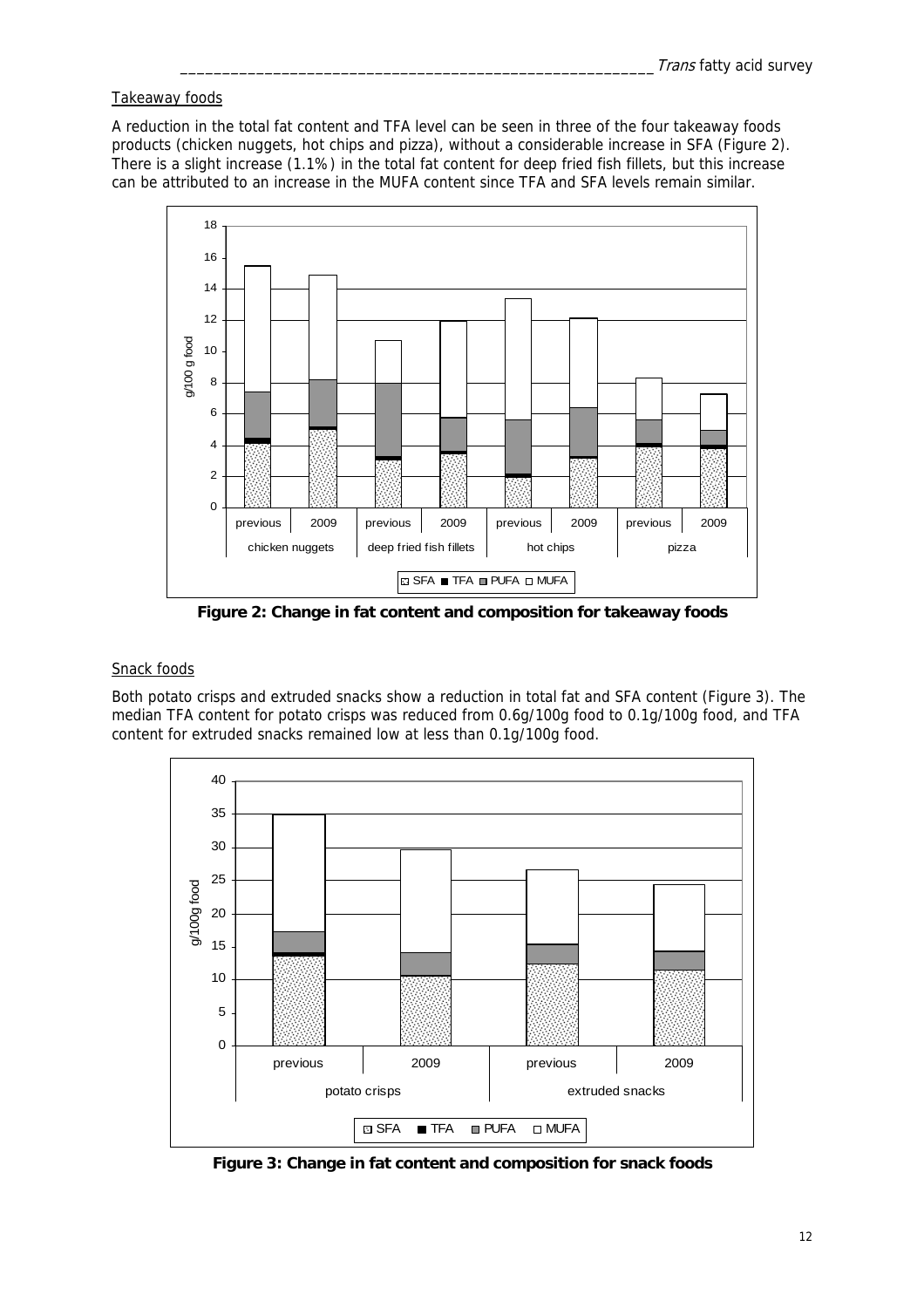#### Edible oil spreads

The fat profile for edible oil spreads remained similar over time, with total fat of approximately 60g/100g of food (Figure 4).

The median TFA level has increased between the surveys, although this can be attributed to a brand of edible oil spread tested in 2009 which was not included in the previous survey. Since conducting the 2009 survey, there is anecdotal evidence that some brands of edible oil spread have been reformulated resulting in a decrease in the TFA level. The TFA ratio (compared to total fat) remained low at less than 1%.



**Figure 4: Change in fat content and composition for edible oil spreads** 

#### Meat products

The total fat content and SFA levels for meat pies were both lower than the previous surveys, with only a slight increase in TFA levels from 0.4g/100g of food to 0.6g/100g of food (Figure 5). However, TFA in these products may originate from ruminant sources as well as manufactured sources. TFA levels in ruminant products are likely to vary due to the rearing methods employed. For sausage rolls, the total fat content and its profile remained similar to previous surveys, with TFA levels at 1g TFA/100g food.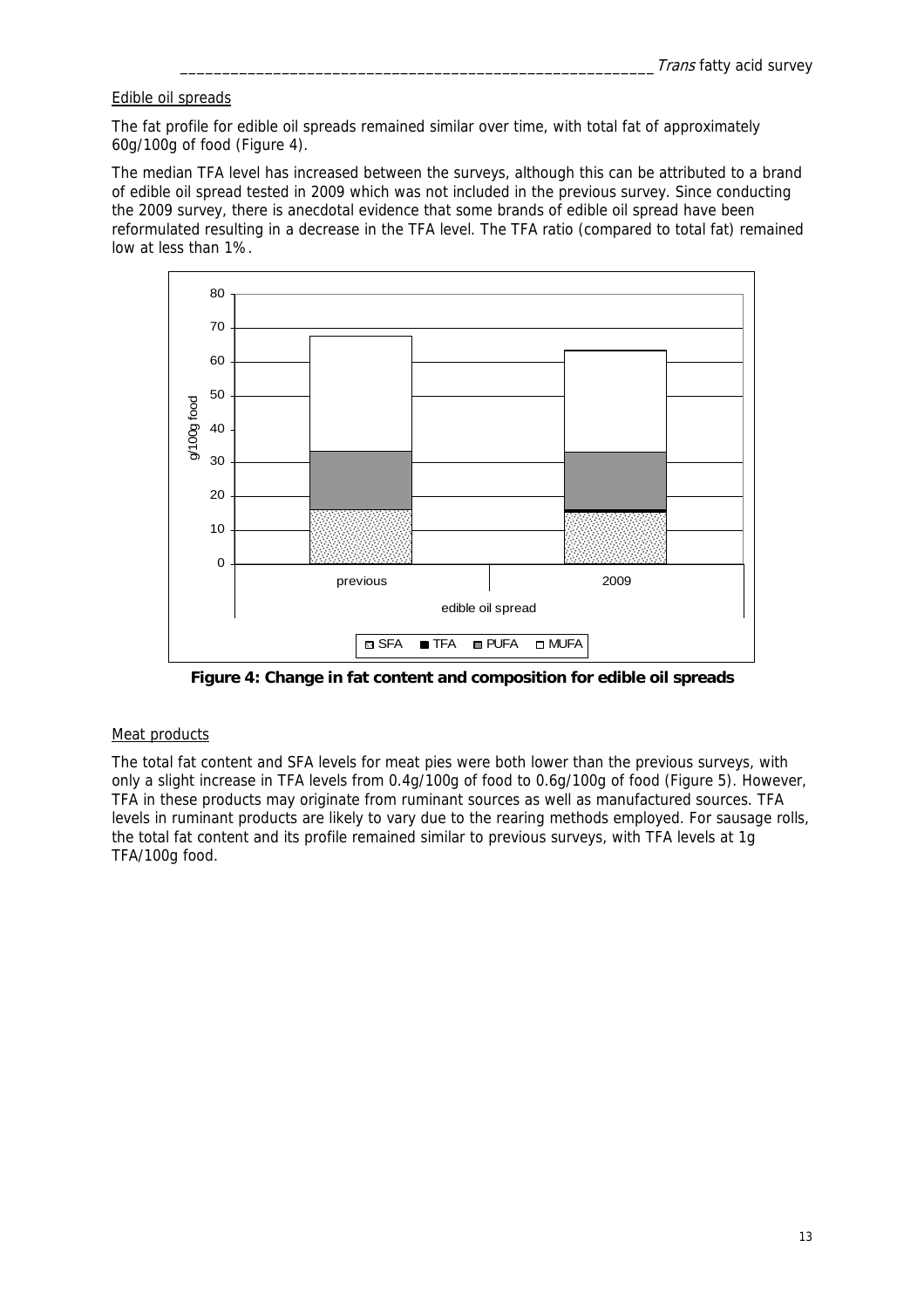

**Figure 5: Change in fat content and composition for meat products** 

#### Bakery products

Of the eight bakery products tested, three showed reductions in total fat content (chocolate biscuits, prepared pastry and shelf stable cakes), one (donuts) showed a slight increase in the total fat content and the remainder were similar to the previous survey (Figure 6 and Figure 7).

For chocolate biscuits this decrease in total fat can be attributed to a decrease in levels of SFA from 17.1g/100g food to 12.3g/100g food as there were not considerable changes to the profile of other fatty acids.

Prepared pastry contained similar amount of SFA and TFA over time, but total fat decreased because the levels of MUFA and PUFA reduced quite considerably (from 2.7g/100g food to 1.1g/100g food and 9.1g/100g food to 6.4g/100g food, respectively).

There was an overall reduction in the total fat content of shelf stable cakes. This was predominately due to a decrease in the amount of MUFA and PUFA with an increase in the SFA content (from 3.8g/100g food to 5.3g/100g food). The TFA levels remained similar over time (under 0.4g/100g food in both surveys).

Donuts showed an increase in saturated fats and total fat content. However, the TFA level was reduced from 1.1g/100g food to 0.5g/100g food.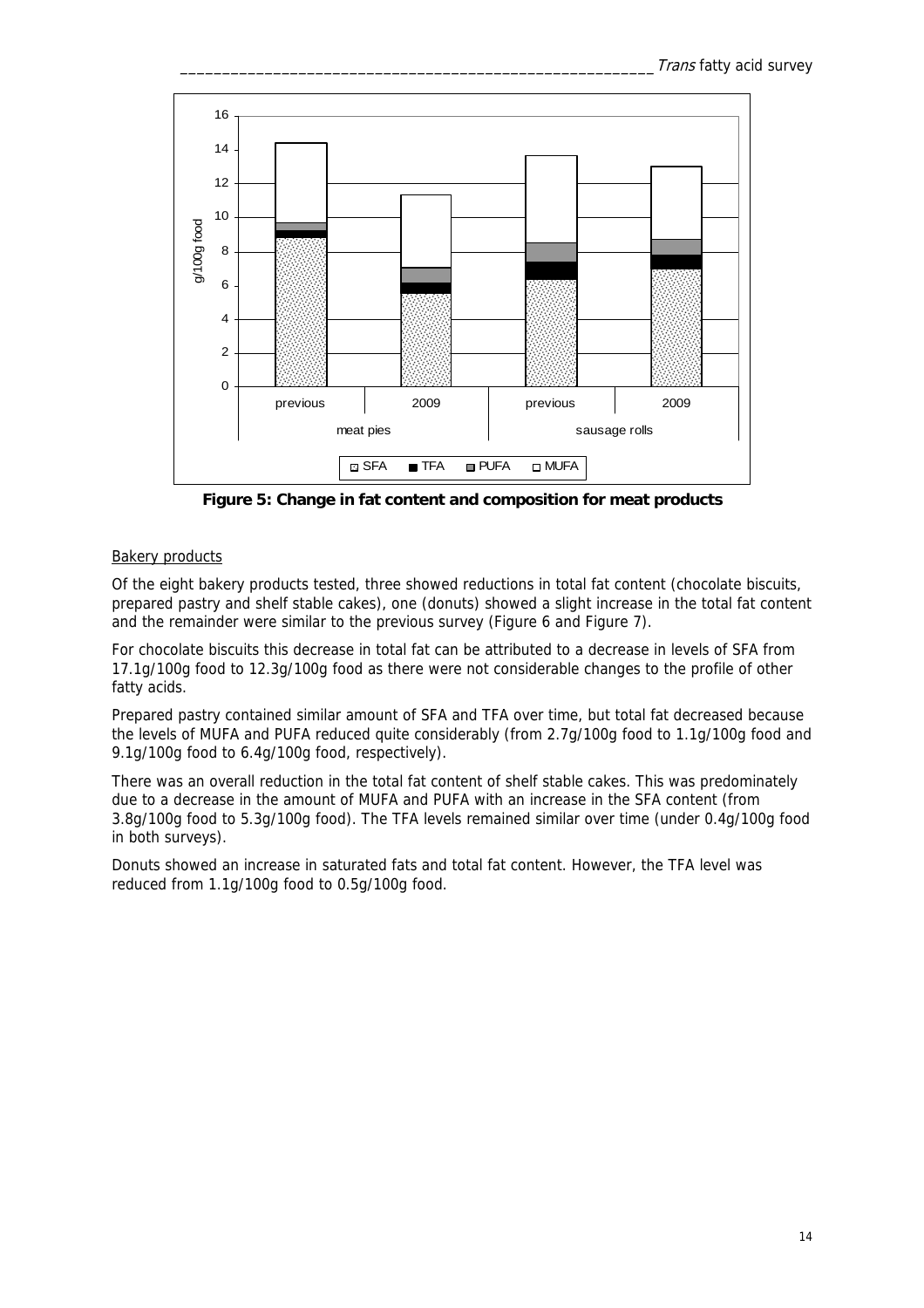

**Figure 6: Change in fat content and composition for bakery products – part 1** 



**Figure 7: Change in fat content and composition for bakery products – part 2**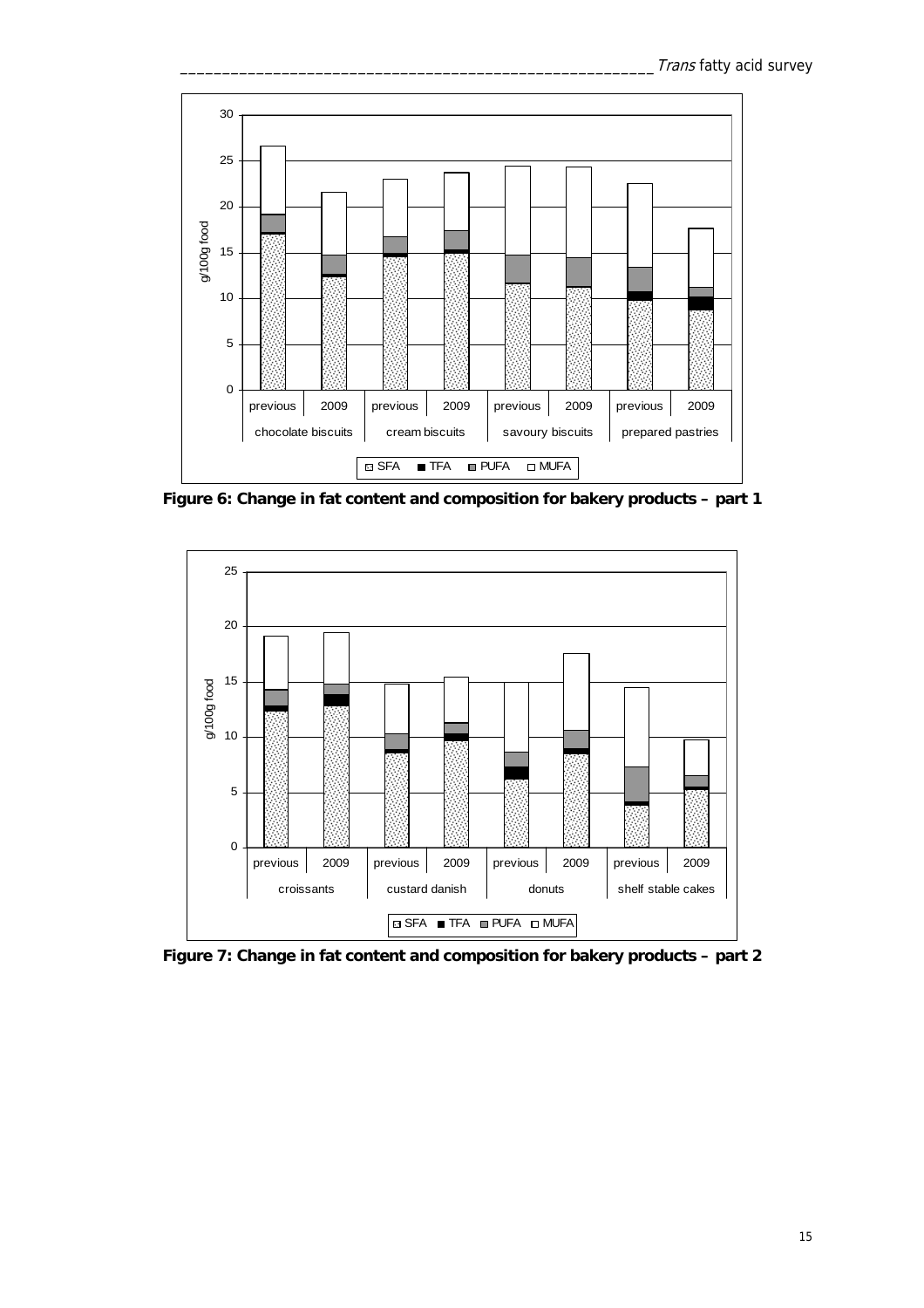#### Muesli bars

Muesli bars show considerable reduction in total fat content, especially due to considerable decrease in SFA content. TFA was not detected in these products (Figure 8).



**Figure 8: Change in fat content and composition for muesli bars** 

#### **Change in fatty acid profile for selected food products from 2005-2007 to 2008/09 survey**

A total of forty two randomly selected food products (same brand) were tested in both the previous and current surveys. The variation for total fat, SFA, MUFA, PUFA and TFA content was calculated as grams per 100 grams of food (Appendix 3).

A total of twenty six products (61.9%) showed a reduction in TFA content over time, with four products showing no changes in TFA content. The rest of the products show an increase in TFA content, ranging from 0.05 to 0.9g/100g food. However, eight of these products are likely to contain ruminant TFA, which cannot be controlled through changes in the manufacturing processes. The key findings were:

- There was a considerable reduction (55.5% and 80%) in TFA content of two chicken nuggets products. One brand also showed a reduction across all other fatty acids.
- The TFA content of hot chips also decreased, with one brand also showing a decrease in other fatty acids.
- A reduction was observed in TFA level in potato crisps (ranging from a 66.7% to 94.4% decrease). There was a slight increase in the total fat content and MUFA, with slight reductions in SFA content.
- Of the four edible oil spreads tested in both surveys, two showed an increase in TFA levels, without considerable change in other fatty acids. However, the actual content of TFA in these products was quite low (range from 0.2 to 0.6g/100g food).
- Three cream filled biscuits were tested in both surveys with two brands reducing TFA content (42.9% and 25%) over time. An increase in the total fat and saturated fat (21.2 and 38% respectively) was observed for one cream filled biscuit sample, while all fatty acids decreased in the other samples.
- Two brands of donuts were tested in both surveys. Despite the increase in total fat, SFA and PUFA content, considerable reductions were observed with the TFA content (59.6% and 88.6% reduction).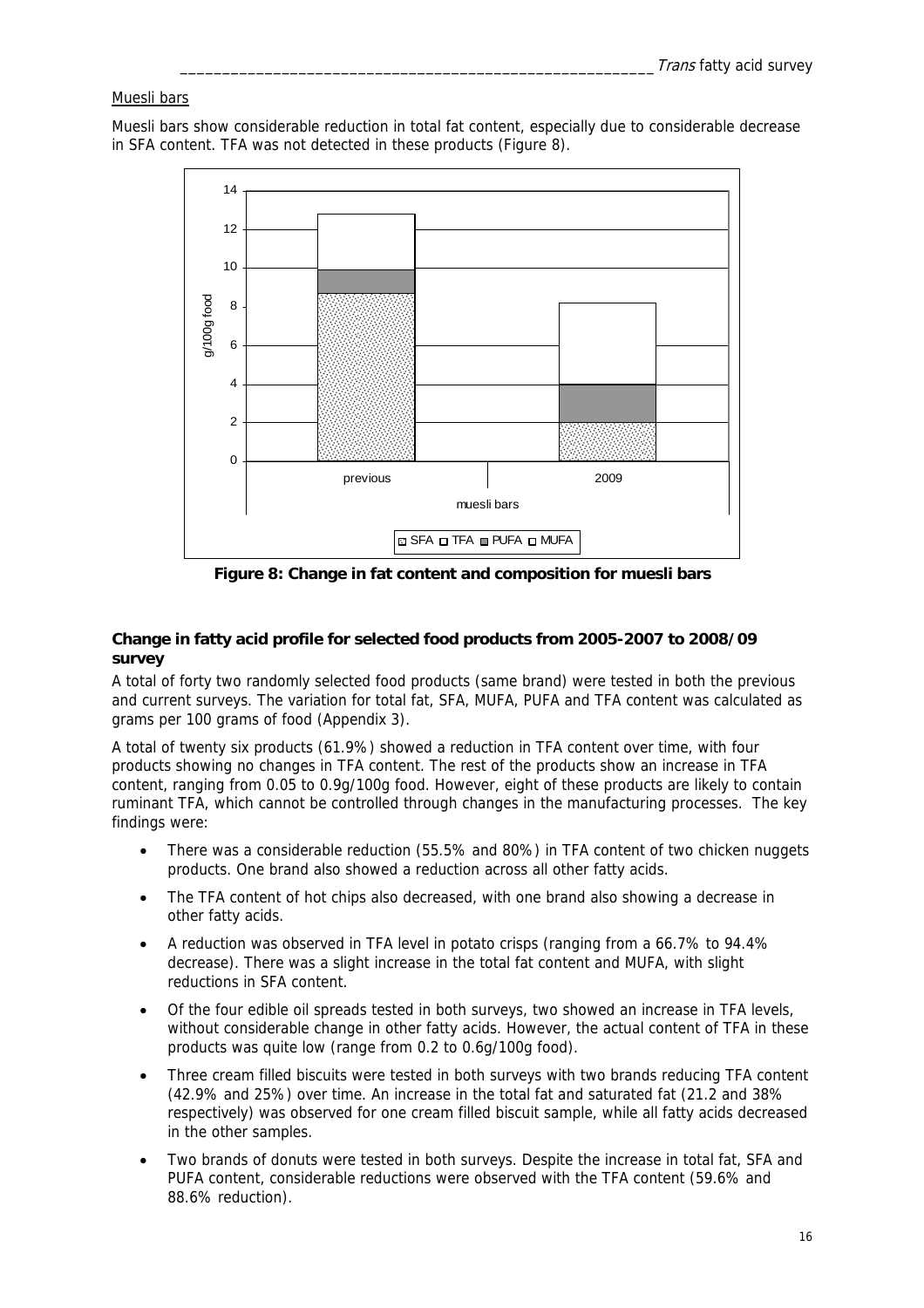- There is an overall increase in the total fat, SFA, PUFA and MUFA content in four savoury biscuit products tested in both surveys. However, the TFA content in these products was generally low (less than 0.2g/100g food).
- An overall reduction in the TFA content for four shelf stable cakes was observed (range from 66.7 to 100% reduction). However, there was an increase in the SFA content (range from 0.2 to 3.1g/100g food), with two products also showing an increase in the total fat content.

#### **Constraints when comparing data from the two surveys**

When comparing the fat content, especially TFA, of food products tested in the previous and current survey, it is important to note that:

- Both surveys were snapshots of the situation at the time. The foods sampled in the surveys were not matched brand to brand and sample numbers within each category differed between the two surveys.
- Testing methodology has improved. Only four different TFAs were quantified in previous surveys compared with up to ten in the current survey (varies according to the laboratories). Some of the apparent increases in TFA levels may simply result from improved testing. This factor seems to be more relevant for foods containing ruminant sources of TFA.
- The proportion of food that had more than 2% TFA (as a percentage of the total fat) cannot be directly compared to previous surveys as the current survey focussed on manufactured foods whereas the previous surveys included a greater mixture of foods containing manufactured and/or ruminant TFA (e.g. ice cream, pasta, eggs).

Due to these factors, a direct comparison of results should be viewed in conjunction with the dietary exposure assessment conducted as part of a review of TFA in the food supply.

### **7. Follow-up Action**

This survey is one part of a review of TFA intake in the Australian and New Zealand population. As part of the review, the results obtained from this survey has been used to determine the dietary intakes in both the Australian and New Zealand populations. Any recommendations or follow-up action should consider the conclusions and outcomes from both the food survey and the dietary intake sub-projects.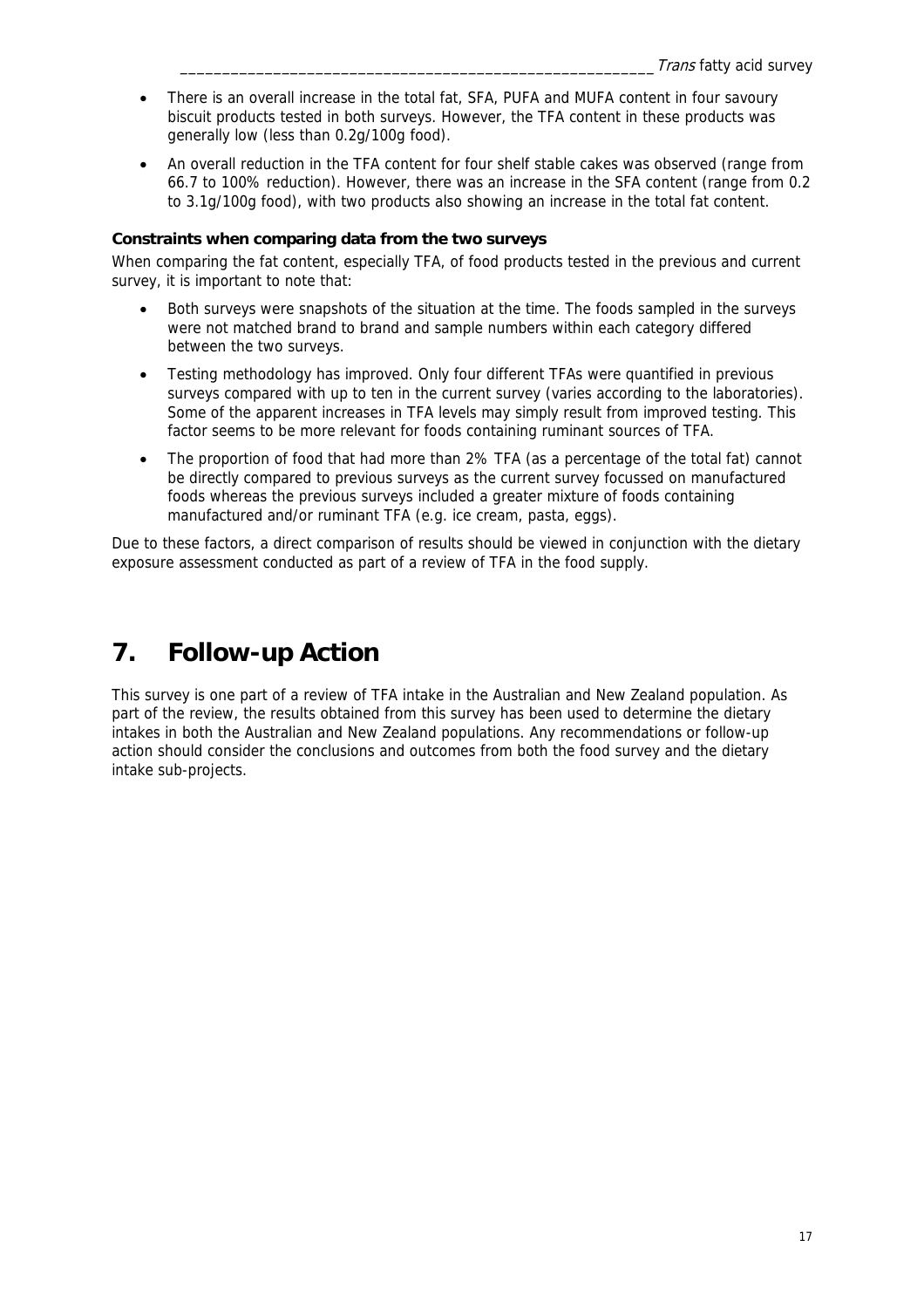### **8. Conclusion**

The results of the survey showed that TFA concentrations in Australian and New Zealand processed and takeaway foods were generally low. Overall, 82.3% of products had an undetectable level of TFA or TFA levels below the 2% limit introduced in Denmark in 2004.

Of the products with TFA concentrations greater than 2%, 60% were products which contain ruminant fats or a combination of ruminant and natural TFA.

One brand of popcorn had a high ratio of TFA (compared to total fat) at 35.2%. Other products with high ratios of TFA include a breakfast bar, another popcorn sample and one sample of potato crisps.

Eight of the nineteen (42.14%) food products showed a decrease in the median for TFA content, with three (15.8%) products remaining similar. Of the eight food products that show an increase in the median TFA content, five are likely to contain ruminant TFA.

Of the forty two products that were tested in both previous and current survey, twenty six (61.9%) showed a decrease in the TFA content over time, while four products showed no changes in the TFA content. Only a slight increase was observed in the remaining products, with increases ranging from 0.05g/100g food to 0.9g/100g food. Of the products where an increase was noted, eight out of twelve products (66.7%) are likely to contain ruminant TFA.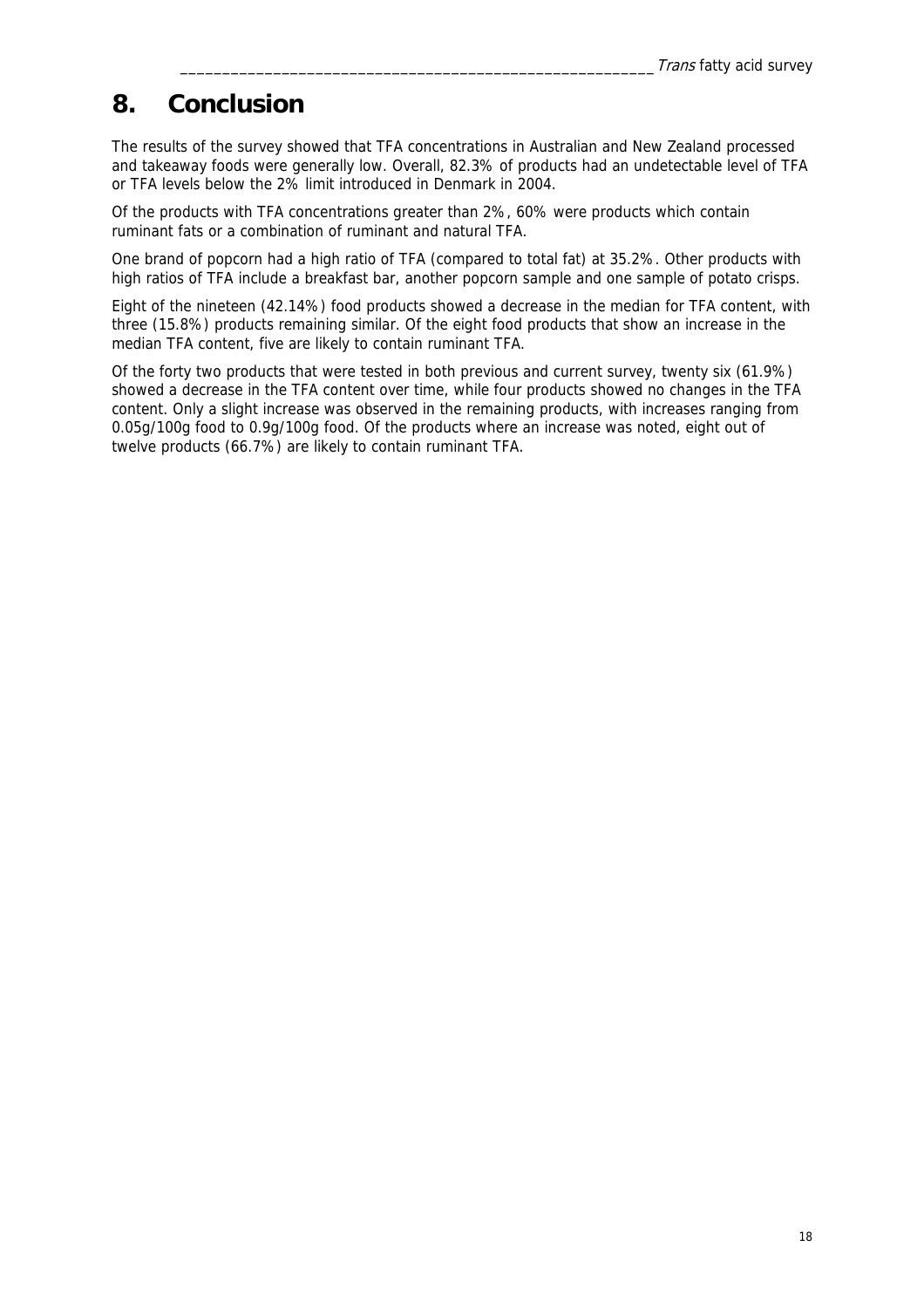### **9. References**

ETH Life (Swiss Federal Institute of Technology Zurich). (2008). Legal limit for trans-fat content. Retrieved June 29, 2009 https://www.ethlife.ethz.ch/archive\_articles/080318\_Transfette/index\_EN

European Food Safety Authority. (2004). Trans fatty acids: EFSA panel reviews dietary intakes and health effects. Retrieved November 25, 2005 from http://www.efsa.eu.int/press\_room/press\_release/593\_en.html

Food Standards Australia New Zealand (2007). Review report: Trans fatty acid in the New Zealand and Australian food supply. Retrieved March 10, 2008 http://www.foodstandards.gov.au/\_srcfiles/Transfat%20report\_CLEARED.pdf#search=%22trans%20f atty%20acid%22

Food Standard Australia New Zealand (2009). Australia New Zealand Food Standards Code. Retrieved June 15, 2009 from Food Standard Australia New Zealand Web site: http://www.foodstandards.gov.au/\_srcfiles/FSC\_Standard\_2\_4\_2\_Edible\_Oil\_Spreads\_v88.pdf

Institute of Food Science and Technology Trust Fund. (2007). Trans Fatty Acids (TFA). Retrieved March 10, 2008 http://www.ifst.org/uploadedfiles/cms/store/ATTACHMENTS/tfas.pdf

Ministry of Food Agriculture and Fisheries Denmark (2008). Trans fatty acid content in foods. Retrieved March 10 2008,

http://www.uk.foedevarestyrelsen.dk/Food+Safety/Transfatty\_acid/forside.htm.

NSW Food Authority. (2008). Trans fatty acid survey.

Ratnayake, W.M.N, L'Abbe, M.R. & Mozaffarian, D. (2009). Nationwide product reformulations to reduce trans fatty acids in Canada: when trans fat goes out, what goes in? European Journal of Clinical Nutrition 63, 808 – 811.

Stender, S. & Dyerberg, J. (2003). The influence of trans fatty acids on health (4<sup>th</sup> ed.) The Danish Nutrition Council.

Sommerfeld, M. (1983). Trans unsaturated fatty acids in natural products and processed foods. Progress in Lipid Research, 22, 221-233.

US Food and Drug Administration. (2003). 21 CFR Part 101 Food Labelling; Trans Fatty Acids in Nutrition Labelling; Consumer Research to Consider Nutrient Content and Health Claims and Possible Footnote or Disclosure Statements; Final Rule and Proposed Rule. Retrieved March 10, 2008 http://www.cfsan.fda.gov/~acrobat/fr03711a.pdf

WHO/FAO. (2003). Diet, nutrition and the prevention of chronic diseases. Report of a joint WHO/FAO expert consultation. WHO Technical Report Series No. 916. Geneva: World Health Organisation. Retrieved June 29, 2009 ftp://ftp.fao.org/docrep/fao/005/ac911e/ac911e02.pdf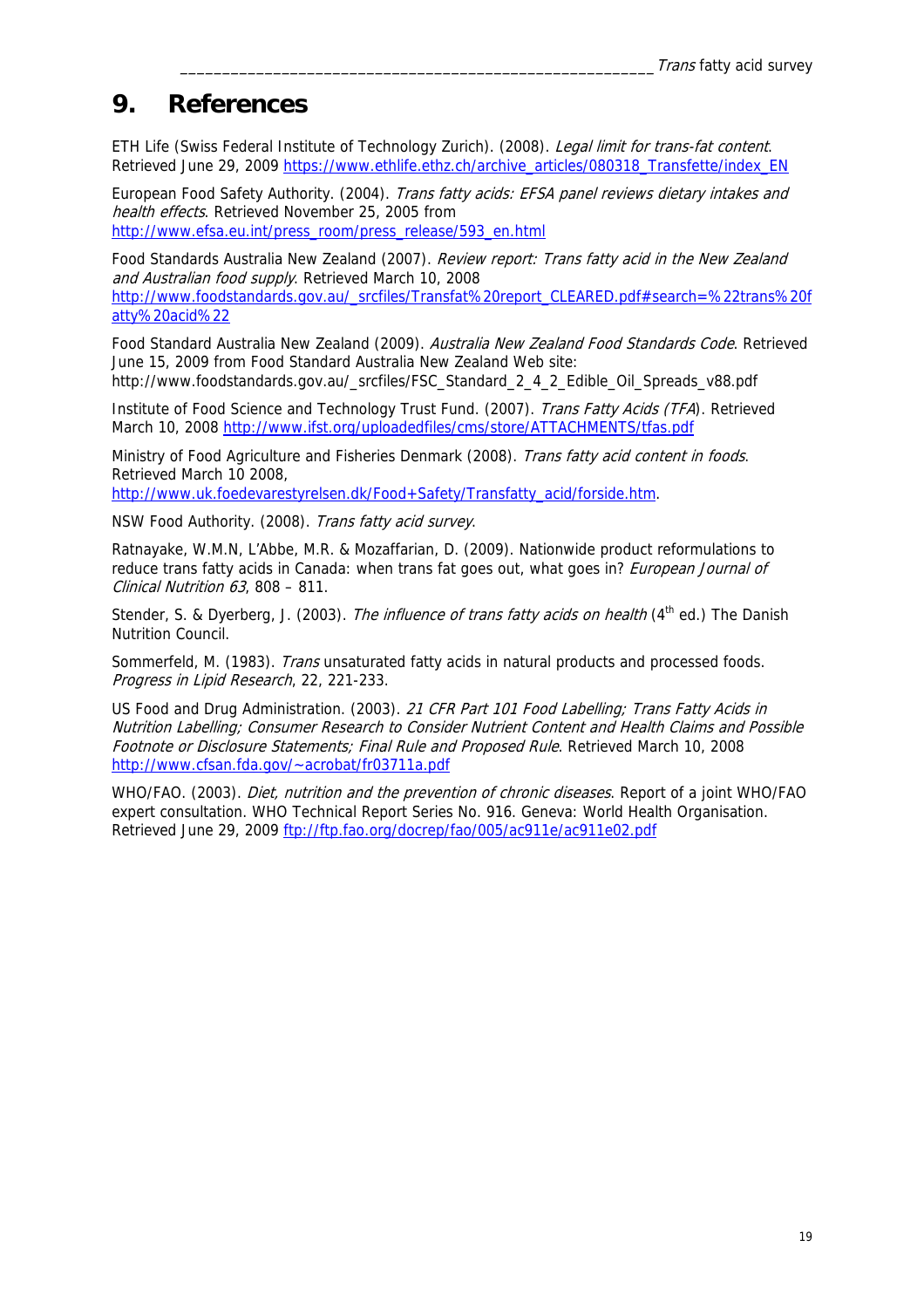# **Appendix 1: Verification trial**

Analysis of samples in this survey was conducted by four laboratories across Australia and New Zealand. To ensure that results are comparable, a small comparison of laboratories' results was undertaken prior to the commencement of the survey.

Six samples, representing various food matrices, were purchased from retail premises (Table 6). Separate samples from the same batch were sent to each laboratory and tested using their in-house method for fatty acid profile analysis.

| <b>Sample</b><br>Nο | Product                          |
|---------------------|----------------------------------|
|                     | Potato crisps                    |
| 2                   | Sweet biscuit with cream filling |
| 3                   | Shelf stable cake                |
|                     | Gravy mix                        |
| 5                   | Nut spread                       |
|                     | Oil based dressing               |

**Table 6: Samples tested in laboratory comparison** 

Retail products can be non-homogenous and differences in composition might contribute to some analytical variability. In addition, comparison of the results was by simple observation and not the statistical techniques used for the evaluation of inter-laboratory comparison studies.

All laboratories reported the value of different type of fats as g/100g of food. The TFA content was determined by adding the value of C16:1 trans, C18:1 trans, C18:2 trans, and C18:3 trans. It was measured as g per 100g of fat (%).

The comparison trial showed that despite differences in method of analysis, similar results were obtained for both total fat (Figure 9) and trans fatty acid content (Figure 10).



**Figure 9: Comparative results for total fat for six verification samples (1-6) tested by the four laboratories (A-D) participating in the survey**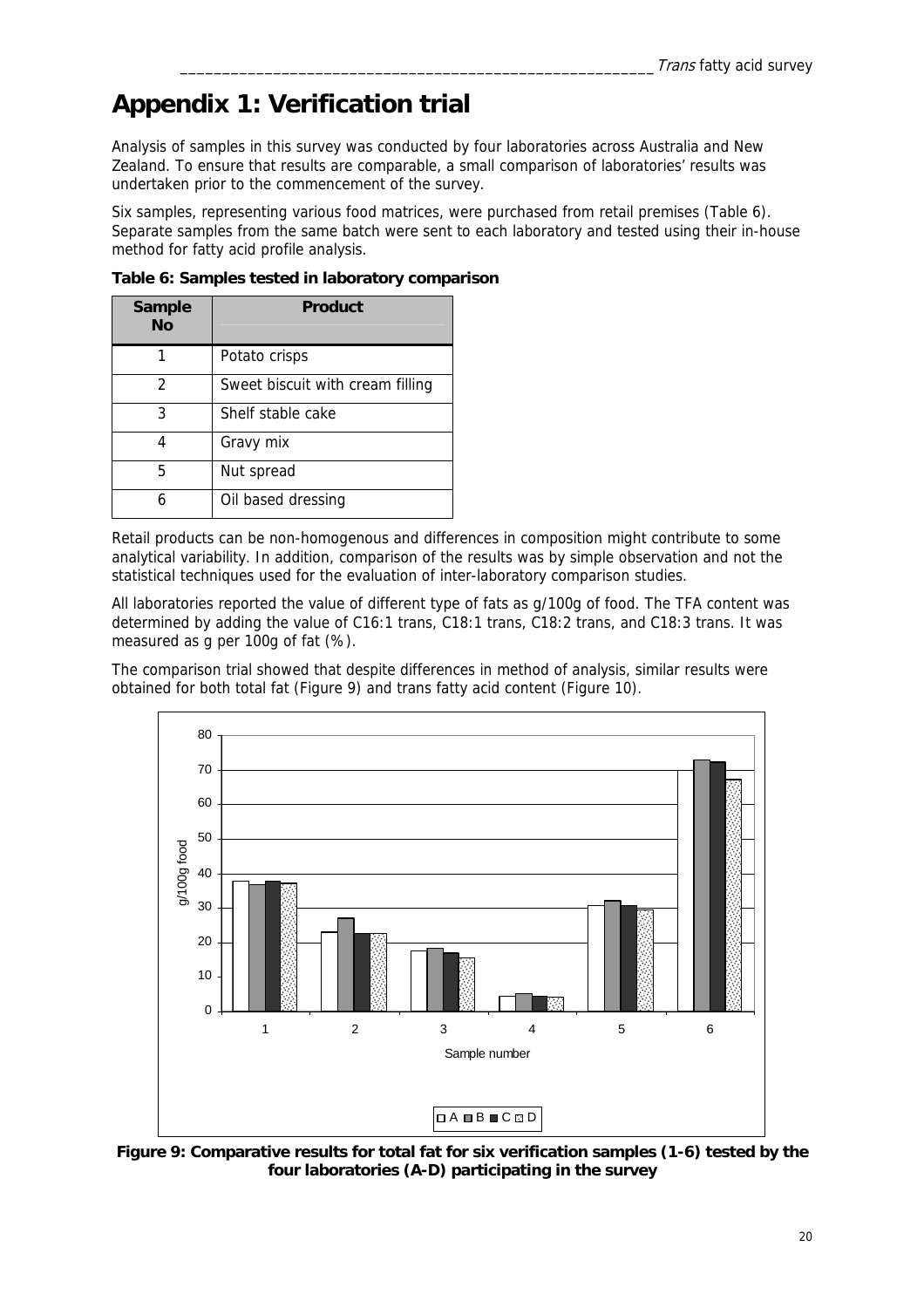

**Figure 10: Comparative results for trans fatty acid ratio for six verification samples (1-6) tested by the four laboratories (A-D) participating in the survey**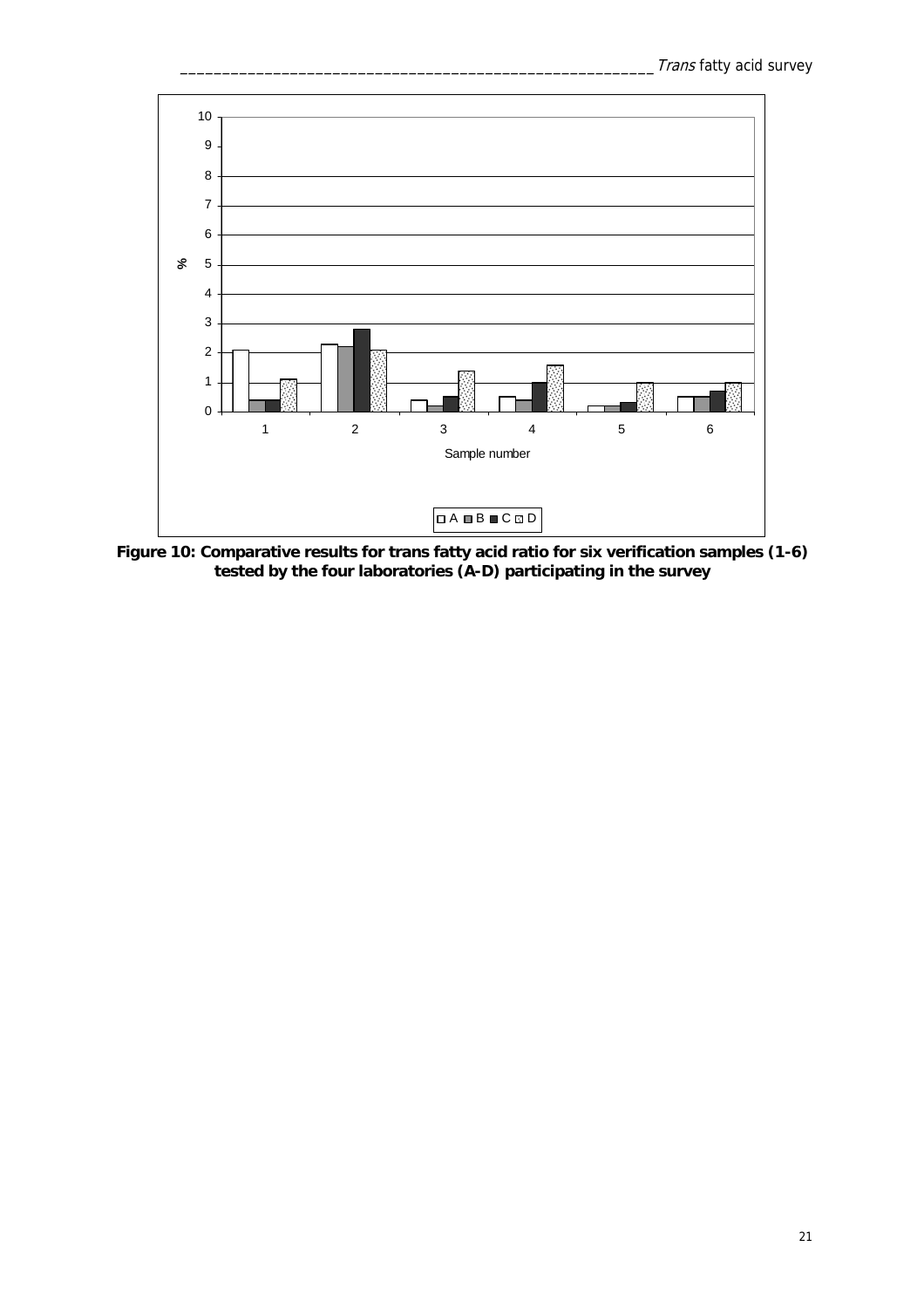# **Appendix 2: Individual product results**

|  |  | Takeaway foods (gram per 100 grams of food) |
|--|--|---------------------------------------------|
|--|--|---------------------------------------------|

| Food                   | <b>Total fat</b>  | <b>Saturated fat</b> | Polyunsaturated fat | Monounsaturated fat | <b>Transfat</b> |
|------------------------|-------------------|----------------------|---------------------|---------------------|-----------------|
| Chicken nuggets        | 13.0              | 3.9                  | 3.0                 | 6.0                 | 0.10            |
| Chicken nuggets        | 14.6              | 4.4                  | 5.3                 | 4.8                 | 0.20            |
| Chicken nuggets        | 11.9              | 5.7                  | 1.3                 | 4.9                 | 0.10            |
| Chicken nuggets        | 6.5               | 1.5                  | 1.7                 | 3.2                 | 0.10            |
| Chicken nuggets        | 15.5              | 7.4                  | 1.7                 | 6.2                 | 0.10            |
| Chicken nuggets        | 15.6              | 2.8                  | 2.6                 | $\overline{10.1}$   | < 0.1           |
| Chicken nuggets        | 7.4               | 1.5                  | 2.2                 | 3.7                 | < 0.1           |
| Chicken nuggets        | 17.9              | 7.5                  | 3.7                 | 6.6                 | 0.10            |
| Chicken nuggets        | 17.4              | 7.1                  | 3.0                 | 7.2                 | 0.10            |
| Chicken nuggets        | 23.7              | 7.7                  | 4.9                 | 11.0                | 0.20            |
| Chicken nuggets        | 5.8               | 1.6                  | 1.1                 | 3.0                 | < 0.1           |
| Chicken nuggets        | 13.0              | 2.2                  | 2.0                 | 8.3                 | 0.10            |
| Chicken nuggets        | 11.2              | 1.9                  | 3.8                 | 4.8                 | 0.70            |
| Chicken nuggets        | 9.4               | 2.0                  | 3.3                 | 3.3                 | 0.80            |
| Chicken nuggets        | 14.6              | 2.4                  | 3.1                 | 9.0                 | 0.10            |
| Chicken nuggets        | 16.18             | 2.20                 | 2.69                | 11.29               | 0.07            |
| Chicken nuggets        | 16.24             | 6.53                 | 2.72                | 6.99                | 0.10            |
| Chicken nuggets        | 25.86             | 10.50                | 2.44                | 12.92               | 0.39            |
| Chicken nuggets        | 17.6              | 7.4                  | 3.1                 | 7.0                 | < 0.1           |
| Chicken nuggets        | 18.3              | 2.7                  | 3.8                 | 11.7                | 0.20            |
| Chicken nuggets        | 15.3              | $\overline{7}$       | 1.8                 | 6.4                 | < 0.1           |
| Chicken nuggets        | 15.2              | 5.9                  | 3.2                 | 6.2                 | < 0.1           |
| Chicken nuggets        | 17.2              | 8.0                  | 1.7                 | 7.5                 | < 0.1           |
| Chicken nuggets        | 19.3              | 7.8                  | 4.9                 | 6.7                 | < 0.1           |
| Chicken nuggets        | 18.1              | 7.3                  | 4.1                 | 6.7                 | < 0.1           |
| Chicken nuggets        | 16.0              | 2.4                  | 3.3                 | 10.3                | < 0.1           |
| Deep fried fish fillet | 8.9               | 1.1                  | 1.0                 | 6.7                 | < 0.1           |
| Deep fried fish fillet | 16.6              | 1.5                  | 4.9                 | 10.1                | 0.10            |
| Deep fried fish fillet | $\overline{12.1}$ | 3.1                  | 5.3                 | 3.5                 | 0.10            |
| Deep fried fish fillet | 10.7              | 5.1                  | 1.3                 | 4.2                 | 0.10            |
| Deep fried fish fillet | 12.6              | 2.0                  | 2.2                 | 8.3                 | 0.10            |
| Deep fried fish fillet | 15.5              | 4.1                  | 8.0                 | 3.3                 | 0.10            |
| Deep fried fish fillet | 15.32             | 7.87                 | 0.68                | 6.77                | 0.62            |
| Deep fried fish fillet | 10.08             | 5.45                 | 0.48                | 4.15                | 0.37            |
| Deep fried fish fillet | 16.03             | 8.60                 | 0.42                | 7.02                | 0.80            |
| Deep fried fish fillet | $10.5$            | 1.0                  | 3.3                 | 6.2                 | 0.30            |
| Deep fried fish fillet | 11.6              | 1.5                  | 5.2                 | 4.8                 | 0.40            |
| Deep fried fish fillet | 10.8              | 1.1                  | 2.1                 | 7.6                 | < 0.1           |
| Deep fried fish fillet | 8.5               | 3.9                  | 1.6                 | $3.0\,$             | < 0.1           |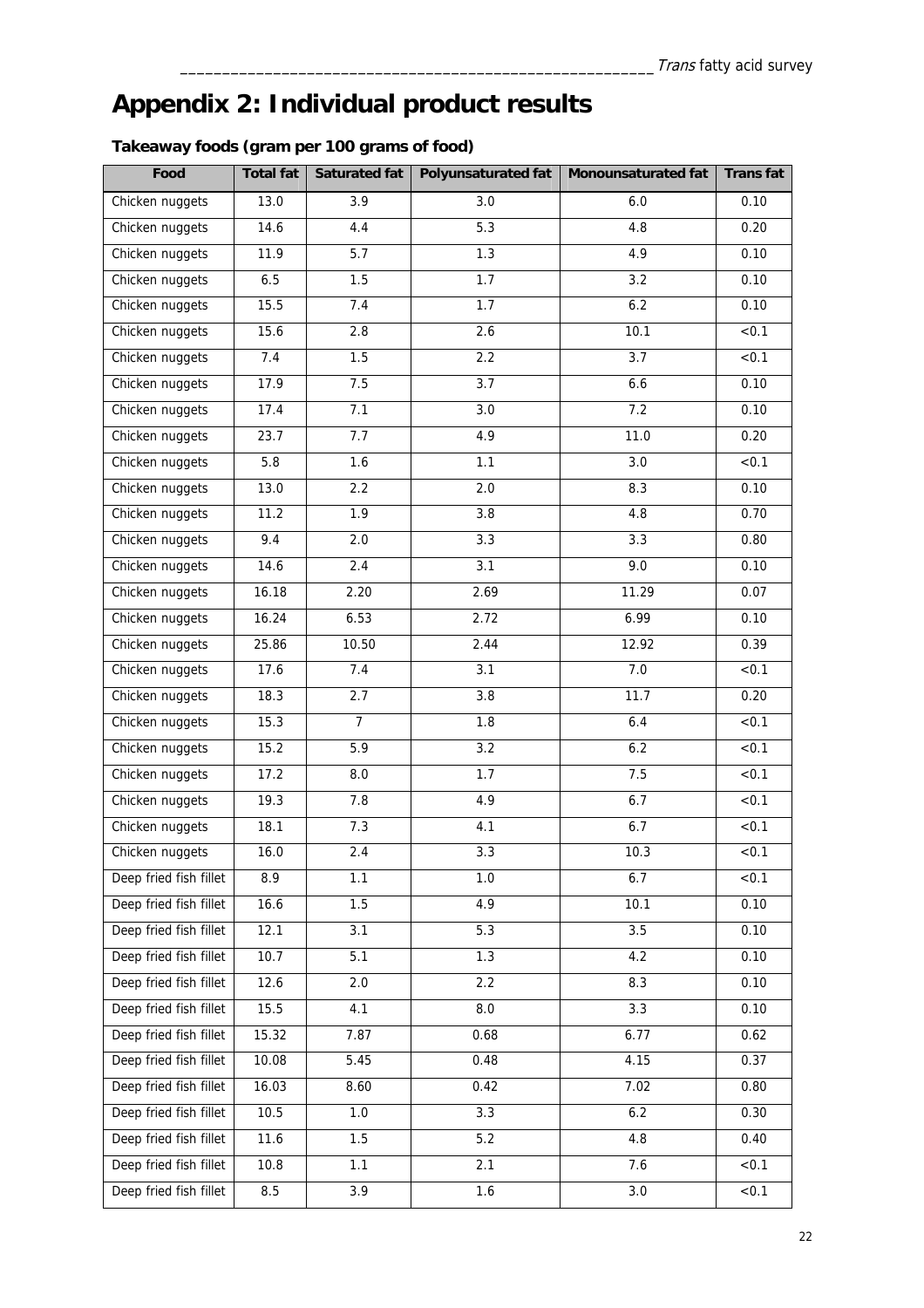| Food                   | <b>Total fat</b> | <b>Saturated fat</b> | <b>Polyunsaturated fat</b> | Monounsaturated fat | <b>Transfat</b>   |
|------------------------|------------------|----------------------|----------------------------|---------------------|-------------------|
| Deep fried fish fillet | 22.0             | 10.2                 | 2.3                        | 9.5                 | < 0.1             |
| Deep fried fish fillet | 9.4              | 0.8                  | 2.6                        | 6.1                 | < 0.1             |
| Deep fried fish fillet | 12.1             | 6.1                  | 1.1                        | 4.9                 | < 0.1             |
| Dumpling               | 4.2              | 2.1                  | 0.5                        | 1.5                 | < 0.1             |
| Dumpling               | 17.2             | 7.4                  | 1.3                        | $8.0\,$             | 0.50              |
| Dumpling               | 11.0             | 4.1                  | 1.5                        | 5.2                 | 0.10              |
| Dumpling               | $6.0\,$          | 2.5                  | 0.7                        | 2.7                 | 0.10              |
| Dumpling               | 12.5             | 3.2                  | 2.9                        | 6.3                 | 0.10              |
| Dumpling               | 5.9              | $\overline{1.7}$     | 1.2                        | 2.9                 | 0.10              |
| Dumpling               | 9.4              | 1.8                  | 3.7                        | 3.6                 | 0.30              |
| Dumpling               | 9.5              | 2.4                  | 3.2                        | 3.8                 | 0.10              |
| Dumpling               | 7.4              | 4.6                  | 2.3                        | 5.6                 | < 0.1             |
| Dumpling               | 3.4              | 0.9                  | 4.1                        | 2.3                 | < 0.1             |
| Dumpling               | 1.4              | 0.5                  | $0.0\,$                    | 2.8                 | < 0.1             |
| Dumpling               | 10.9             | 0.5                  | 0.2                        | 0.6                 | < 0.1             |
| Dumpling               | 5.7              | 5.1                  | 1.6                        | 4.2                 | 0.1               |
| Falafel                | 14.7             | 2.5                  | $\bf 8.8$                  | 3.3                 | 0.10              |
| Falafel                | 5.2              | 1.2                  | 2.1                        | 1.8                 | 0.10              |
| Falafel                | 7.7              | 0.7                  | 2.4                        | 4.3                 | 0.20              |
| Falafel                | 10.4             | 2.6                  | 3.6                        | 4.1                 | 0.10              |
| Falafel                | 4.9              | 1.1                  | 2.5                        | 1.3                 | 0.10              |
| Falafel                | 10.1             | 0.9                  | 3.5                        | 5.6                 | 0.10              |
| Falafel                | 13.6             | 2.7                  | 5.3                        | $\overline{5.7}$    | < 0.1             |
| Falafel                | 18.7             | 2.4                  | $7.0\,$                    | 9.4                 | < 0.1             |
| Falafel                | $6.0\,$          | 2.5                  | 1.3                        | 2.2                 | < 0.1             |
| Fried noodles          | $\overline{3.9}$ | 0.6                  | 1.3                        | 2.0                 | 0.10              |
| Fried noodles          | 3.9              | 0.4                  | 1.2                        | 2.3                 | < 0.1             |
| Fried noodles          | 2.9              | 0.6                  | 1.5                        | $0.8\,$             | < 0.1             |
| Fried noodles          | 3.4              | 0.4                  | 0.9                        | 1.9                 | 0.20              |
| Fried noodles          | 3.0              | 0.6                  | 0.9                        | 1.4                 | 0.10              |
| Fried noodles          | 3.86             | 0.97                 | 1.65                       | 1.24                | 0.00              |
| Fried noodles          | 4.92             | 1.23                 | 1.76                       | 1.93                | 0.03              |
| Fried noodles          | 4.4              | 0.5                  | 1.4                        | 2.5                 | < 0.1             |
| Fried noodles          | 6.6              | 1.3                  | $3.0\,$                    | 2.3                 | $\overline{50.1}$ |
| Fried noodles          | 6.7              | 1.8                  | $1.4$                      | 3.5                 | < 0.1             |
| Fried noodles          | 9.1              | 3.8                  | $1.0$                      | 4.3                 | < 0.1             |
| Fried noodles          | 5.0              | 1.1                  | 2.2                        | 1.7                 | < 0.1             |
| Fried noodles          | 4.5              | 1.9                  | 0.5                        | 2.1                 | < 0.1             |
| Hot chips              | 9.4              | $1.4$                | 1.3                        | 6.7                 | < 0.1             |
| Hot chips              | 12.8             | 2.9                  | 3.2                        | 6.5                 | 0.20              |
| Hot chips              | 9.2              | 4.5                  | 1.2                        | 3.3                 | 0.20              |
| Hot chips              | 19.0             | 10.3                 | $1.5\,$                    | 6.9                 | 0.20              |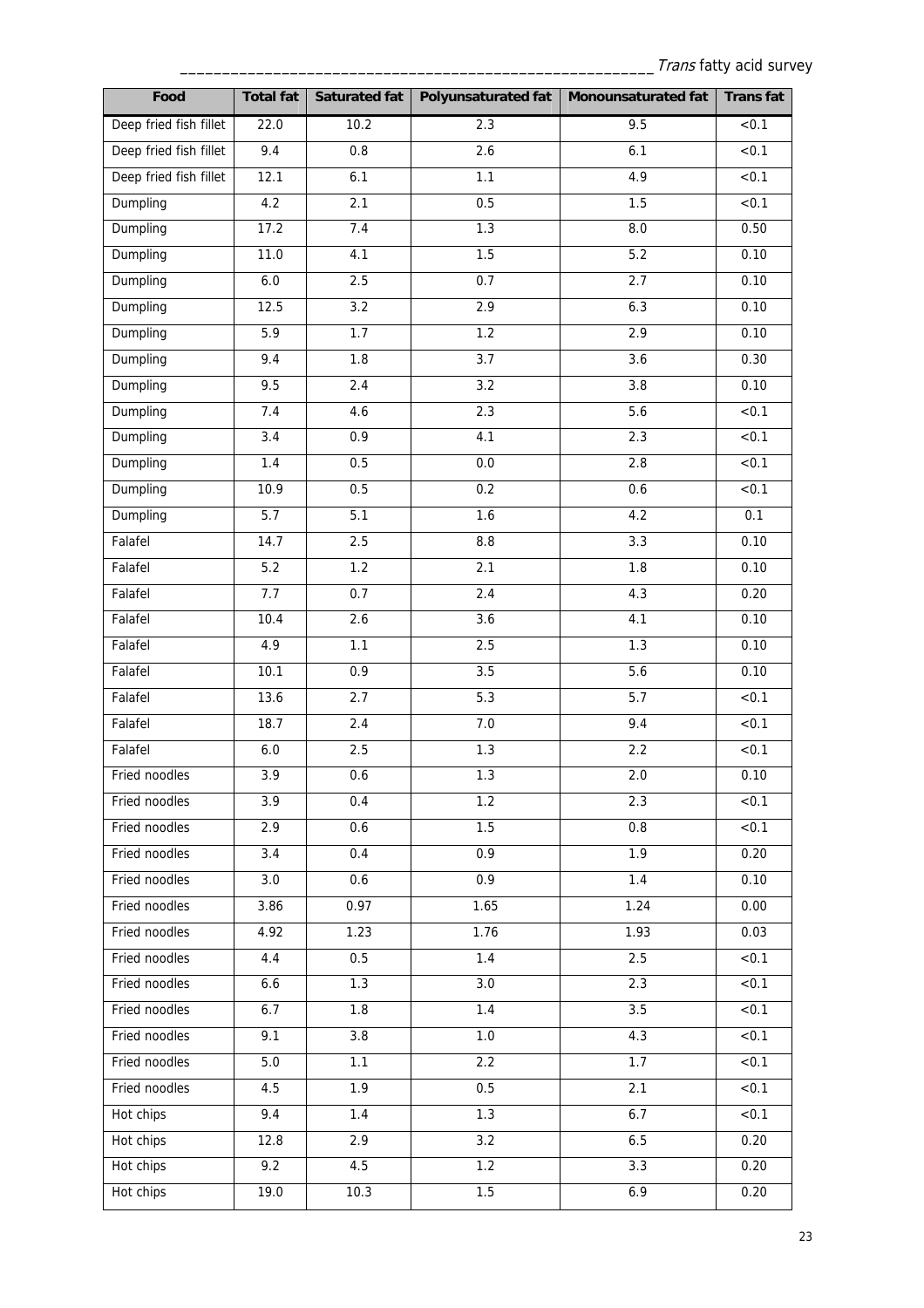| Food         | <b>Total fat</b> | Saturated fat    | Polyunsaturated fat | Monounsaturated fat | <b>Transfat</b>   |
|--------------|------------------|------------------|---------------------|---------------------|-------------------|
| Hot chips    | 16.8             | 3.8              | 7.3                 | 5.5                 | 0.20              |
| Hot chips    | 17.7             | 1.6              | 4.6                 | 11.3                | 0.20              |
| Hot chips    | 15.6             | 8.3              | $1.4$               | 5.7                 | 0.20              |
| Hot chips    | 14.8             | 1.6              | 3.5                 | 9.6                 | 0.10              |
| Hot chips    | 9.9              | $2.0\,$          | $2.8\,$             | 4.9                 | 0.10              |
| Hot chips    | 9.8              | 4.9              | 1.3                 | 3.5                 | < 0.1             |
| Hot chips    | 10.4             | 5.3              | 1.1                 | 3.8                 | 0.10              |
| Hot chips    | 12.0             | 1.4              | 3.3                 | 7.2                 | 0.10              |
| Hot chips    | 11.2             | 2.3              | 3.2                 | 5.6                 | 0.10              |
| Hot chips    | 15.6             | 1.7              | $\overline{3.7}$    | 10.3                | < 0.1             |
| Hot chips    | 24.1             | 3.4              | 8.2                 | 11.2                | 1.40              |
| Hot chips    | 11.4             | $3.0\,$          | 5.7                 | 2.6                 | 0.10              |
| Hot chips    | 13.9             | $\overline{3.2}$ | 6.6                 | $\overline{3.9}$    | 0.20              |
| Hot chips    | 9.07             | 4.77             | 0.69                | 3.61                | 0.09              |
| Hot chips    | 15.28            | 1.18             | 3.13                | 10.98               | 0.01              |
| Hot chips    | 6.49             | 3.46             | 0.22                | 2.81                | 0.23              |
| Hot chips    | 18.0             | 1.8              | $4.0\,$             | 12.1                | 0.20              |
| Hot chips    | 20.2             | 1.5              | 6.2                 | 12.4                | 0.50              |
| Hot chips    | 16.4             | $\bf 8.8$        | $1.4$               | 6.1                 | < 0.1             |
| Hot chips    | 11.5             | 6.1              | 0.9                 | 4.5                 | 0.10              |
| Hot chips    | 14.1             | 1.4              | 4.2                 | 8.4                 | 0.30              |
| Hot chips    | 12.2             | 2.1              | 4.3                 | 5.7                 | < 0.1             |
| Hot chips    | 9.6              | 5.1              | 0.6                 | 3.8                 | < 0.1             |
| Hot chips    | 15.3             | 8.2              | 1.3                 | 5.8                 | < 0.1             |
| Hot chips    | 9.8              | $4.4\,$          | $2.0\,$             | 3.3                 | < 0.1             |
| Hot chips    | 12.2             | 5.8              | 2.3                 | 4.1                 | < 0.1             |
| Hot chips    | 14.5             | 1.5              | 3.4                 | 9.7                 | < 0.1             |
| Pizza        | 8.6              | 4.7              | 0.7                 | 2.8                 | 0.30              |
| Pizza        | 8.5              | 4.0              | 2.0                 | 2.2                 | 0.30              |
| Pizza        | 7.0              | $\overline{3.7}$ | 0.8                 | 2.4                 | 0.20              |
| Pizza        | 6.3              | 3.7              | 0.9                 | 1.6                 | 0.10              |
| Pizza        | 9.4              | 4.3              | 1.5                 | 3.4                 | 0.20              |
| Pizza        | 7.12             | 4.06             | 0.79                | 2.27                | 0.23              |
| Pizza        | 5.92             | 3.57             | 0.86                | 1.48                | 0.20              |
| Pizza        | 5.9              | 3                | 1.3                 | 1.6                 | 0.20              |
| Pizza        | $\overline{7}$   | 3.9              | $\overline{1}$      | 1.8                 | 0.20              |
| Pizza        | 5.4              | $2.8\,$          | $1.0\,$             | 1.6                 | < 0.1             |
| Pizza        | 8.0              | 3.1              | 2.6                 | 2.3                 | < 0.1             |
| Pizza        | 6.7              | 2.7              | 0.6                 | $\overline{3.4}$    | $\overline{50.1}$ |
| Pizza        | 10.6             | 4.3              | 1.8                 | 4.5                 | < 0.1             |
| Pizza        | 10.4             | 4.7              | 1.7                 | 4.0                 | < 0.1             |
| Spring rolls | 13.0             | 5.8              | 1.9                 | 5.2                 | 0.10              |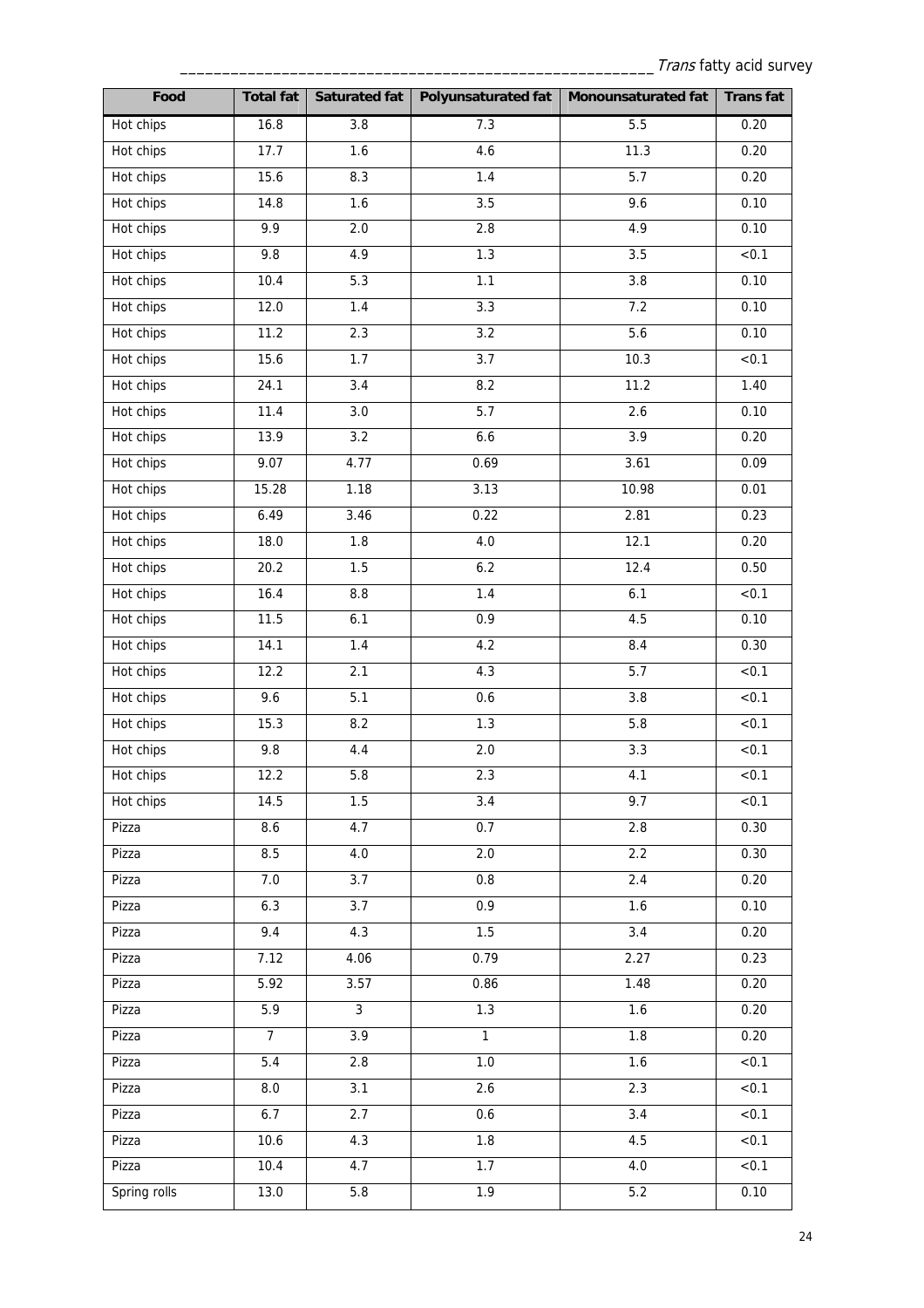| Food              | <b>Total fat</b> | Saturated fat    | <b>Polyunsaturated fat</b> | Monounsaturated fat | <b>Transfat</b>   |
|-------------------|------------------|------------------|----------------------------|---------------------|-------------------|
| Spring rolls      | 12.0             | 6.0              | 1.0                        | $\overline{3.7}$    | 1.30              |
| Spring rolls      | 6.5              | 2.8              | $\overline{0.9}$           | 2.7                 | 0.10              |
| Spring rolls      | 9.4              | 2.6              | 1.6                        | 5.0                 | 0.30              |
| Spring rolls      | 9.5              | 1.2              | 2.8                        | 5.4                 | 0.10              |
| Spring rolls      | 19.0             | 2.9              | 3.8                        | 12.1                | 0.10              |
| Spring rolls      | 14.7             | 4.2              | 5.6                        | 4.7                 | 0.20              |
| Spring rolls      | 18.7             | 1.9              | 4.9                        | 11.7                | 0.20              |
| Spring rolls      | 13.7             | 1.3              | 3.5                        | 8.2                 | 0.70              |
| Spring rolls      | 15.4             | $\overline{3.8}$ | 7.3                        | 4.2                 | 0.20              |
| Spring rolls      | 7.19             | 3.84             | 0.54                       | 2.80                | 0.06              |
| Spring rolls      | 10.5             | 1.6              | 6.1                        | 2.8                 | $\overline{50.1}$ |
| Spring rolls      | 4.6              | $\overline{2.4}$ | 0.2                        | 2.0                 | < 0.1             |
| Spring rolls      | 11.9             | $\overline{3.4}$ | 5.8                        | 2.7                 | < 0.1             |
| Spring rolls      | 7.4              | 3.5              | 0.6                        | 3.2                 | < 0.1             |
| Spring rolls      | 9.7              | 4.4              | 1.1                        | 4.2                 | < 0.1             |
| Sweet & sour pork | 14.0             | 5.4              | 1.8                        | 6.8                 | < 0.1             |
| Sweet & sour pork | 6.6              | 2.2              | 1.6                        | 2.6                 | 0.10              |
| Sweet & sour pork | 8.4              | 1.4              | 1.9                        | 5.1                 | < 0.1             |
| Sweet & sour pork | 11.0             | 4.3              | 2.0                        | 4.6                 | 0.10              |
| Sweet & sour pork | 12.3             | 1.5              | 3.4                        | 7.3                 | 0.10              |
| Sweet & sour pork | 7.6              | 1.7              | 1.6                        | 4.2                 | 0.10              |
| Sweet & sour pork | 11.11            | 4.51             | 2.02                       | 4.58                | 0.18              |
| Sweet & sour pork | 11.83            | 4.90             | 2.14                       | 4.78                | 0.29              |
| Sweet & sour pork | $\overline{3.1}$ | 1                | $\overline{0.8}$           | 1.3                 | < 0.1             |
| Sweet & sour pork | 1.7              | 0.6              | 0.4                        | 0.7                 | < 0.1             |
| Sweet & sour pork | 9.1              | 4.1              | 1.0                        | 4.0                 | < 0.1             |
| Sweet & sour pork | 12.5             | 5.4              | 1.2                        | 5.8                 | < 0.1             |
| Sweet & sour pork | 11.7             | 4.4              | 1.9                        | 5.4                 | < 0.1             |
| Sweet & sour pork | 1.5              | 0.5              | 0.3                        | 0.8                 | < 0.1             |

### **Snack foods (gram per 100 grams of food)**

| Food                   | <b>Total fat</b> | Saturated fat | <b>Polyunsaturated fat</b> | <b>Monounsaturated fat</b> | <b>Transfat</b> |
|------------------------|------------------|---------------|----------------------------|----------------------------|-----------------|
| Corn cakes             | 3.9              | 0.6           | 2.4                        | 1.0                        | < 0.1           |
| Corn cakes             | 11.2             | 1.3           | 1.0                        | 8.8                        | < 0.1           |
| Corn cakes             | 8.6              | 1.3           | 4.9                        | 2.5                        | < 0.1           |
| Extruded snacks        | 27.3             | 8.4           | 7.2                        | 11.6                       | 0.10            |
| Extruded snacks        | 23.1             | 11.3          | 2.9                        | 8.7                        | 0.20            |
| Extruded snacks        | 24               | 12            | 2.3                        | 9.5                        | < 0.1           |
| <b>Extruded snacks</b> | 24.9             | 11.5          | 2.7                        | 10.6                       | 0.10            |
| Popcorn                | 27.7             | 24.4          | 1.3                        | 2.0                        | 0.10            |
| Popcorn                | 22.3             | 8.1           | 1.4                        | 6.6                        | 6.20            |
| Popcorn                | 4.1              | 0.8           | 2.3                        | 1.0                        | < 0.1           |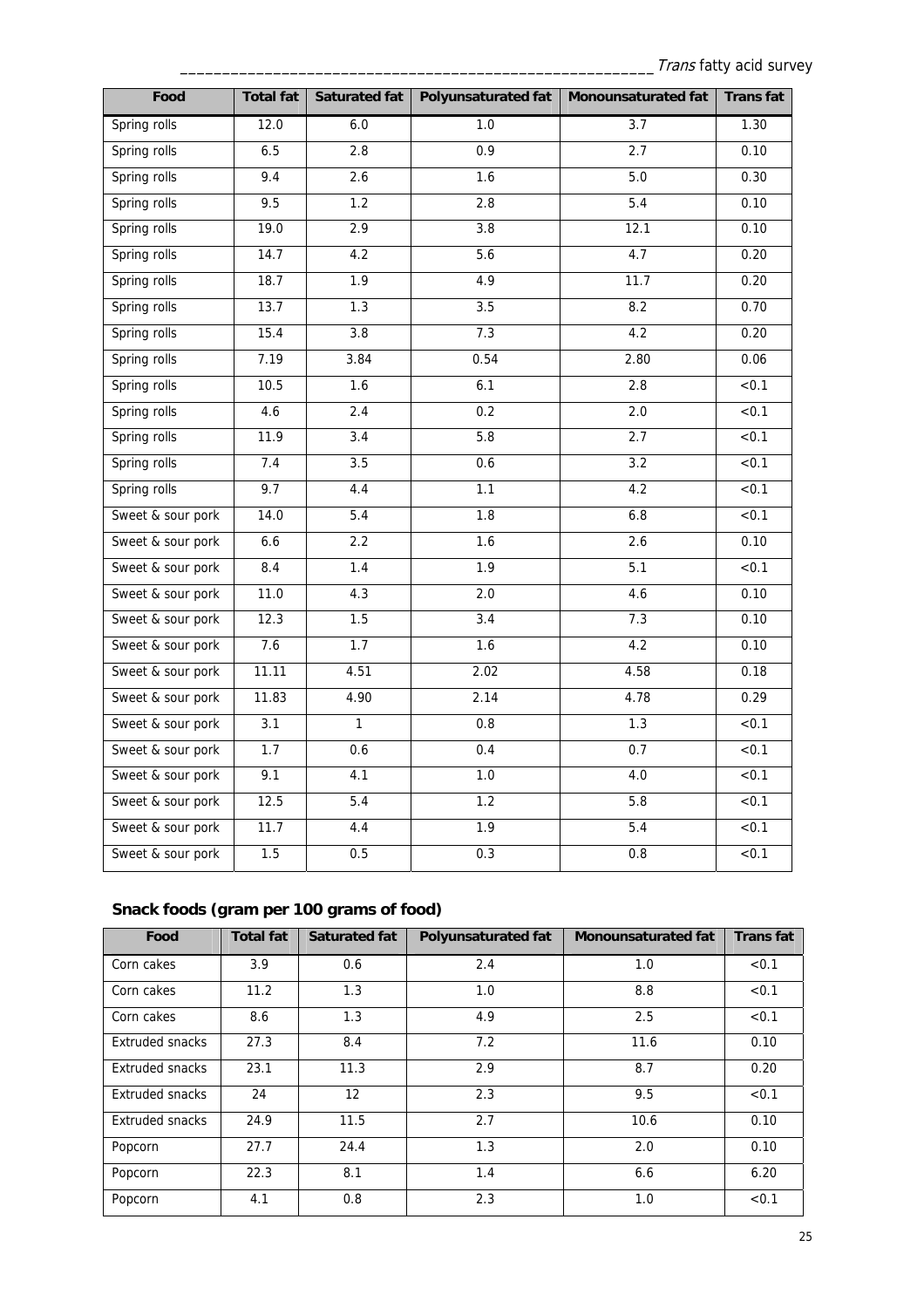| Food          | <b>Total fat</b> | <b>Saturated fat</b> | <b>Polyunsaturated fat</b> | Monounsaturated fat | <b>Transfat</b> |
|---------------|------------------|----------------------|----------------------------|---------------------|-----------------|
| Popcorn       | 27.24            | 14.04                | 3.39                       | 9.81                | 0.09            |
| Popcorn       | 32.75            | 7.47                 | 1.90                       | 23.38               | 11.53           |
| Popcorn       | 28.44            | 14.92                | 3.77                       | 9.75                | 0.09            |
| Popcorn       | 34.29            | 18.42                | 4.09                       | 11.78               | 0.14            |
| Popcorn       | 28.16            | 24.25                | 1.68                       | 2.23                | 0.00            |
| Popcorn       | 34.7             | 0.5                  | 1.9                        | 3.3                 | < 0.1           |
| Popcorn       | 24.5             | 18.6                 | 3.0                        | 2.9                 | < 0.1           |
| Potato crisps | 6.3              | 0.7                  | 0.7                        | 3.5                 | 1.40            |
| Potato crisps | 23.9             | 2.5                  | 2.1                        | 19.0                | 0.30            |
| Potato crisps | 35.8             | 16.3                 | 3.9                        | 15.5                | 0.20            |
| Potato crisps | 32.9             | 15.0                 | 3.5                        | 14.3                | 0.10            |
| Potato crisps | 30.6             | 13.8                 | $\overline{3.4}$           | 13.1                | 0.30            |
| Potato crisps | 34.3             | 10.4                 | 3.0                        | 20.7                | 0.20            |
| Potato crisps | 34.0             | 10.5                 | 3.1                        | 20.3                | 0.10            |
| Potato crisps | 33.0             | $\overline{3.3}$     | 1.6                        | 28.0                | 0.10            |
| Potato crisps | 38.9             | 17.7                 | 4.4                        | 16.7                | 0.10            |
| Potato crisps | 35.5             | 16.1                 | 4.0                        | 15.3                | < 0.1           |
| Potato crisps | 32.0             | 14.5                 | 3.5                        | 14.0                | 0.10            |
| Potato crisps | 37.6             | 11.9                 | 11.7                       | 13.9                | 0.10            |
| Potato crisps | 30.3             | 3.1                  | 8.2                        | 18.4                | 0.60            |
| Potato crisps | 29               | 3.3                  | $\overline{2}$             | 23.5                | < 0.1           |
| Potato crisps | 34.3             | 10.4                 | 11.4                       | 12.5                | 0.50            |

### **Fats and oils (gram per 100 grams of food)**

| Food               | <b>Total fat</b> | <b>Saturated fat</b> | <b>Polyunsaturated fat</b> | <b>Monounsaturated fat</b> | <b>Transfat</b> |
|--------------------|------------------|----------------------|----------------------------|----------------------------|-----------------|
| Blended edible oil | 100.0            | 7.3                  | 30.8                       | 61.0                       | 0.90            |
| Blended edible oil | 100.0            | 15.9                 | 59.3                       | 21.7                       | 3.10            |
| Blended edible oil | 100.0            | 24.0                 | 34.3                       | 41.4                       | 0.30            |
| Blended edible oil | 100.0            | 7.2                  | 30.8                       | 60.1                       | 1.90            |
| Blended edible oil | 100              | 51.2                 | 9.4                        | 39.1                       | 1.50            |
| Dressing           | 71.6             | 13.3                 | 39.8                       | 18.4                       | 0.10            |
| Dressing           | 5.3              | 0.7                  | 2.1                        | 2.4                        | < 0.1           |
| Dressing           | 81.2             | 13.8                 | 38.6                       | 28.1                       | 0.40            |
| Dressing           | 34.0             | 9.3                  | 9.5                        | 15.0                       | 0.20            |
| Dressing           | 64.7             | 10.4                 | 38.4                       | 15.7                       | 0.20            |
| Dressing           | 28.4             | 3.1                  | 18.0                       | 7.2                        | 0.10            |
| Dressing           | 78.5             | 5.8                  | 23.7                       | 48.7                       | 0.30            |
| Dressing           | 71.2             | 7.4                  | 43.9                       | 19.8                       | 0.10            |
| Dressing           | 80.9             | 13.2                 | 47.0                       | 19.9                       | 0.70            |
| Edible oil spread  | 62.8             | 15.3                 | 16.7                       | 29.9                       | 0.80            |
| Edible oil spread  | 69.5             | 16.3                 | 30.7                       | 22.4                       | 0.10            |
| Edible oil spread  | 65.0             | 18.6                 | 26.1                       | 20.2                       | 0.20            |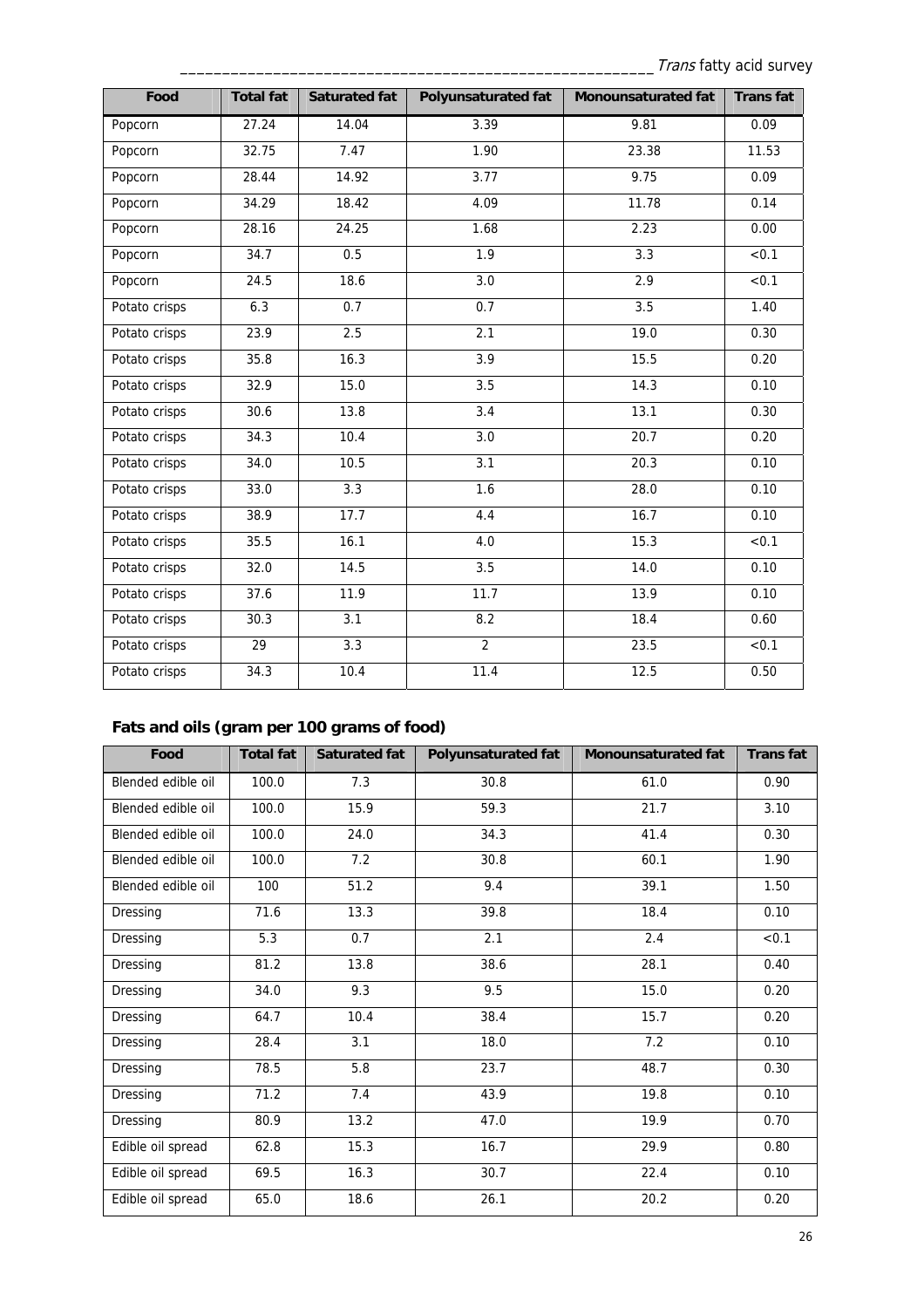| Food              | <b>Total fat</b> | Saturated fat | <b>Polyunsaturated fat</b> | <b>Monounsaturated fat</b> | <b>Transfat</b> |
|-------------------|------------------|---------------|----------------------------|----------------------------|-----------------|
| Edible oil spread | 61.4             | 14.4          | 15.1                       | 30.9                       | 1.00            |
| Edible oil spread | 70.6             | 16.8          | 18.0                       | 35.5                       | 0.30            |
| Edible oil spread | 69.9             | 18.0          | 16.3                       | 35.3                       | 0.30            |
| Edible oil spread | 47.6             | 11.0          | 11.7                       | 24.1                       | 0.70            |
| Edible oil spread | 51.6             | 12.3          | 12.8                       | 26.2                       | 0.30            |
| Edible oil spread | 75.9             | 17.4          | 19.6                       | 38.3                       | 0.50            |
| Edible oil spread | 65.7             | 15.5          | 17.2                       | 32.9                       | 0.20            |
| Edible oil spread | 64.65            | 17.48         | 24.21                      | 22.96                      | 3.16            |
| Edible oil spread | 64.65            | 14.99         | 16.44                      | 33.22                      | 0.42            |
| Edible oil spread | 66.02            | 14.13         | 17.75                      | 34.14                      | 0.54            |
| Edible oil spread | 53.58            | 12.48         | 11.45                      | 29.65                      | 0.55            |
| Edible oil spread | 49.8             | 11.4          | 12.4                       | 25.9                       | 0.60            |
| Edible oil spread | 70.1             | 16.6          | 29.9                       | 23.4                       | 0.30            |
| Edible oil spread | 66.1             | 16            | 17.6                       | 32.3                       | 0.50            |

### **Meat and products (gram per 100 grams of food)**

| Food          | <b>Total fat</b> | <b>Saturated fat</b> | <b>Polyunsaturated fat</b> | Monounsaturated fat | <b>Transfat</b> |
|---------------|------------------|----------------------|----------------------------|---------------------|-----------------|
| Meat pies     | 12.9             | 6.3                  | 1.1                        | 4.6                 | 0.80            |
| Meat pies     | 11.0             | $\overline{5.5}$     | 0.9                        | 3.9                 | 0.80            |
| Meat pies     | 9.2              | 4.7                  | 0.8                        | $\overline{3.1}$    | 0.50            |
| Meat pies     | 12.7             | 6.3                  | 1.1                        | 4.4                 | 0.90            |
| Meat pies     | 10.1             | $\overline{5.1}$     | 1.6                        | 2.9                 | 0.60            |
| Meat pies     | 10.8             | $\overline{5.1}$     | 0.8                        | 4.4                 | 0.60            |
| Meat pies     | 9.8              | 5.1                  | 0.9                        | 3.5                 | 0.20            |
| Meat pies     | 15.0             | 8.1                  | 0.9                        | $\overline{5.4}$    | 0.60            |
| Meat pies     | 9.3              | 5.0                  | 0.9                        | 2.9                 | 0.50            |
| Meat pies     | 12.1             | 6.0                  | 0.8                        | 4.5                 | 0.90            |
| Meat pies     | 15.49            | 8.75                 | 0.97                       | 5.77                | 0.81            |
| Meat pies     | 11.13            | 6.33                 | 0.77                       | 4.03                | 0.15            |
| Meat pies     | 12.01            | 6.07                 | 0.76                       | 5.17                | 0.60            |
| Meat pies     | 9.6              | 5.0                  | 1.3                        | 3.3                 | 0.20            |
| Meat pies     | 12.1             | 5.7                  | 1.2                        | 4.5                 | 0.60            |
| Meat pies     | 10.7             | 5.5                  | $\overline{0.9}$           | 4.4                 | < 0.1           |
| Meat pies     | 9.4              | 4.5                  | 1.0                        | 3.8                 | 0.3             |
| Meat pies     | 12.8             | 6.8                  | 1.1                        | 4.9                 | < 0.1           |
| Meat pies     | 11.0             | 5.5                  | 0.8                        | 4.7                 | 0.2             |
| Meat pies     | 9.9              | $\overline{5.1}$     | 0.7                        | 4.0                 | 0.4             |
| Sausage rolls | 15.3             | 8.0                  | 1.0                        | 4.1                 | 2.10            |
| Sausage rolls | 13.7             | 9.3                  | 0.7                        | $\overline{3.4}$    | 0.30            |
| Sausage rolls | 12.4             | 6.3                  | 1.0                        | 4.3                 | 0.80            |
| Sausage rolls | $\frac{11.5}{2}$ | 5.8                  | 0.9                        | $\overline{3.7}$    | 1.20            |
| Sausage rolls | 17.2             | 10.4                 | 0.9                        | 5.0                 | 0.90            |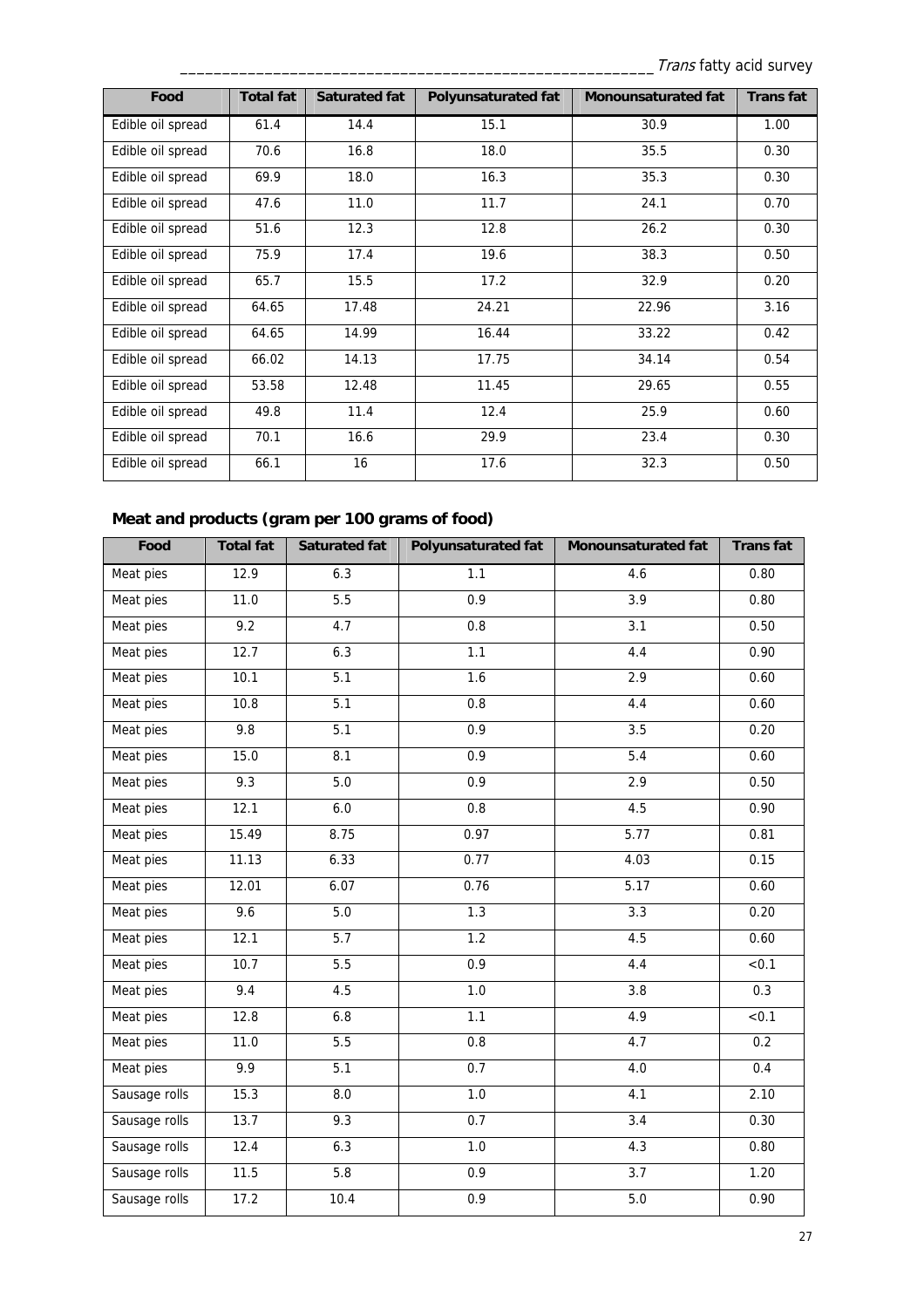| Food          | <b>Total fat</b> | Saturated fat | <b>Polyunsaturated fat</b> | <b>Monounsaturated fat</b> | <b>Transfat</b> |
|---------------|------------------|---------------|----------------------------|----------------------------|-----------------|
| Sausage rolls | 11.9             | 5.8           | 0.9                        | 4.0                        | 1.20            |
| Sausage rolls | 13.8             | 8.6           | 0.5                        | 4.0                        | 0.80            |
| Sausage rolls | 15.2             | 9.1           | 1.5                        | 4.3                        | 0.30            |
| Sausage rolls | 12.6             | 6.4           | 1.1                        | 4.3                        | 0.80            |
| Sausage rolls | 11.4             | 5.6           | 1.0                        | 3.4                        | 1.50            |
| Sausage rolls | 14.12            | 6.81          | 1.15                       | 6.16                       | 0.55            |
| Sausage rolls | 17.16            | 9.69          | 0.61                       | 6.85                       | 1.08            |
| Sausage rolls | 14.1             | 8.2           | 1.0                        | 2.8                        | 0.50            |
| Sausage rolls | 15.5             | 8.5           | 0.6                        | 5.6                        | 0.70            |
| Sausage rolls | 10.9             | 5.4           | 0.8                        | 4.6                        | 0.6             |
| Sausage rolls | 12.9             | 7.0           | 0.9                        | 5.1                        | 0.1             |
| Sausage rolls | 13.5             | 6.8           | 1.1                        | 5.6                        | 1.4             |
| Sausage rolls | 12.5             | 7.6           | 1.0                        | 4.0                        | < 0.1           |
| Sausage rolls | 11.3             | 5.8           | 1.0                        | 4.4                        | 0.9             |

### **Bakery products (gram per 100 grams of food)**

| Food              | <b>Total fat</b> | <b>Saturated fat</b> | <b>Polyunsaturated fat</b> | <b>Monounsaturated fat</b> | <b>Transfat</b> |
|-------------------|------------------|----------------------|----------------------------|----------------------------|-----------------|
| Chocolate biscuit | 24.8             | 17.0                 | 1.8                        | 5.9                        | 0.20            |
| Chocolate biscuit | 17.2             | 10.2                 | 1.5                        | 5.4                        | 0.20            |
| Chocolate biscuit | 28.9             | 16.0                 | 2.4                        | 10.3                       | 0.30            |
| Chocolate biscuit | 16.2             | 12.6                 | 1.1                        | 2.5                        | < 0.1           |
| Chocolate biscuit | 25.5             | 17.7                 | 2.5                        | 5.2                        | 0.10            |
| Chocolate biscuit | 25.4             | 14.3                 | 2.1                        | 8.7                        | 0.30            |
| Chocolate biscuit | 19.4             | 11.7                 | 1.6                        | 5.9                        | 0.20            |
| Chocolate biscuit | 23.1             | 1.2                  | 2.3                        | 8.5                        | 0.10            |
| Chocolate biscuit | 22.10            | 9.51                 | 5.10                       | 7.49                       | 0.15            |
| Chocolate biscuit | 22.57            | 10.44                | 4.17                       | 7.96                       | 0.38            |
| Chocolate biscuit | 26.4             | 15.1                 | 1.9                        | 9.3                        | 0.20            |
| Chocolate biscuit | 20.5             | 12                   | $\overline{2}$             | 6.4                        | 0.10            |
| Chocolate biscuit | 22.5             | 11.8                 | 2.2                        | 8.4                        | 0.30            |
| Cream biscuit     | 33.0             | 24.4                 | 1.6                        | 6.6                        | 0.30            |
| Cream biscuit     | 22.7             | 13.8                 | 2.6                        | 5.8                        | 0.50            |
| Cream biscuit     | 22.5             | 16.1                 | 1.5                        | 4.7                        | 0.20            |
| Cream biscuit     | 26.5             | 13.1                 | 3.0                        | 10.2                       | 0.20            |
| Cream biscuit     | 23.1             | 11.3                 | 3.3                        | 7.8                        | 0.60            |
| Cream biscuit     | 21.7             | 11.1                 | 2.3                        | 8.1                        | 0.30            |
| Cream biscuit     | 26.1             | 19.1                 | 1.9                        | 5.1                        | 0.10            |
| Cream biscuit     | 26.0             | 20.2                 | 1.6                        | 4.0                        | 0.10            |
| Cream biscuit     | 26.2             | 20.0                 | 1.6                        | 4.5                        | 0.10            |
| Cream biscuit     | 25.2             | 17.9                 | 2.1                        | 5.3                        | < 0.1           |
| Cream biscuit     | 31.1             | 22.8                 | 1.8                        | 6.0                        | 0.40            |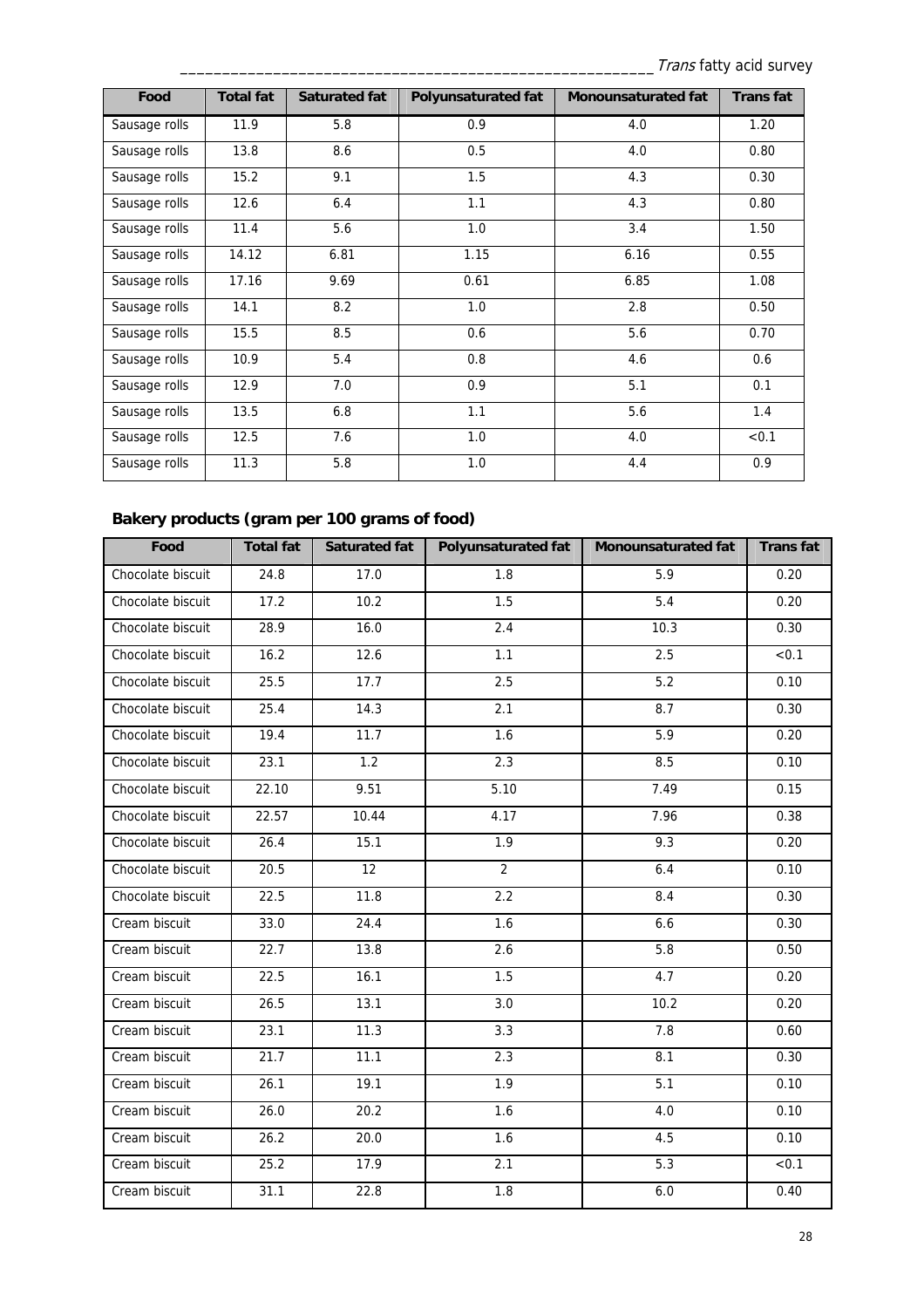| Food                  | <b>Total fat</b> | Saturated fat | <b>Polyunsaturated fat</b> | Monounsaturated fat | <b>Transfat</b> |
|-----------------------|------------------|---------------|----------------------------|---------------------|-----------------|
| Cream biscuit         | 25.3             | 13            | 2.6                        | 9.7                 | 0.40            |
| Cream biscuit         | 24               | 12            | 3.1                        | 8.2                 | 0.80            |
| Croissant             | 24.9             | 17.9          | 0.9                        | 4.6                 | 1.40            |
| Croissant             | 12.4             | 8.2           | 0.8                        | 2.6                 | 0.80            |
| Croissant             | 20.8             | 14.2          | 0.8                        | 4.7                 | 1.10            |
| Croissant             | 17.4             | 11.3          | 1.1                        | 4.4                 | 0.60            |
| Croissant             | 22.5             | 14.4          | $\overline{1.2}$           | 5.5                 | 1.40            |
| Croissant             | 24.2             | 16.5          | 0.8                        | 6.2                 | 0.60            |
| Croissant             | 22.0             | 15.5          | 0.8                        | 4.6                 | 1.20            |
| Croissant             | 14.1             | $\bf 8.8$     | 0.7                        | 3.5                 | 1.10            |
| Croissant             | 16.8             | 11.8          | 0.7                        | 3.2                 | 1.00            |
| Croissant             | 16.8             | 10.6          | 0.8                        | $4.0\,$             | 1.40            |
| Croissant             | 22.0             | 15.6          | 1.0                        | 5.3                 | 1.00            |
| Croissant             | 24.6             | 17.2          | $\overline{1.2}$           | 6.7                 | 1.20            |
| Croissant             | 19.3             | 12.8          | 1.6                        | 4.9                 | 1.0             |
| Croissant             | 15.3             | 9.5           | 1.4                        | 4.5                 | 0.2             |
| Croissant             | 17.2             | 10.5          | 1.5                        | 5.2                 | 0.2             |
| Croissant             | 21.8             | 14.5          | 1.5                        | 5.8                 | 0.8             |
| Croissant             | 12.9             | 8.4           | 1.2                        | 3.3                 | 0.6             |
| Custard Danish        | 12.7             | 9.4           | 0.4                        | 2.3                 | 0.60            |
| <b>Custard Danish</b> | 6.5              | 3.4           | 0.4                        | 2.4                 | 0.30            |
| Custard Danish        | 17.9             | 13.5          | 0.5                        | 3.2                 | 0.70            |
| <b>Custard Danish</b> | 12.5             | 8.7           | 0.5                        | 2.7                 | 0.70            |
| Custard Danish        | 17.4             | 10.3          | 1.0                        | 4.9                 | 1.20            |
| Custard Danish        | 19.0             | 11.2          | 1.3                        | 5.9                 | 0.60            |
| <b>Custard Danish</b> | 14.4             | 8.5           | 1.0                        | 4.4                 | 0.50            |
| <b>Custard Danish</b> | 16.6             | 11.2          | 0.8                        | 3.7                 | 0.80            |
| <b>Custard Danish</b> | 16.1             | 10.1          | 0.9                        | 3.9                 | 1.20            |
| <b>Custard Danish</b> | 11.4             | 7.7           | 0.5                        | 2.5                 | 0.70            |
| <b>Custard Danish</b> | 17.13            | 9.93          | 1.36                       | 5.84                | 0.73            |
| <b>Custard Danish</b> | 14.5             | 7.7           | 1.2                        | 5.5                 | 0.40            |
| <b>Custard Danish</b> | 14.5             | 10.4          | $\overline{1}$             | $\overline{3}$      | < 0.1           |
| <b>Custard Danish</b> | 23.1             | 4.7           | 1.0                        | 4.4                 | 0.4             |
| <b>Custard Danish</b> | 15.7             | 11.4          | 2.2                        | 9.5                 | 0.4             |
| <b>Custard Danish</b> | 13.1             | 8.5           | 1.9                        | 5.3                 | < 0.1           |
| <b>Custard Danish</b> | 17.2             | 9.1           | 0.0                        | 4.1                 | 0.4             |
| <b>Custard Danish</b> | 12.6             | 11.1          | 1.2                        | 4.8                 | 0.9             |
| Donut                 | 17.9             | 7.2           | 3.2                        | 7.0                 | 0.50            |
| Donut                 | 18.9             | 9.8           | 2.4                        | 6.5                 | 0.30            |
| Donut                 | 15.7             | 8.3           | 1.4                        | 5.3                 | 0.70            |
| Donut                 | 18.3             | 9.1           | 2.7                        | $6.4$               | 0.10            |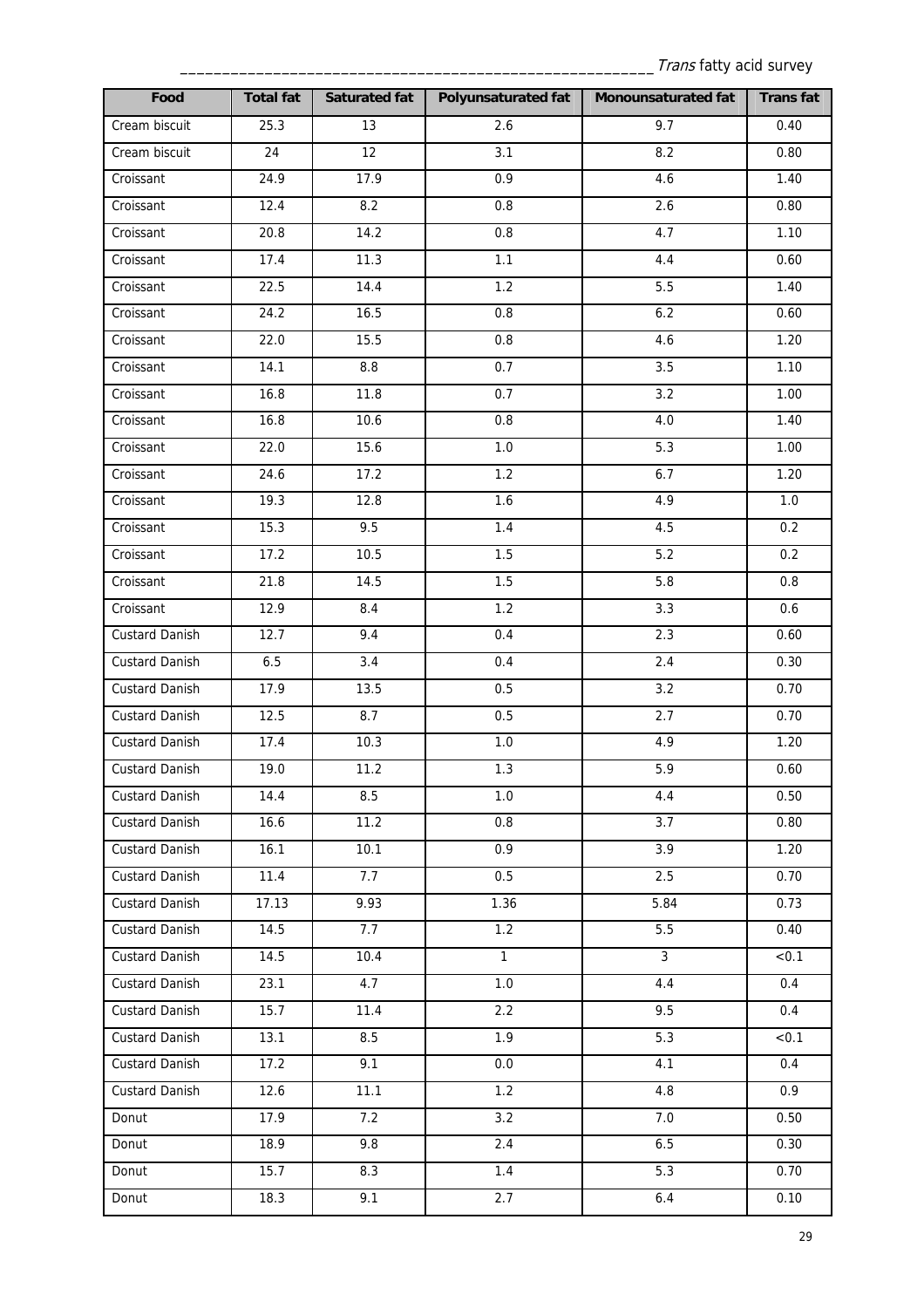| Food           | <b>Total fat</b>  | Saturated fat    | <b>Polyunsaturated fat</b> | Monounsaturated fat | <b>Transfat</b>   |
|----------------|-------------------|------------------|----------------------------|---------------------|-------------------|
| Donut          | 14.8              | 7.4              | 2.1                        | $5.2$               | 0.10              |
| Donut          | 13.2              | 6.1              | 1.7                        | 5.3                 | 0.10              |
| Donut          | 29.9              | 16.5             | 2.9                        | 10.3                | 0.20              |
| Donut          | 24.4              | 12.9             | 2.9                        | 8.4                 | 0.10              |
| Donut          | 19.42             | 8.42             | 1.56                       | 9.44                | 0.94              |
| Donut          | 28.73             | 14.06            | 5.88                       | 8.79                | 0.39              |
| Donut          | 20.11             | 8.42             | 1.50                       | 10.19               | 1.10              |
| Donut          | 12.5              | 6.3              | 1.4                        | 4.8                 | 0.60              |
| Donut          | $\overline{15.5}$ | 9.6              | 1.2                        | 4.7                 | 0.50              |
| Donut          | 21.4              | $10\,$           | 2.4                        | $8.8\,$             | 0.10              |
| Donut          | 13.1              | $6.5\,$          | 1.6                        | 4.9                 | < 0.1             |
| Donut          | 17.7              | 5.6              | 2.0                        | 5.7                 | < 0.1             |
| Donut          | 10.1              | 7.7              | 2.5                        | 7.5                 | < 0.1             |
| Donut          | 9.7               | $\overline{3.1}$ | 1.5                        | 5.5                 | 1.3               |
| Donut          | 20.2              | 4.6              | 1.1                        | $4.0$               | < 0.1             |
| Donut          | 10.2              | 7.5              | 3.7                        | 9.0                 | < 0.1             |
| Donut          | 21.20             | 11.60            | 1.60                       | 7.20                | 0.80              |
| Donut          | 22.60             | 12.70            | 1.70                       | 7.50                | 0.70              |
| Donut          | 21.30             | 11.60            | 1.70                       | 7.40                | 0.50              |
| Muffins        | 17.2              | 3.4              | 3.4                        | 10.2                | 0.20              |
| Muffins        | 21.9              | 4.9              | 3.0                        | 13.9                | 0.10              |
| Muffins        | 15.7              | 2.7              | 4.1                        | $8.8\,$             | 0.10              |
| Muffins        | 19.3              | 8.5              | 5.7                        | 4.7                 | 0.40              |
| Muffins        | 19.3              | $4.0\,$          | 4.8                        | 10.4                | < 0.1             |
| Muffins        | 2.5               | $1.0\,$          | 0.4                        | $1.0\,$             | 0.20              |
| Muffins        | 12.7              | 1.4              | 3.8                        | 7.1                 | 0.40              |
| Muffins        | 18.4              | 2.7              | 4.4                        | 11.3                | < 0.1             |
| <b>Muffins</b> | 20.2              | 4.2              | 4.6                        | 11.5                | < 0.1             |
| Muffins        | 13.1              | 4.2              | $\overline{3.3}$           | 5.6                 | $\overline{50.1}$ |
| Muffins        | 21.95             | 7.97             | 4.56                       | 9.42                | 0.14              |
| Muffins        | 18.17             | 10.54            | 4.18                       | 3.45                | 0.21              |
| Muffins        | 15.09             | 1.25             | $\overline{4}.38$          | 9.46                | 0.15              |
| Muffins        | 21.14             | 9.18             | 7.06                       | 4.89                | 0.07              |
| Muffins        | 10.3              | 3.5              | 3.3                        | 3.5                 | < 0.1             |
| Muffins        | 17.5              | $\overline{4}$   | 4.5                        | 8.9                 | 0.10              |
| <b>Muffins</b> | 16.9              | 3.3              | 4.5                        | 9.1                 | < 0.1             |
| Muffins        | 16.6              | $\overline{3.4}$ | 4.3                        | 8.8                 | < 0.1             |
| Muffins        | 18.3              | 9.6              | 1.7                        | 7.1                 | 0.2               |
| Muffins        | 16.6              | $\overline{3.5}$ | 4.0                        | 9.1                 | 0.2               |
| Muffins        | 16.6              | 3.4              | 4.0                        | 9.1                 | < 0.1             |
| Pikelets       | 5.6               | $0.8\,$          | 1.6                        | 3.2                 | 0.10              |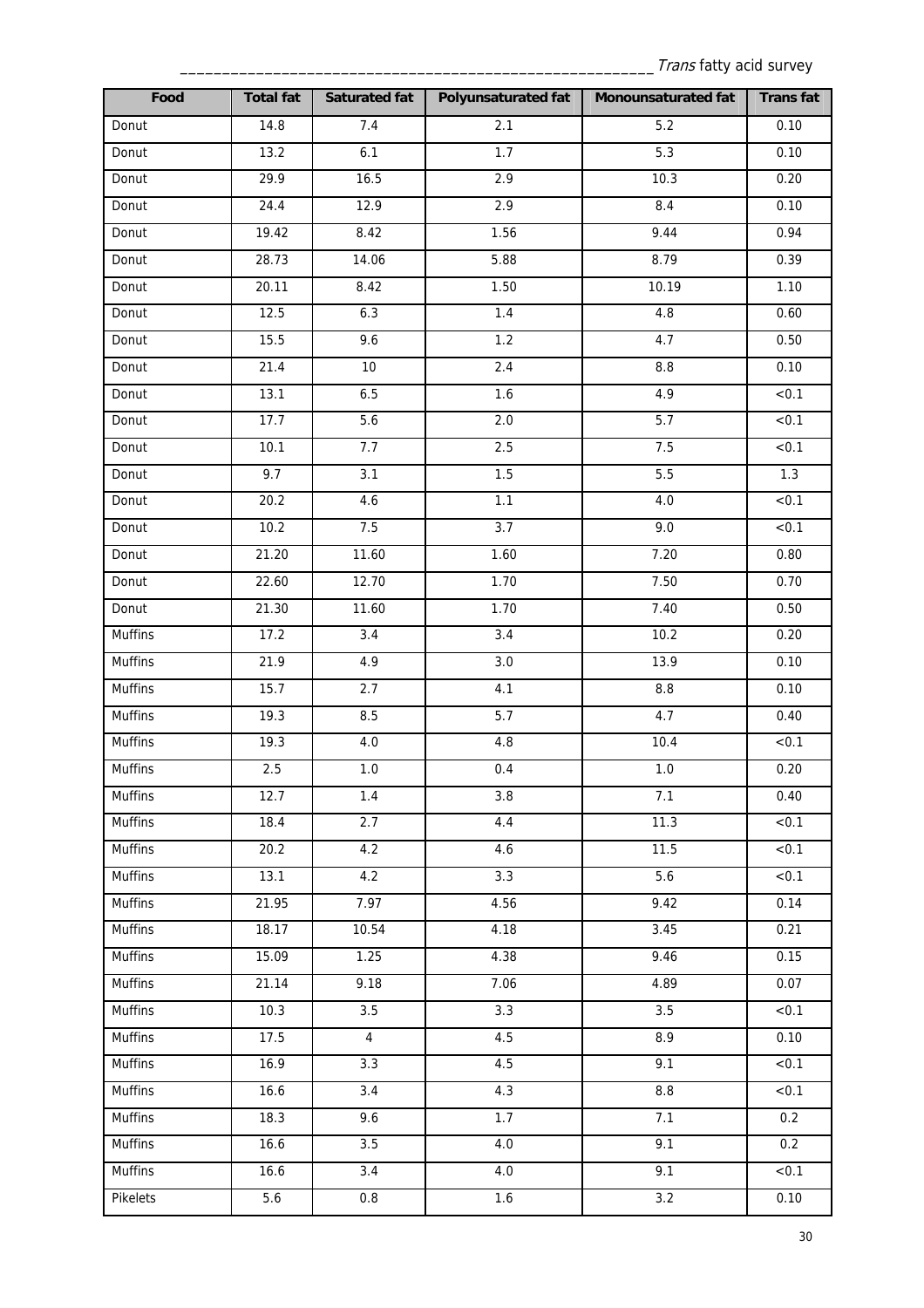| Food            | <b>Total fat</b>  | <b>Saturated fat</b> | <b>Polyunsaturated fat</b> | Monounsaturated fat | <b>Transfat</b> |
|-----------------|-------------------|----------------------|----------------------------|---------------------|-----------------|
| Pikelets        | 2.3               | 0.8                  | 0.5                        | 0.9                 | < 0.1           |
| Pikelets        | 5.6               | 1.0                  | 0.8                        | 3.7                 | < 0.1           |
| Pikelets        | 5.8               | 0.8                  | 1.7                        | 3.3                 | < 0.1           |
| Pikelets        | 5.4               | 0.7                  | 1.8                        | 2.9                 | 0.10            |
| Pikelets        | 6.23              | 0.67                 | 1.81                       | 3.75                | 0.04            |
| Pikelets        | 2.7               | 0.7                  | $\overline{0.9}$           | $\overline{1.2}$    | < 0.1           |
| Pikelets        | 4.0               | 0.4                  | $\overline{1.2}$           | 2.4                 | < 0.1           |
| Pikelets        | $4.0$             | 0.4                  | 1.2                        | 2.4                 | < 0.1           |
| Pikelets        | 3.7               | 0.4                  | 1.1                        | 2.2                 | < 0.1           |
| Pikelets        | 3.8               | 0.4                  | 1.2                        | 2.2                 | < 0.1           |
| Prepared pastry | 4.6               | $1.0\,$              | 2.4                        | 1.1                 | 0.00            |
| Prepared pastry | 22.3              | 10.8                 | 1.4                        | 7.3                 | 2.80            |
| Prepared pastry | 22.6              | 10.2                 | 2.2                        | 8.3                 | 1.90            |
| Prepared pastry | 3.1               | 0.6                  | 1.2                        | 1.3                 | 0.00            |
| Prepared pastry | 19.4              | 8.6                  | 1.7                        | 7.5                 | 1.50            |
| Prepared pastry | 15.1              | 7.2                  | 0.7                        | 5.3                 | 1.90            |
| Prepared pastry | 18.2              | 8.7                  | 0.8                        | 6.4                 | 2.20            |
| Prepared pastry | 11.5              | 5.6                  | 0.6                        | 4.0                 | 1.40            |
| Prepared pastry | 25.4              | 11.9                 | 2.9                        | 10.0                | 0.70            |
| Prepared pastry | 15.3              | 7.4                  | 0.8                        | 5.7                 | 1.40            |
| Prepared pastry | 20.13             | 11.56                | 0.82                       | 7.74                | 1.04            |
| Prepared pastry | 13.87             | 8.41                 | 0.41                       | 5.05                | 0.66            |
| Prepared pastry | 20.30             | 13.06                | 0.91                       | 6.33                | 1.31            |
| Prepared pastry | 21.33             | 12.20                | 1.08                       | 8.06                | 0.90            |
| Prepared pastry | 14.80             | 8.78                 | 1.14                       | 4.88                | 0.02            |
| Prepared pastry | 22.99             | 13.35                | 1.09                       | 8.56                | 0.99            |
| Prepared pastry | 22.3              | 10.1                 | $\overline{2}$             | 10.1                | 1.60            |
| Prepared pastry | 14.3              | 7.1                  | 0.8                        | 6.4                 | 1.40            |
| Prepared pastry | 32.1              | 14.7                 | 4.0                        | 13.4                | < 0.1           |
| Savoury biscuit | 25.6              | 12.0                 | 3.2                        | 10.4                | 0.10            |
| Savoury biscuit | 27.5              | 12.7                 | 3.5                        | 11.3                | 0.10            |
| Savoury biscuit | 27.2              | 12.8                 | $\overline{3.4}$           | 10.9                | 0.10            |
| Savoury biscuit | 26.3              | 12.1                 | 3.3                        | 10.7                | 0.10            |
| Savoury biscuit | 23.1              | 10.5                 | 3.2                        | 9.2                 | 0.20            |
| Savoury biscuit | 31.3              | 16.3                 | 3.5                        | 11.4                | 0.10            |
| Savoury biscuit | 12.6              | 3.1                  | 3.0                        | 4.9                 | 1.60            |
| Savoury biscuit | 20.7              | 10.2                 | 2.7                        | 7.6                 | 0.30            |
| Savoury biscuit | $\overline{18.5}$ | 2.9                  | 2.4                        | 13.2                | < 0.1           |
| Savoury biscuit | 17.1              | 8.3                  | 2.4                        | 6.2                 | 0.10            |
| Savoury biscuit | 17.8              | 8.1                  | 2.3                        | 7.3                 | < 0.1           |
| Savoury biscuit | 24.3              | 12.7                 | 2.5                        | 9                   | < 0.1           |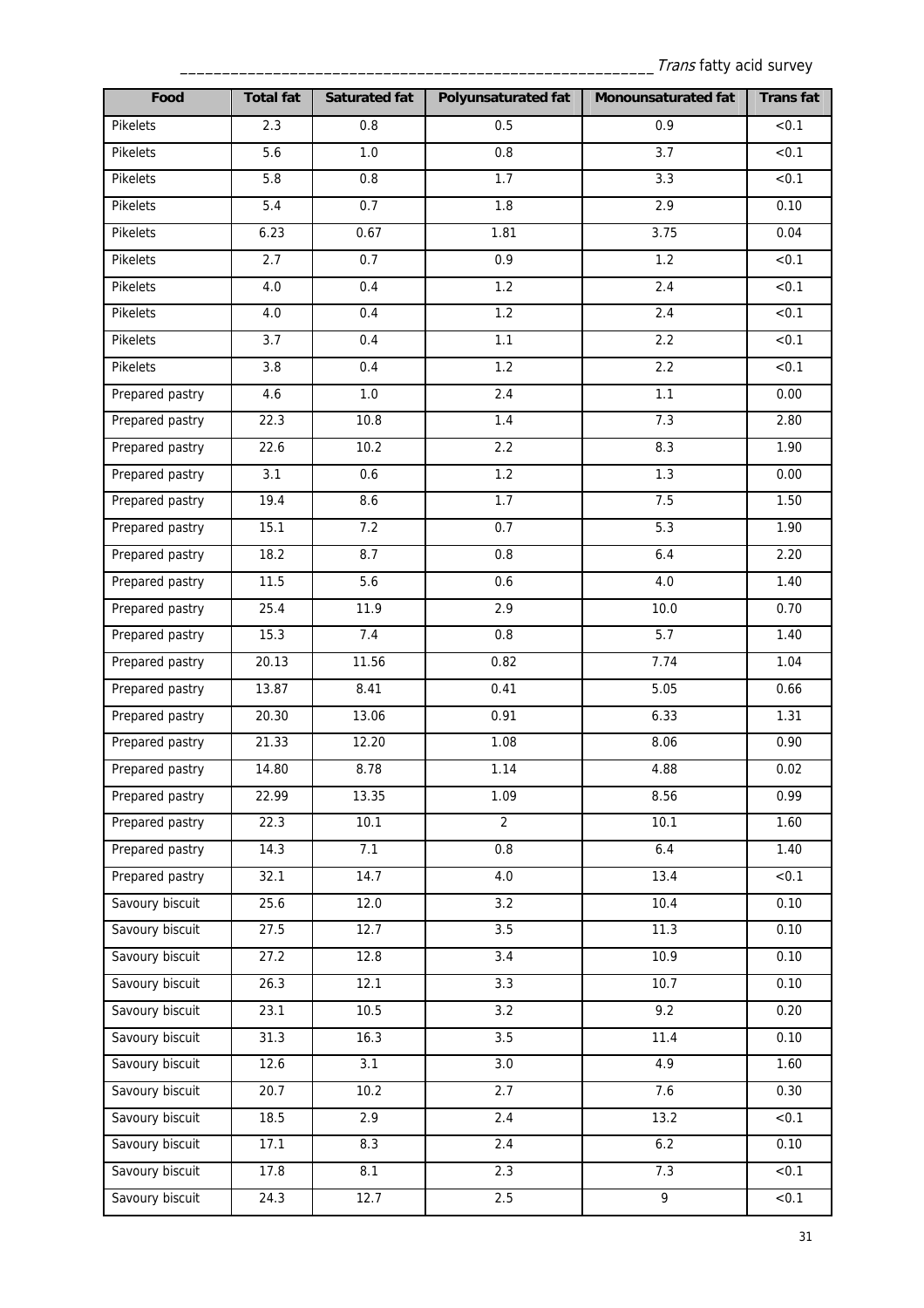| Food               | <b>Total fat</b> | <b>Saturated fat</b> | <b>Polyunsaturated fat</b> | <b>Monounsaturated fat</b> | <b>Trans fat</b> |
|--------------------|------------------|----------------------|----------------------------|----------------------------|------------------|
| Shelf stable cakes | 2.8              | 0.8                  | 0.6                        | 1.3                        | 0.10             |
| Shelf stable cakes | 6.6              | 5.3                  | 0.3                        | 0.9                        | < 0.1            |
| Shelf stable cakes | 25.8             | 11.5                 | 4.0                        | 10.2                       | 0.10             |
| Shelf stable cakes | 10.5             | 6.1                  | 1.2                        | 3.0                        | 0.20             |
| Shelf stable cakes | 8.6              | 3.6                  | 1.8                        | 3.2                        | < 0.1            |
| Shelf stable cakes | 8.7              | 4.1                  | 1.1                        | 3.5                        | 0.20             |
| Shelf stable cakes | 14.7             | 7.9                  | 0.8                        | 5.9                        | 0.60             |

### **Others (g/100g of food)**

| Food                    | <b>Total fat</b> | <b>Saturated fat</b> | Polyunsaturated fat | Monounsaturated fat | <b>Transfat</b> |
|-------------------------|------------------|----------------------|---------------------|---------------------|-----------------|
| dry instant<br>soup mix | 5.2              | 1.0                  | 0.9                 | 3.4                 | 0.10            |
| dry instant<br>soup mix | 9.0              | 4.5                  | 1.1                 | 3.2                 | 0.10            |
| dry instant<br>soup mix | 1.7              | 0.3                  | 0.5                 | $0.8\,$             | 0.10            |
| dry instant<br>soup mix | 1.6              | $0.8\,$              | 0.2                 | 0.4                 | 0.20            |
| dry instant<br>soup mix | 13.7             | 6.2                  | 1.2                 | 5.4                 | 1.00            |
| dry mix pasta           | 10.5             | 6.8                  | 0.8                 | 2.3                 | 0.50            |
| dry mix pasta           | $5.0$            | 2.5                  | 1.1                 | $\overline{1.1}$    | 0.30            |
| dry mix pasta           | 6.5              | 3.2                  | 1.1                 | $2.0\,$             | 0.20            |
| dry mix pasta           | 5.7              | 2.8                  | 1.1                 | 1.6                 | 0.20            |
| dry mix pasta           | 3.0              | 1.5                  | 0.9                 | 0.6                 | 0.10            |
| gravy mix               | 1.4              | 0.5                  | 0.6                 | 0.3                 | 0.10            |
| gravy mix               | 32.7             | 21.7                 | $\overline{2.0}$    | 7.9                 | 1.00            |
| gravy mix               | 4.3              | $\overline{1.9}$     | 0.5                 | 1.8                 | 0.20            |
| gravy mix               | 5.8              | 3.4                  | 0.5                 | $\overline{1.9}$    | 0.10            |
| gravy mix               | 1.3              | 0.4                  | 0.7                 | 0.2                 | 0.10            |
| gravy mix               | 0.66             | 0.39                 | 0.05                | 0.22                | 0.00            |
| gravy mix               | 1.50             | 0.72                 | 0.17                | 0.61                | 0.01            |
| sauces                  | 10.1             | 1.2                  | 3.8                 | 5.1                 | 0.10            |
| sauces                  | 10.6             | 2.5                  | 1.2                 | 7.0                 | < 0.1           |
| sauces                  | 15.9             | $\overline{3.1}$     | 8.4                 | 4.3                 | < 0.1           |
| sauces                  | 2.4              | 0.5                  | 1.3                 | 0.6                 | < 0.1           |
| sauces                  | 0.8              | 0.1                  | $0.3\,$             | 0.3                 | < 0.1           |
| sauces                  | 8.80             | 5.39                 | 1.02                | 2.39                | 0.10            |
| spread                  | 47.7             | 8.3                  | 6.9                 | 32.5                | 0.00            |
| spread                  | 51.6             | 10.5                 | 1.9                 | 39.2                | < 0.1           |
| spread                  | 49.8             | 10.0                 | 12.6                | 27.2                | < 0.1           |
| spread                  | 30.8             | 9.5                  | 4.4                 | 16.9                | < 0.1           |
| spread                  | 36.0             | 8.1                  | 7.8                 | 20.0                | 0.10            |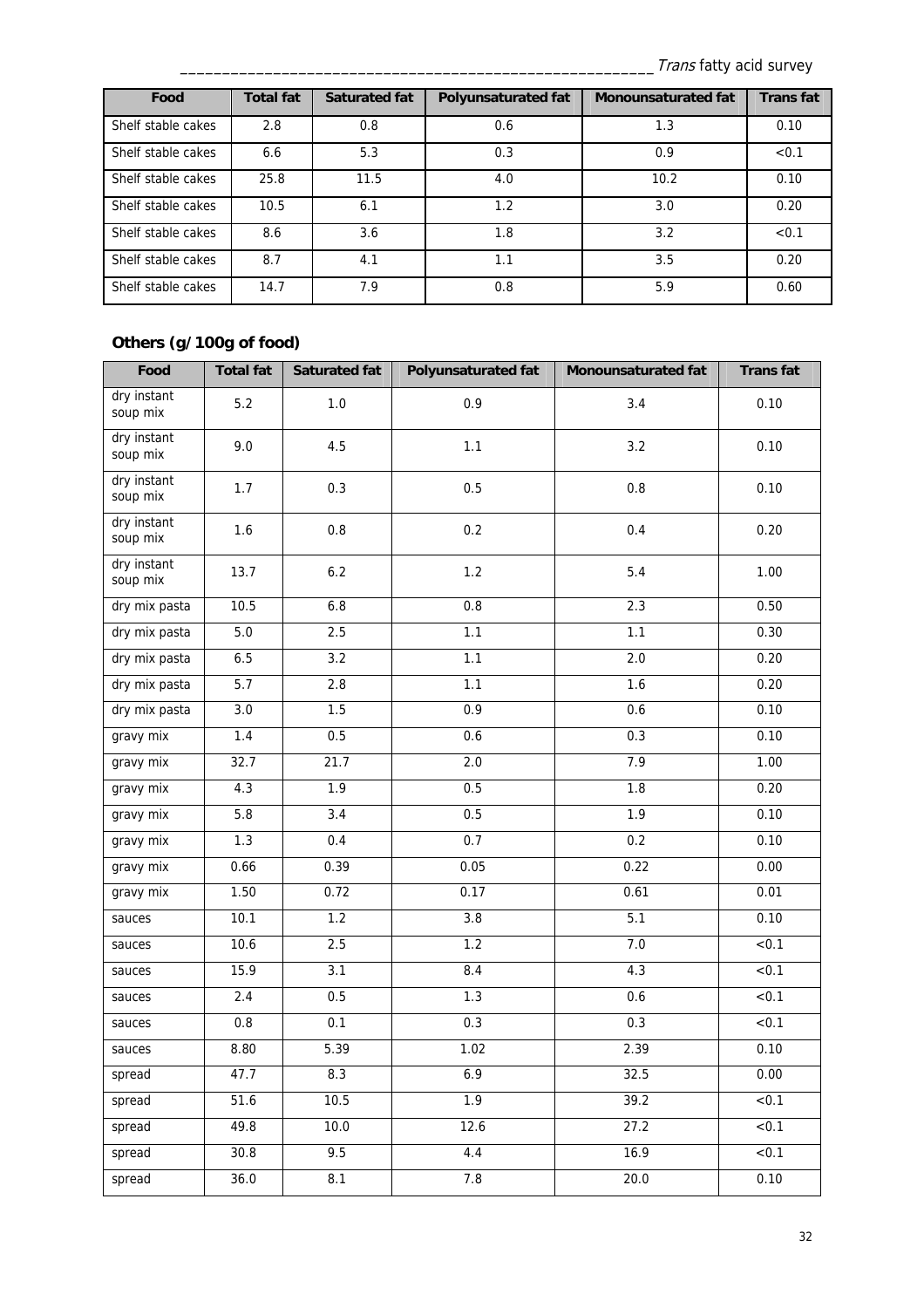| Food                     | <b>Total fat</b> | <b>Saturated fat</b> | <b>Polyunsaturated fat</b> | Monounsaturated fat | <b>Transfat</b>   |
|--------------------------|------------------|----------------------|----------------------------|---------------------|-------------------|
| toasted<br>muesli cereal | 12.3             | 3.8                  | 3.5                        | 4.9                 | < 0.1             |
| toasted<br>muesli cereal | 7.3              | 1.4                  | 2.7                        | 3.0                 | 0.10              |
| toasted<br>muesli cereal | 19.5             | 3.3                  | 6.7                        | 9.4                 | 0.10              |
| toasted<br>muesli cereal | 10.0             | 1.7                  | 3.0                        | 5.1                 | 0.10              |
| toasted<br>muesli cereal | 17.6             | 2.4                  | 6.0                        | 9.1                 | 0.10              |
| breakfast bars           | 6.6              | 4.9                  | 0.6                        | 0.7                 | 0.40              |
| breakfast bars           | 5.4              | 1.8                  | 0.7                        | 2.8                 | 0.10              |
| breakfast bars           | 8.5              | 2.7                  | 0.3                        | 3.0                 | 2.60              |
| breakfast bars           | 9.5              | 1.9                  | 2.6                        | 5.0                 | < 0.1             |
| breakfast bars           | 13.1             | 6.9                  | 1.4                        | 4.8                 | < 0.1             |
| breakfast bars           | 12.4             | 11.3                 | 0.3                        | 0.7                 | 0.10              |
| muesli bars              | 12.0             | 4.3                  | 1.6                        | 6.1                 | < 0.1             |
| muesli bars              | 21.2             | 5.9                  | 2.6                        | 12.7                | < 0.1             |
| muesli bars              | 16.8             | 2.0                  | 4.3                        | 10.4                | $\overline{50.1}$ |
| muesli bars              | 7.2              | 2.0                  | 2.0                        | 3.2                 | < 0.1             |
| muesli bars              | 10.7             | $\overline{3.9}$     | 2.5                        | 4.2                 | 0.20              |
| muesli bars              | 12.2             | $\overline{3.4}$     | 2.1                        | 6.5                 | 0.20              |
| muesli bars              | 2.7              | 1.4                  | 0.5                        | 0.9                 | < 0.1             |
| muesli bars              | 2.9              | 1.1                  | $\overline{1.0}$           | 0.8                 | $\overline{50.1}$ |
| muesli bars              | 2.9              | 1.4                  | 0.8                        | 0.8                 | < 0.1             |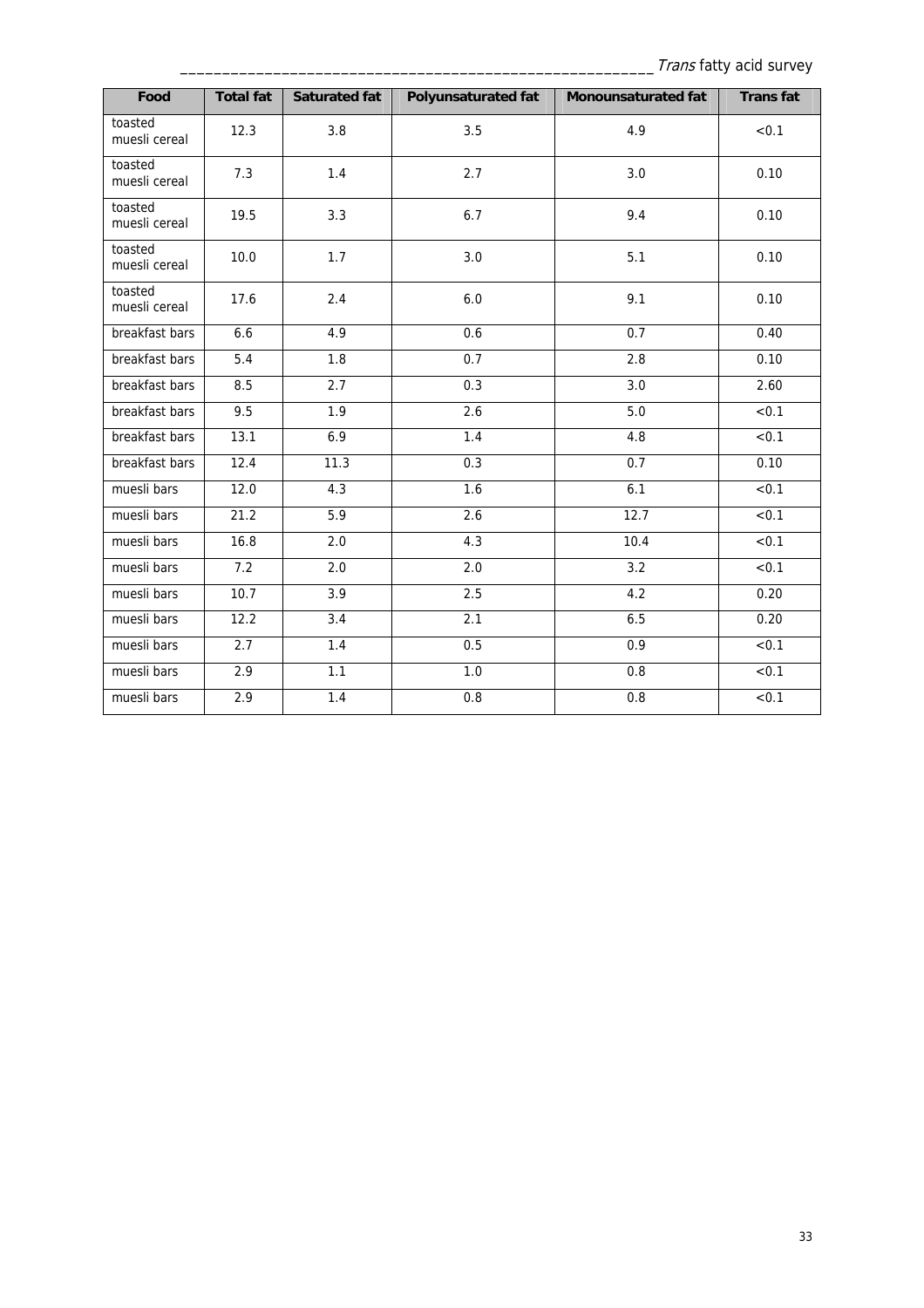### **Appendix 3: Total fat and fatty acid content variation in 42 samples tested in both 2005- 2007 and 2008/09 surveys**

| Product <sup>6</sup>           | <b>Total fat variation</b> | <b>SFA variation</b> | <b>PUFA variation</b> | <b>MUFA variation</b> | <b>TFA variation</b> |
|--------------------------------|----------------------------|----------------------|-----------------------|-----------------------|----------------------|
|                                | g/100g food (%)            | g/100g food (%)      | g/100g food (%)       | g/100g food (%)       | g/100g food (%)      |
| Chicken nuggets, product a     | 2.04(14.4)                 | 0.54(9.4)            | 1.05(44.0)            | 0.61(10.5)            | $-0.14$ $(-55.5)$    |
| Chicken nuggets, product b     | $-2.00(-11.4)$             | $-0.47$ $(-16.0)$    | $-0.51(-14.8)$        | $-0.60(-5.6)$         | $-0.43(-80.0)$       |
| Hot chips, product a           | 0.67(7.2)                  | 0.45(9.7)            | $-0.02(-1.9)$         | 0.19(5.3)             | $-0.04$ $(-27.2)$    |
| Hot chips, product b           | $-1.56(-9.1)$              | $-0.22$ $(-12.5)$    | $-0.58(-14.1)$        | $-0.79(-7.0)$         | $-1.16(-92.3)$       |
| Potato crisps, product a       | 2.60(12.2)                 | 0.20(8.7)            | 0.80(61.5)            | 1.30(7.3)             | 0.30                 |
| Potato crisps, product b       | $-1.20(-3.2)$              | $-0.30(-1.8)$        | $-1.20$ $(-23.5)$     | 0.20(1.3)             | $-1.40(-87.5)$       |
| Potato crisps, product c       | 1.10(3.5)                  | 0.40(2.7)            | N/A                   | N/A                   | $-1.30(-92.9)$       |
| Potato crisps, product d       | 0.40(1.2)                  | $-5.20$ $(-33.3)$    | $-1.30(-30.2)$        | 6.70(47.9)            | $-1.20(-85.7)$       |
| Potato crisps, product e       | $-0.40(-1.2)$              | $-0.50(-4.6)$        | 0.00                  | 0.00                  | $-0.20(-66.7)$       |
| Potato crisps, product f       | 2.50(8.2)                  | 0.20(6.5)            | $-1.30(-44.8)$        | 3.50(14.3)            | $-1.70(-94.4)$       |
| Potato crisps, product g       | 1.90(5.3)                  | $-1.80(-13.1)$       | 3.40(41.0)            | 0.20(1.5)             | $-0.30(-75.0)$       |
| Potato crisps, product h       | 0.80(2.7)                  | $-10.40(-77.0)$      | N/A                   | N/A                   | 0.00                 |
| Oil based dressings, product a | 0.50(0.7)                  | $-0.80(-9.8)$        | N/A                   | N/A                   | 0.00                 |
| Edible oil spreads, product a  | $-6.60(-11.7)$             | 1.90(20.0)           | $-0.20(-1.6)$         | $-8.40(-24.5)$        | $-1.50$ $(-71.4)$    |
| Edible oil spreads, product b  | $-4.03(-5.8)$              | $-0.06(-0.4)$        | 0.05(0.3)             | $-4.39(-12.0)$        | 0.31(104.6)          |
| Edible oil spreads, product c  | 0.30(0.4)                  | $-0.35(-2.1)$        | $-1.10(-3.5)$         | 1.60(7.5)             | 0.00                 |
| Edible oil spreads, product d  | 0.30(0.4)                  | 1.40(9.1)            | 0.10(0.6)             | $-1.50(-4.1)$         | 0.10(50.0)           |
| Meat pies, product a           | $-3.55(-24.2)$             | $-3.60$ $(-40.0)$    | 0.47(78.8)            | $-0.88(-17.2)$        | 0.05(9.1)            |
| Meat pies, product b           | $-3.65(-25.9)$             | $-3.48(-39.6)$       | 0.32(64.1)            | $-0.83(-17.4)$        | 0.20(49.3)           |
| Meat pies, product c           | $-1.77(-13.8)$             | $-4.17(-39.7)$       | 0.67(665.4)           | 1.73(75.3)            | $-0.05$ $(-24.4)$    |
| Sausage rolls, product a       | 1.05(10.3)                 | 0.49(9.2)            | 0.32(45.6)            | 0.14(3.4)             | $-0.12$ $(-12.5)$    |

 $6$  Some of the results are the average value obtained from different batches of the same brand